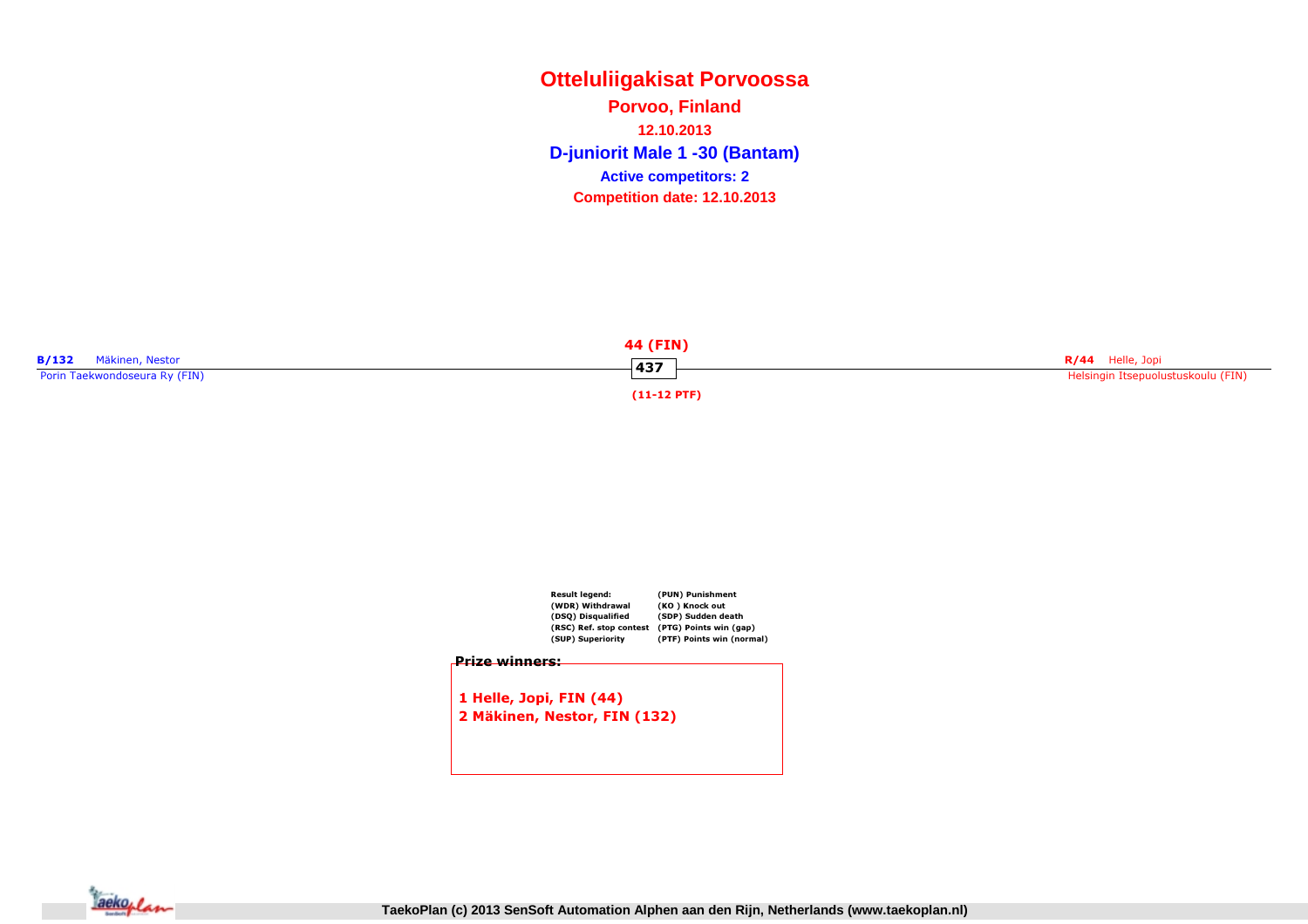**Otteluliigakisat PorvoossaD-juniorit Male 1 -34 (Feather) Porvoo, Finland12.10.2013Competition date: 12.10.2013 Active competitors: 2**



|                       | Result legend:<br>(WDR) Withdrawal<br>(DSQ) Disqualified<br>(RSC) Ref. stop contest<br>(SUP) Superiority | (PUN) Punishment<br>(KO) Knock out<br>(SDP) Sudden death<br>(PTG) Points win (gap)<br>(PTF) Points win (normal) |
|-----------------------|----------------------------------------------------------------------------------------------------------|-----------------------------------------------------------------------------------------------------------------|
| <u>Prize winners:</u> |                                                                                                          |                                                                                                                 |
|                       | 1 Lerto, Joona, FIN (116)                                                                                |                                                                                                                 |
|                       | 2 Helle, Jopi, FIN (7)                                                                                   |                                                                                                                 |
|                       |                                                                                                          |                                                                                                                 |
|                       |                                                                                                          |                                                                                                                 |

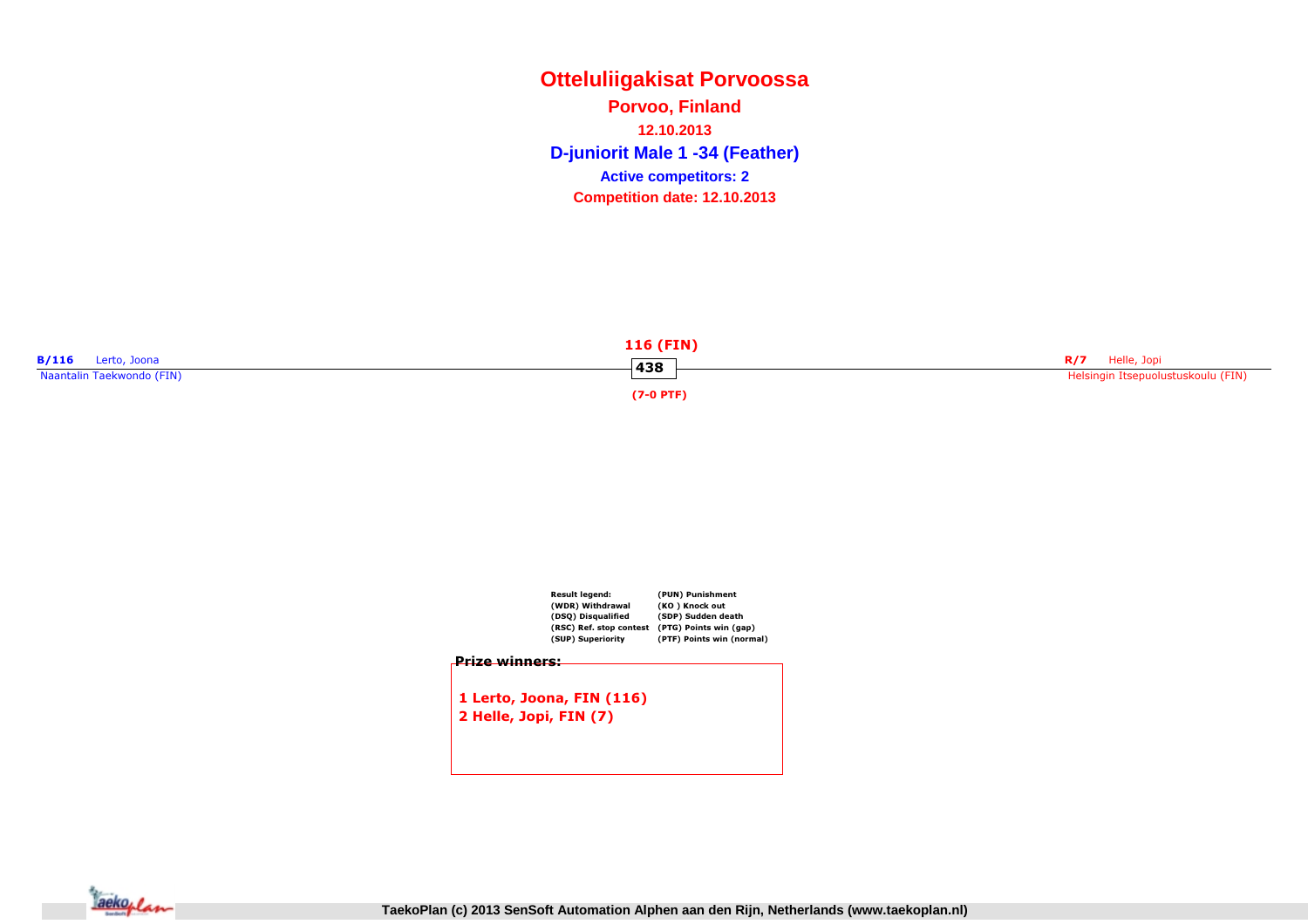# **Otteluliigakisat PorvoossaD-juniorit Female 1 -34 (Feather) Porvoo, Finland12.10.2013Competition date: 12.10.2013 Active competitors: 4**





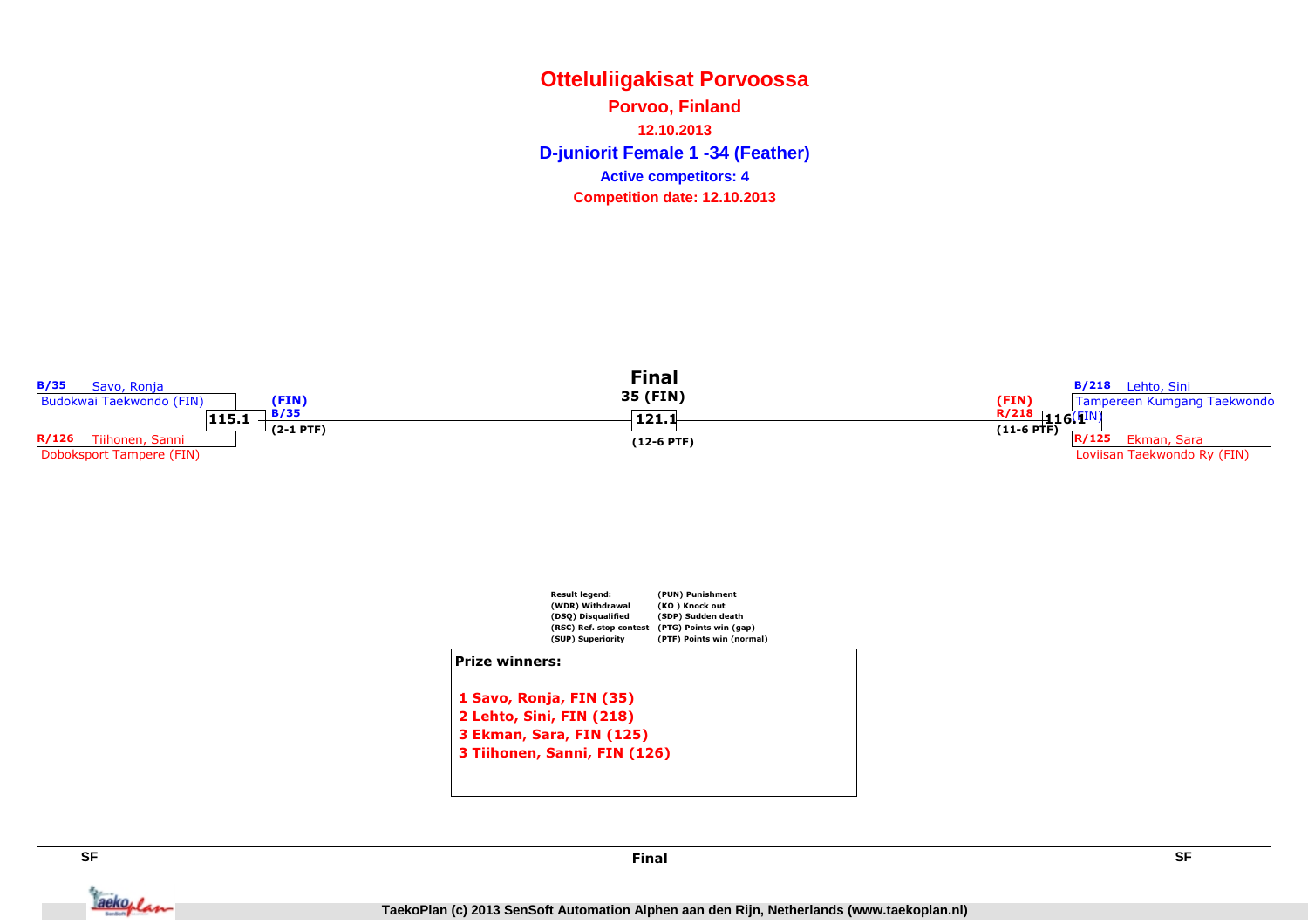# **Otteluliigakisat PorvoossaD-juniorit Female 1 -50 Porvoo, Finland12.10.2013Competition date: 12.10.2013 Active competitors: 2**

|                             | <b>41 (FIN)</b> |                                |
|-----------------------------|-----------------|--------------------------------|
| B/161<br>Haavisto, Laura    | 439             | R/41 Muikku, Jessica           |
| Taekwondo Moodo Loppi (FIN) |                 | Hämeenlinnan Taekwondoseura Ry |
|                             | (5-13 PTF)      | (FIN)                          |



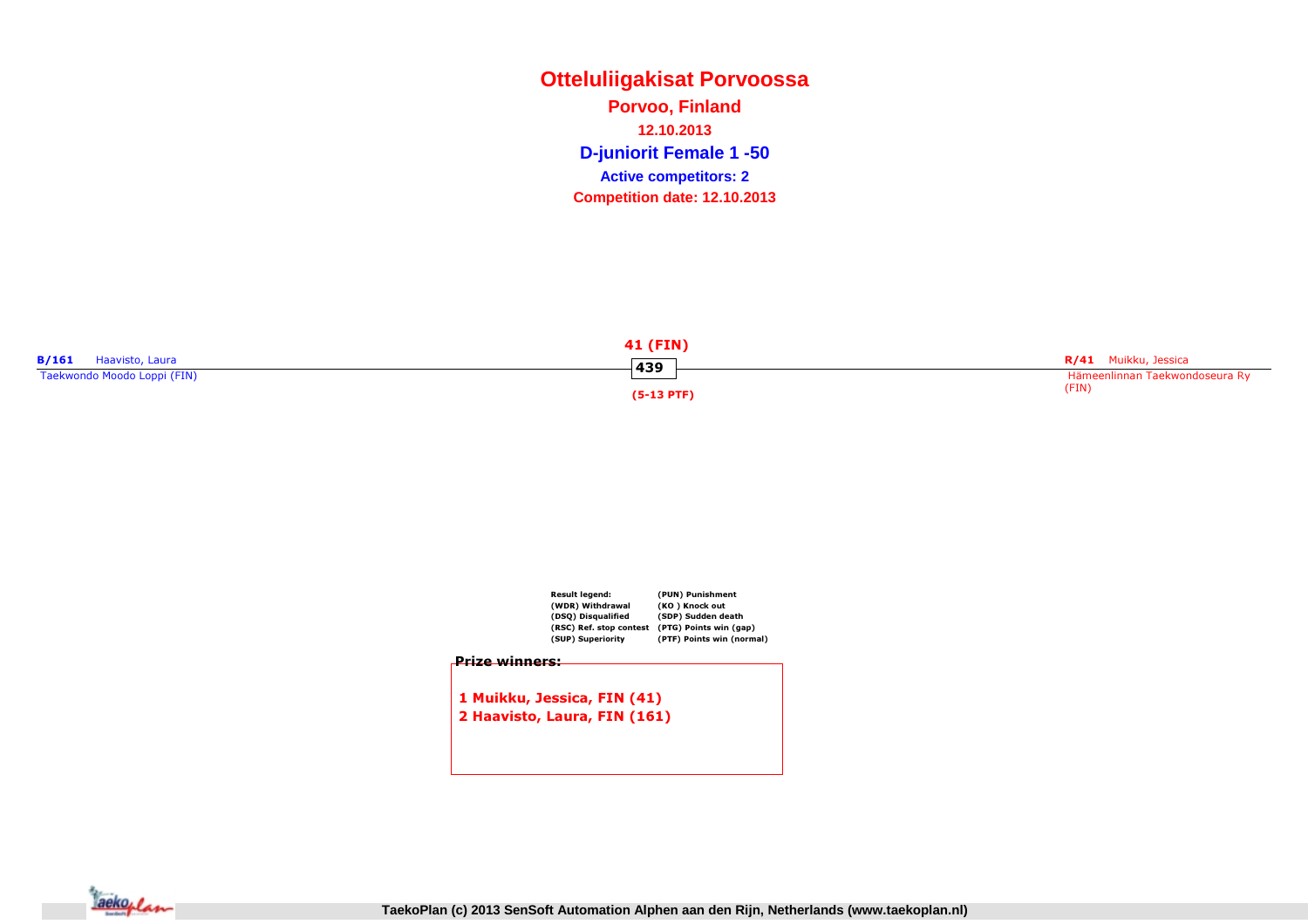**Otteluliigakisat PorvoossaD-juniorit Male 2 -26 (Fin) Porvoo, Finland12.10.2013Competition date: 12.10.2013 Active competitors: 2**





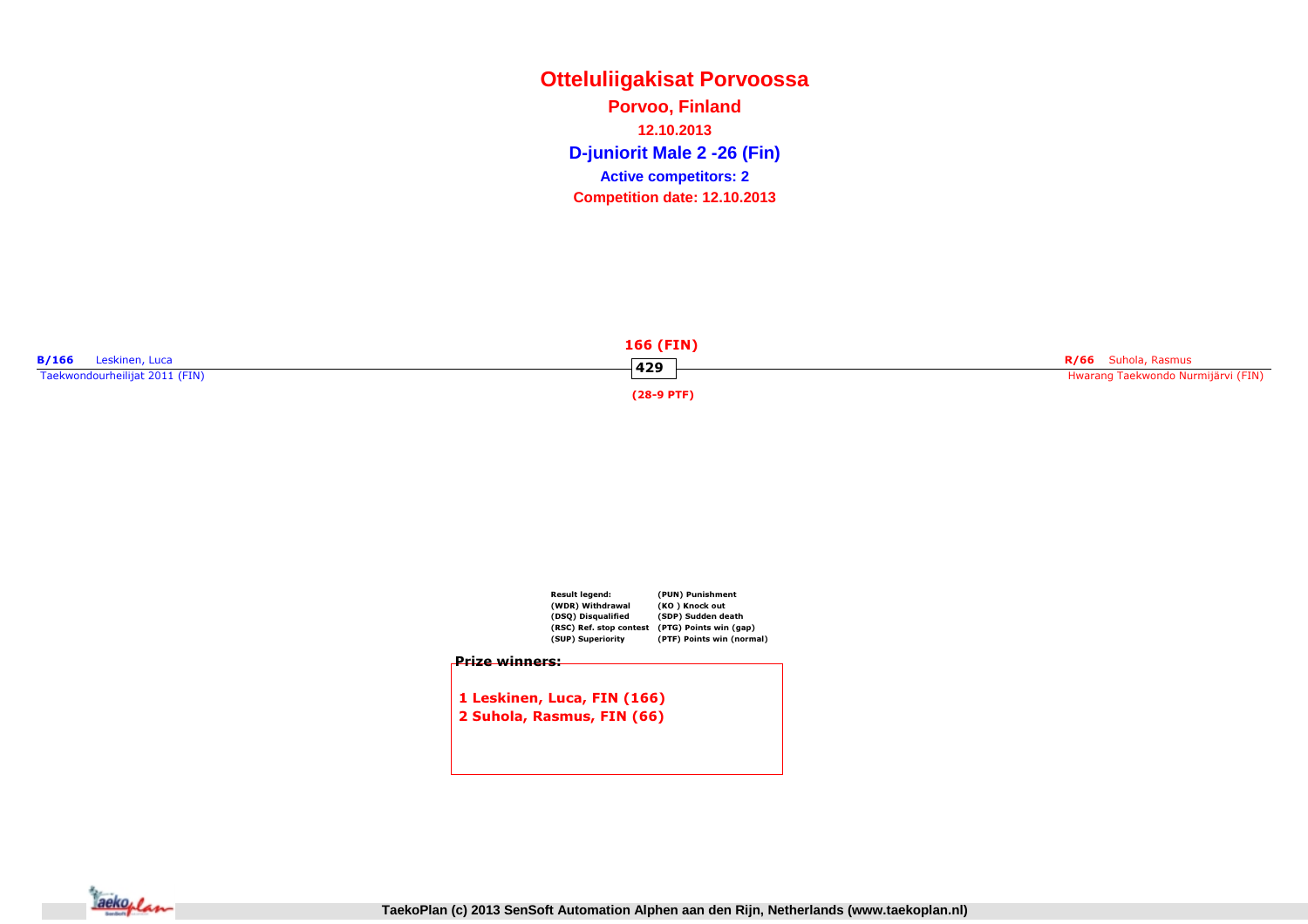**Otteluliigakisat PorvoossaD-juniorit Male 2 -40 (Welter) Porvoo, Finland12.10.2013Competition date: 12.10.2013 Active competitors: 2**





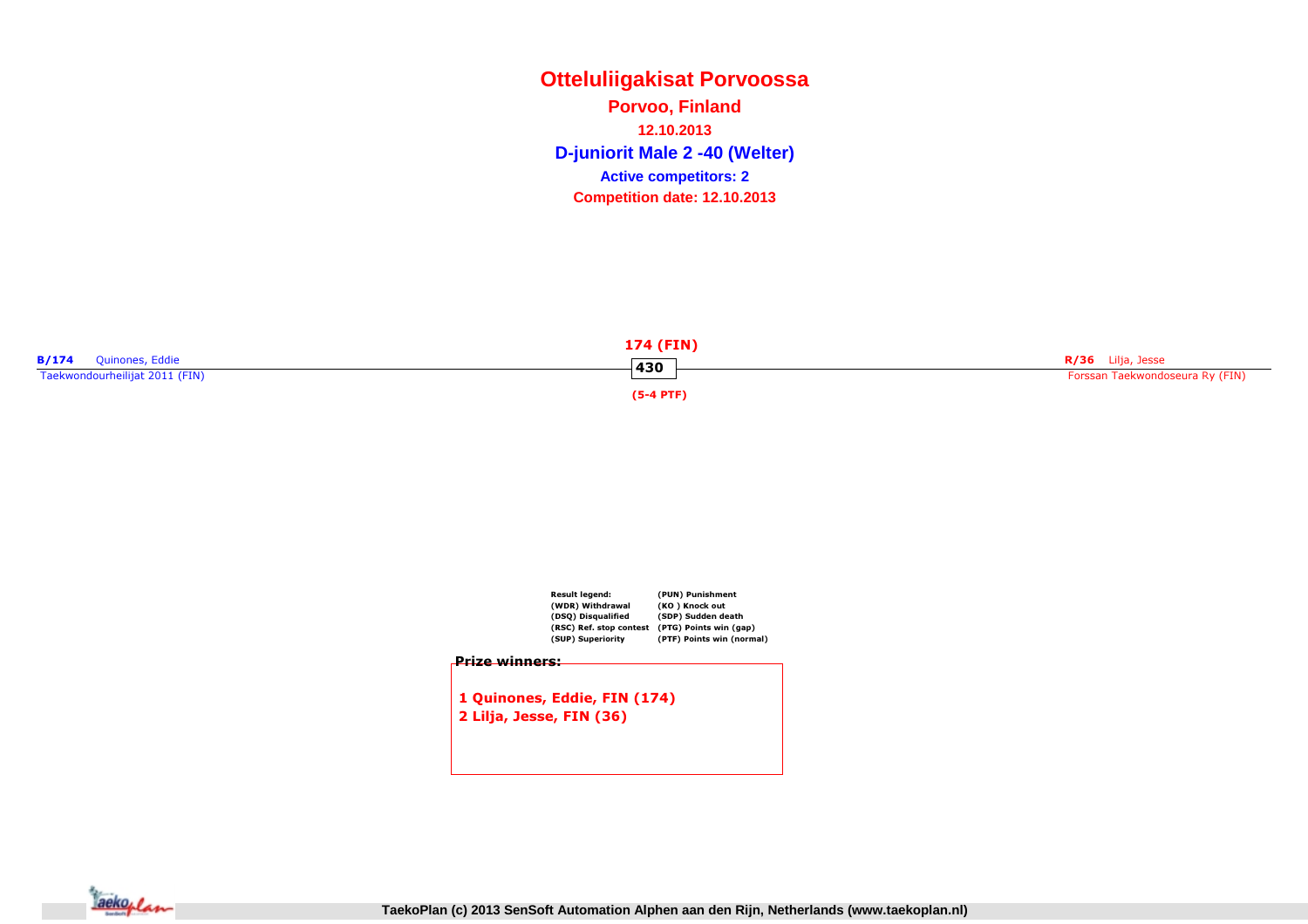# **Otteluliigakisat PorvoossaD-juniorit Female 2 -28 (Fly) Porvoo, Finland12.10.2013Competition date: 12.10.2013 Active competitors: 2**





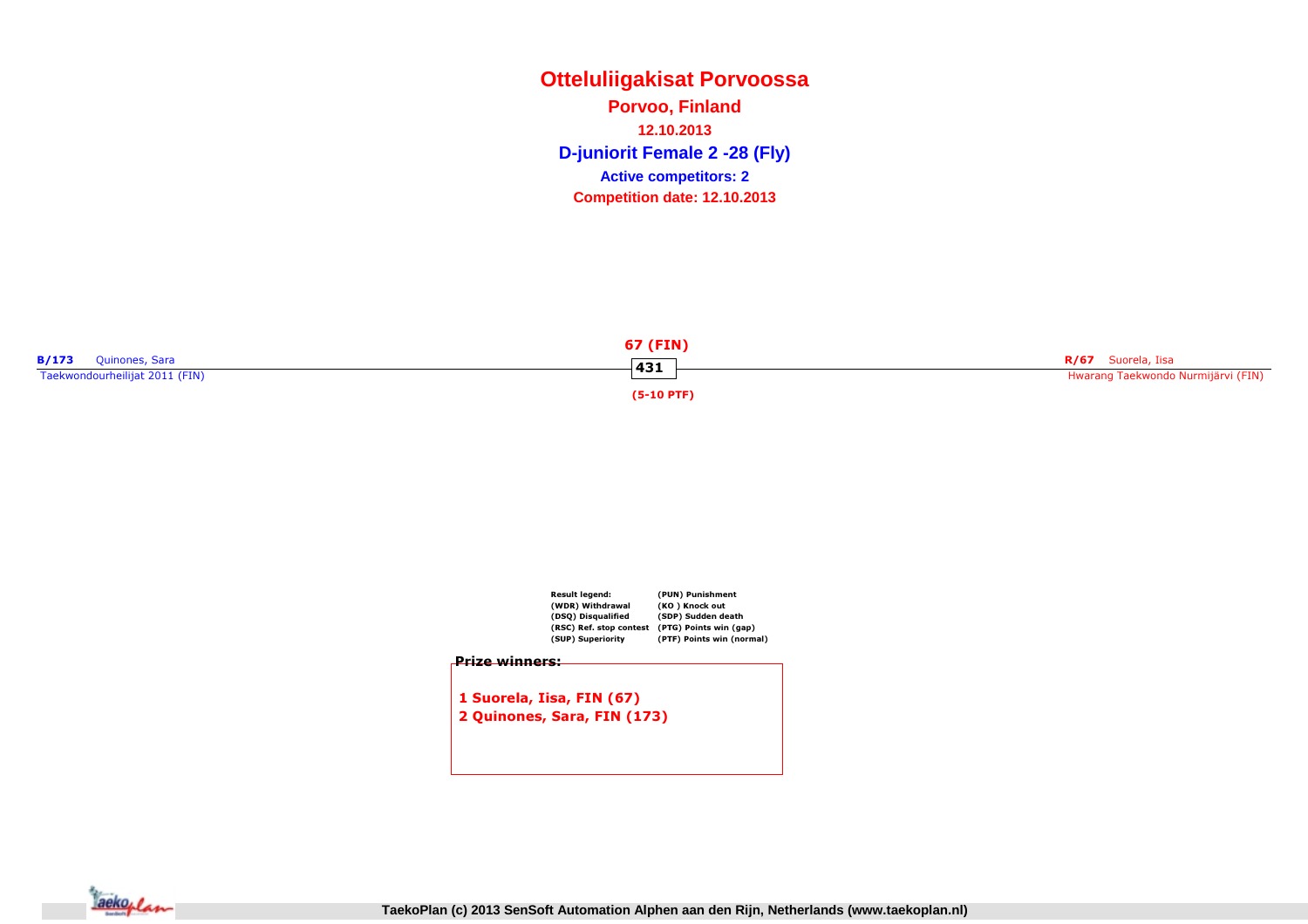**Otteluliigakisat PorvoossaD-juniorit Female 2 -40 (Welter) Porvoo, Finland12.10.2013Competition date: 12.10.2013 Active competitors: 2**





1 Saarinen, Linnea, FIN (214)2 Boughrara, Chaimaa, FIN (96)

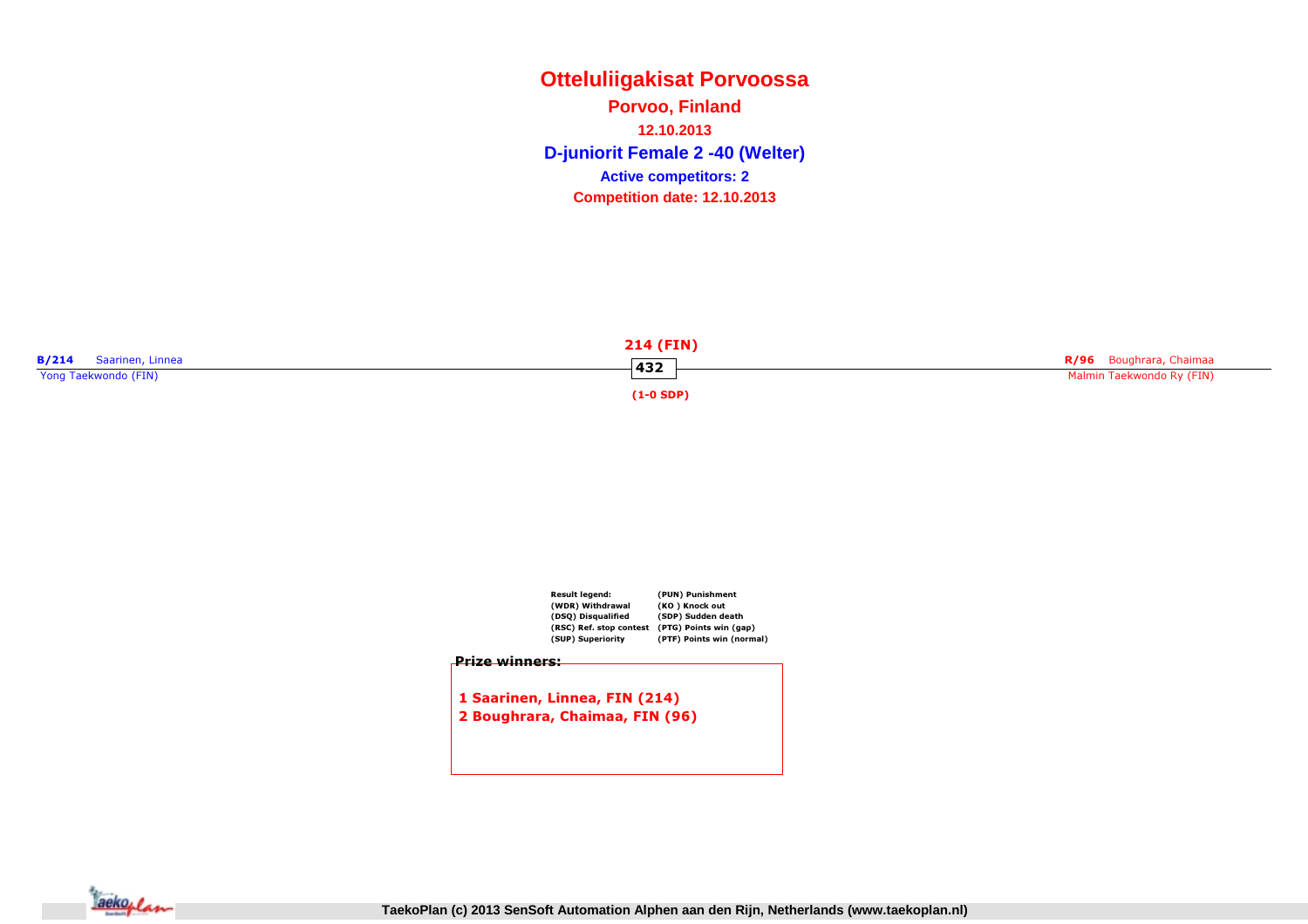# **Otteluliigakisat PorvoossaD-juniorit Female 2 -46 (Heavy) Porvoo, Finland12.10.2013Competition date: 12.10.2013 Active competitors: 2**





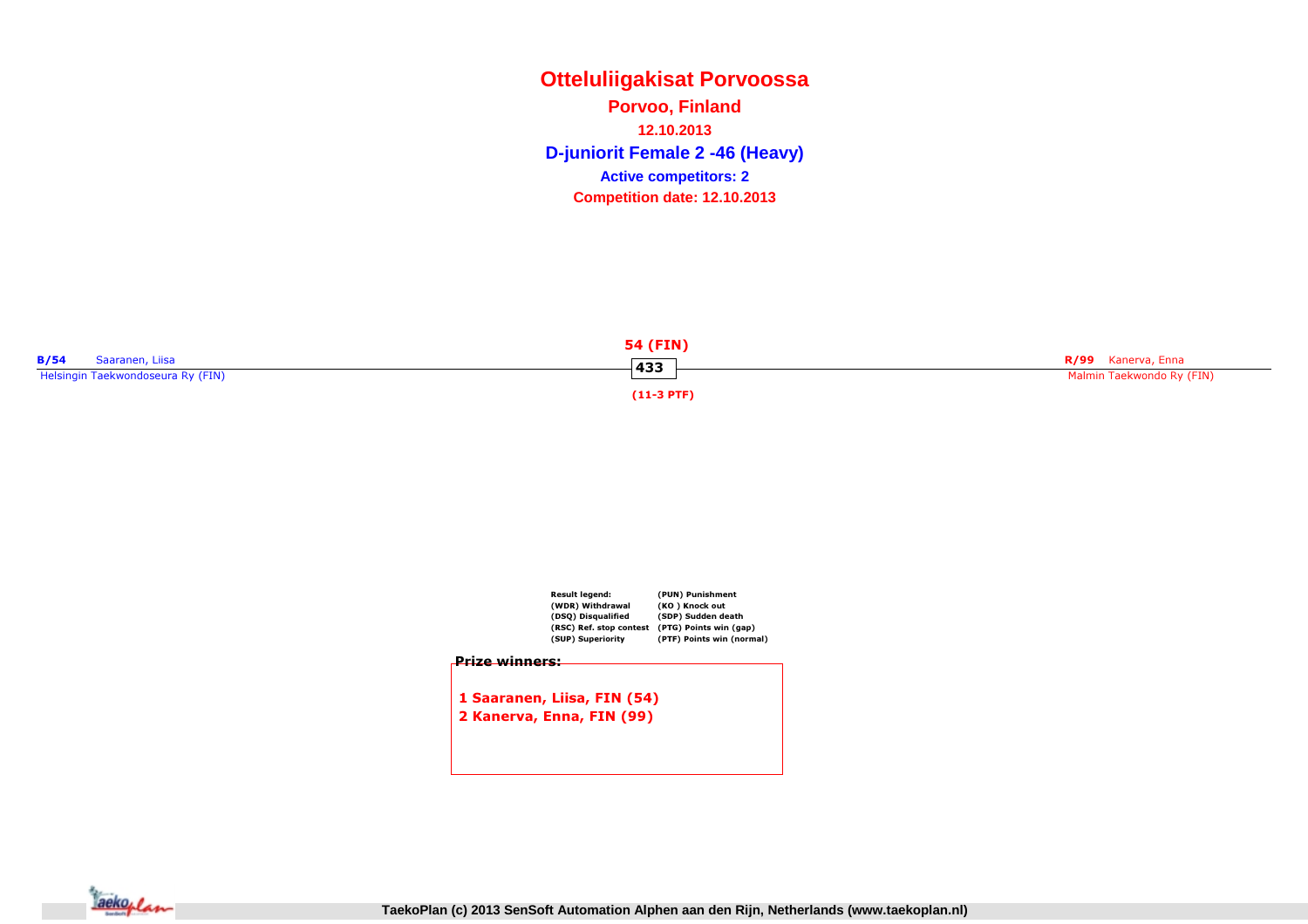# **Otteluliigakisat PorvoossaC-juniorit Male 1 -33 (Fin) Porvoo, Finland12.10.2013Competition date: 12.10.2013 Active competitors: 2**

|                               | 33 (FIN)       |                             |
|-------------------------------|----------------|-----------------------------|
| <b>B/133</b> Mäkinen, Oskar   | $-222$         | R/33 Knutsson, Mico         |
| Porin Taekwondoseura Ry (FIN) |                | Espoo Hwarang Team Ry (FIN) |
|                               | $(4-1$ PUN $)$ |                             |

 $\overline{\phantom{a}}$ 



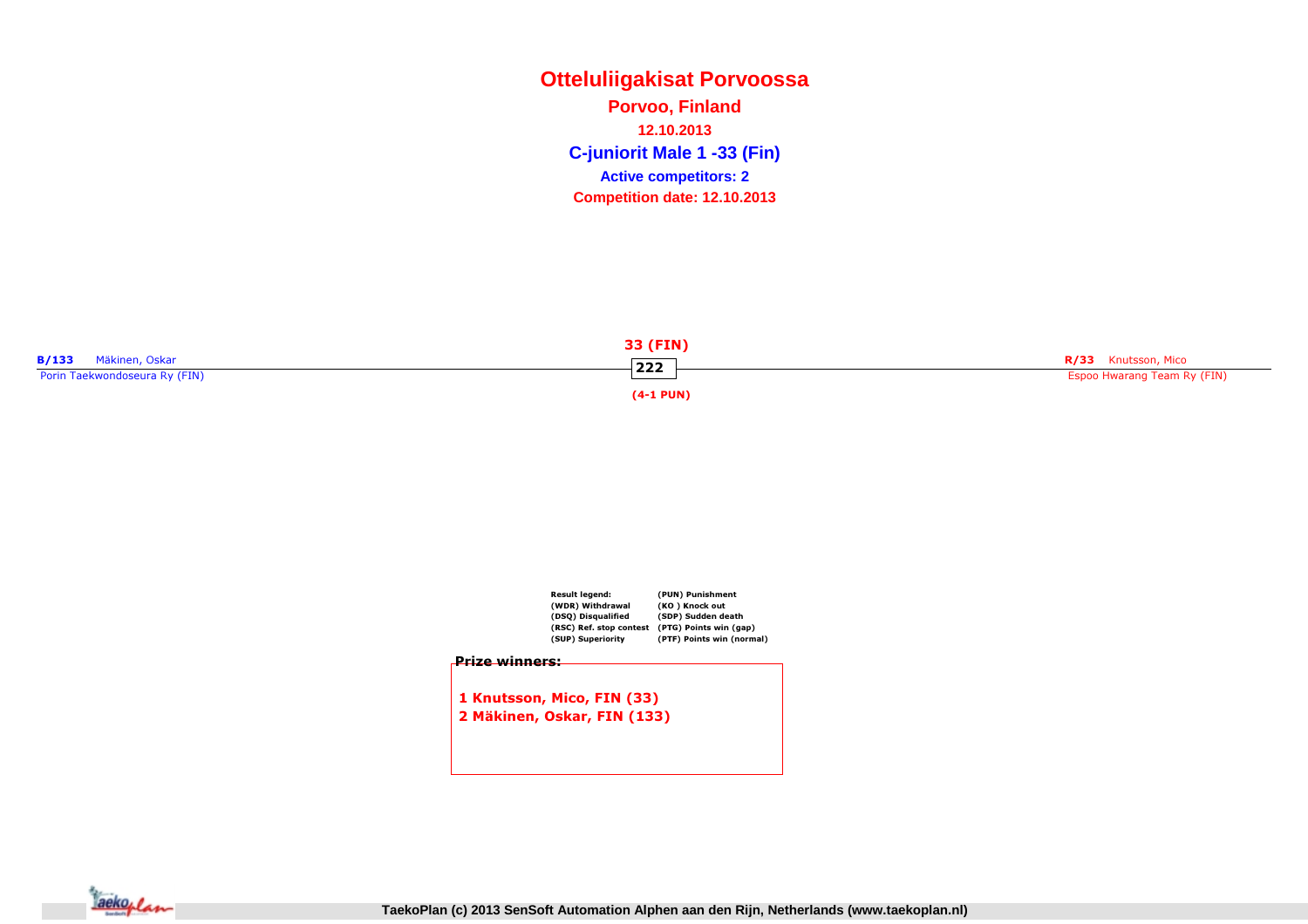# **Otteluliigakisat PorvoossaC-juniorit Male 1 -37 (Fly) Porvoo, Finland12.10.2013Competition date: 12.10.2013 Active competitors: 3**





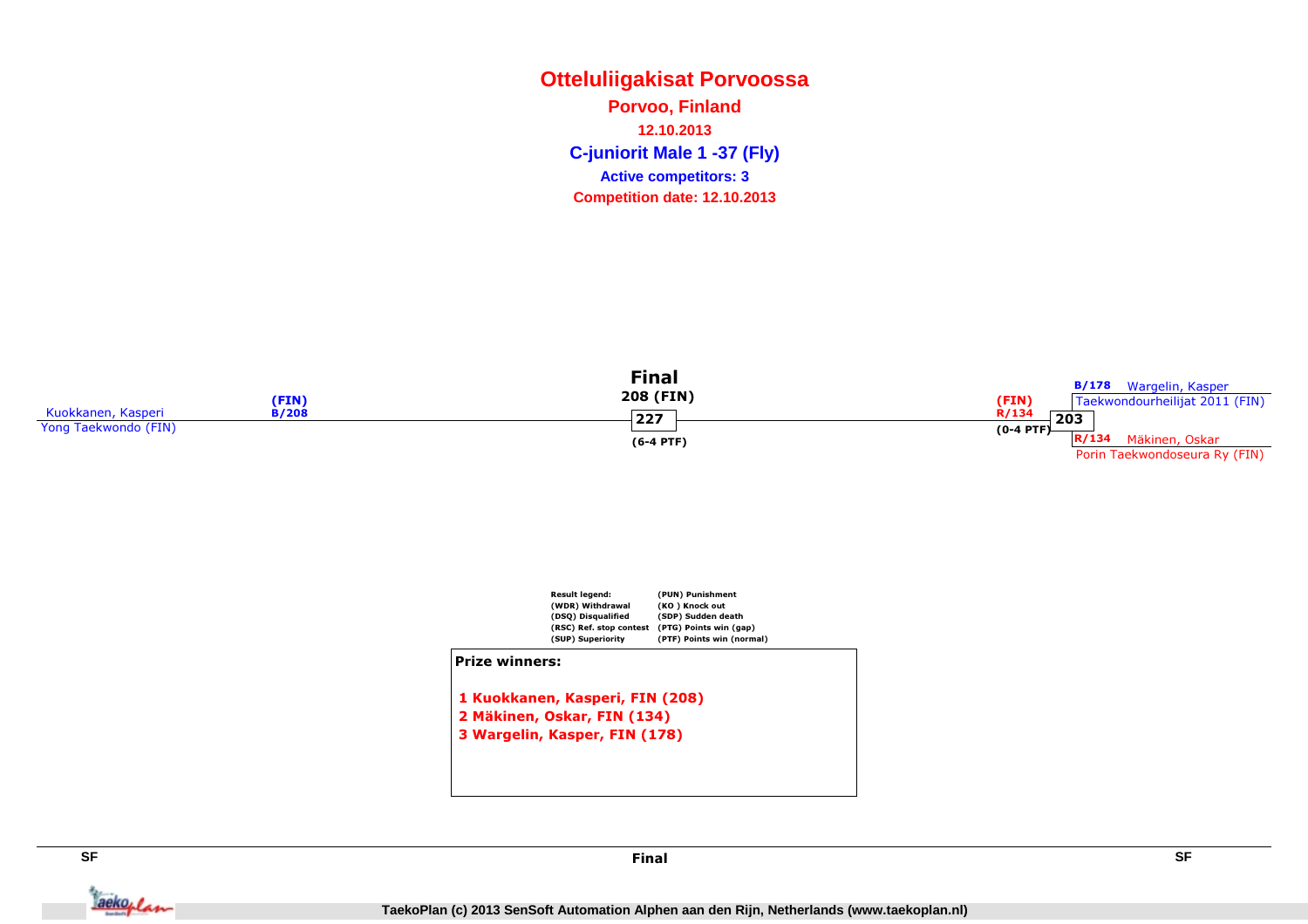# **Otteluliigakisat PorvoossaC-juniorit Male 1 -41 (Bantam) Porvoo, Finland12.10.2013Competition date: 12.10.2013 Active competitors: 4**





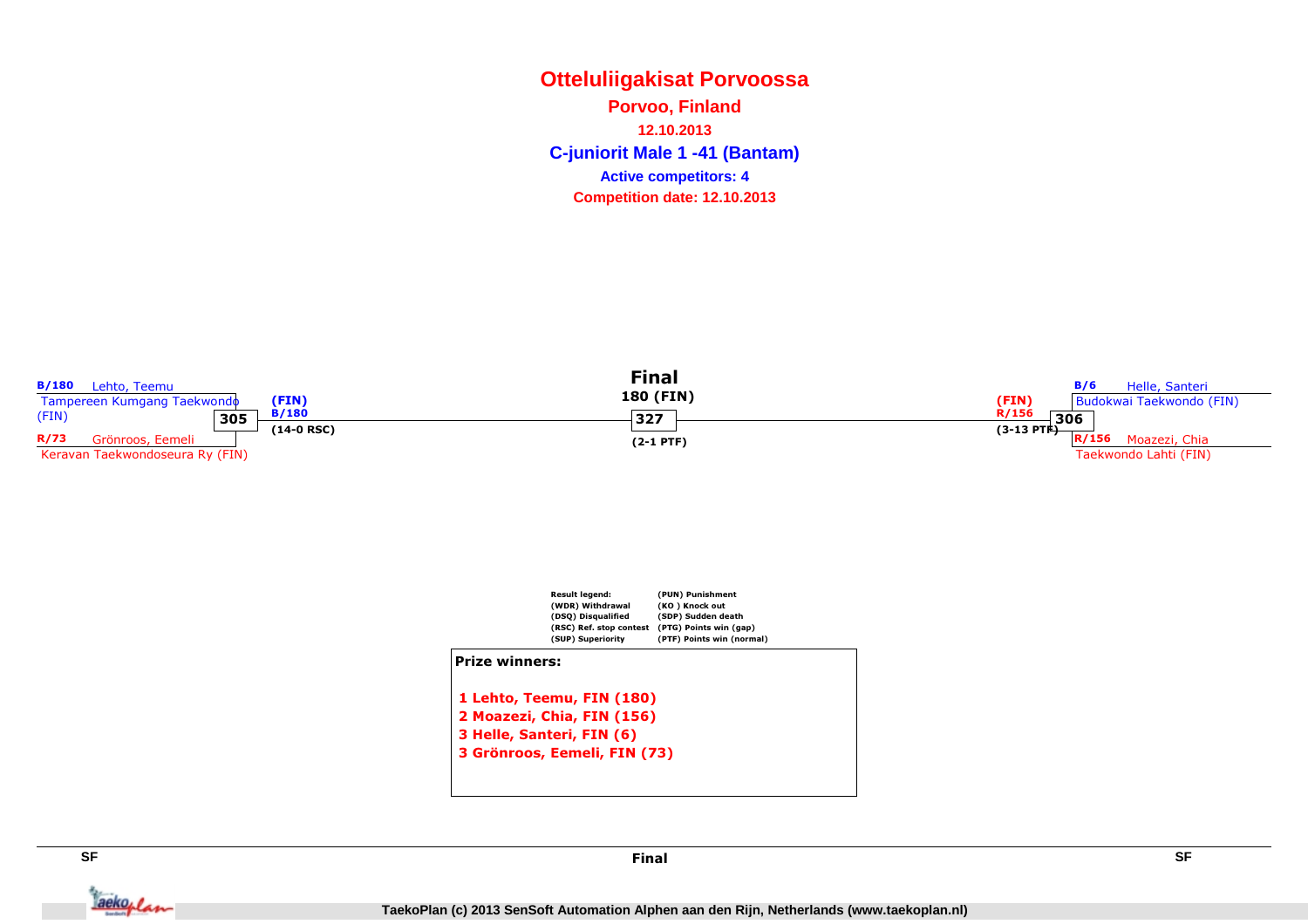# **Otteluliigakisat PorvoossaC-juniorit Female 1 -41 (Feather) Porvoo, Finland12.10.2013Competition date: 12.10.2013 Active competitors: 2**





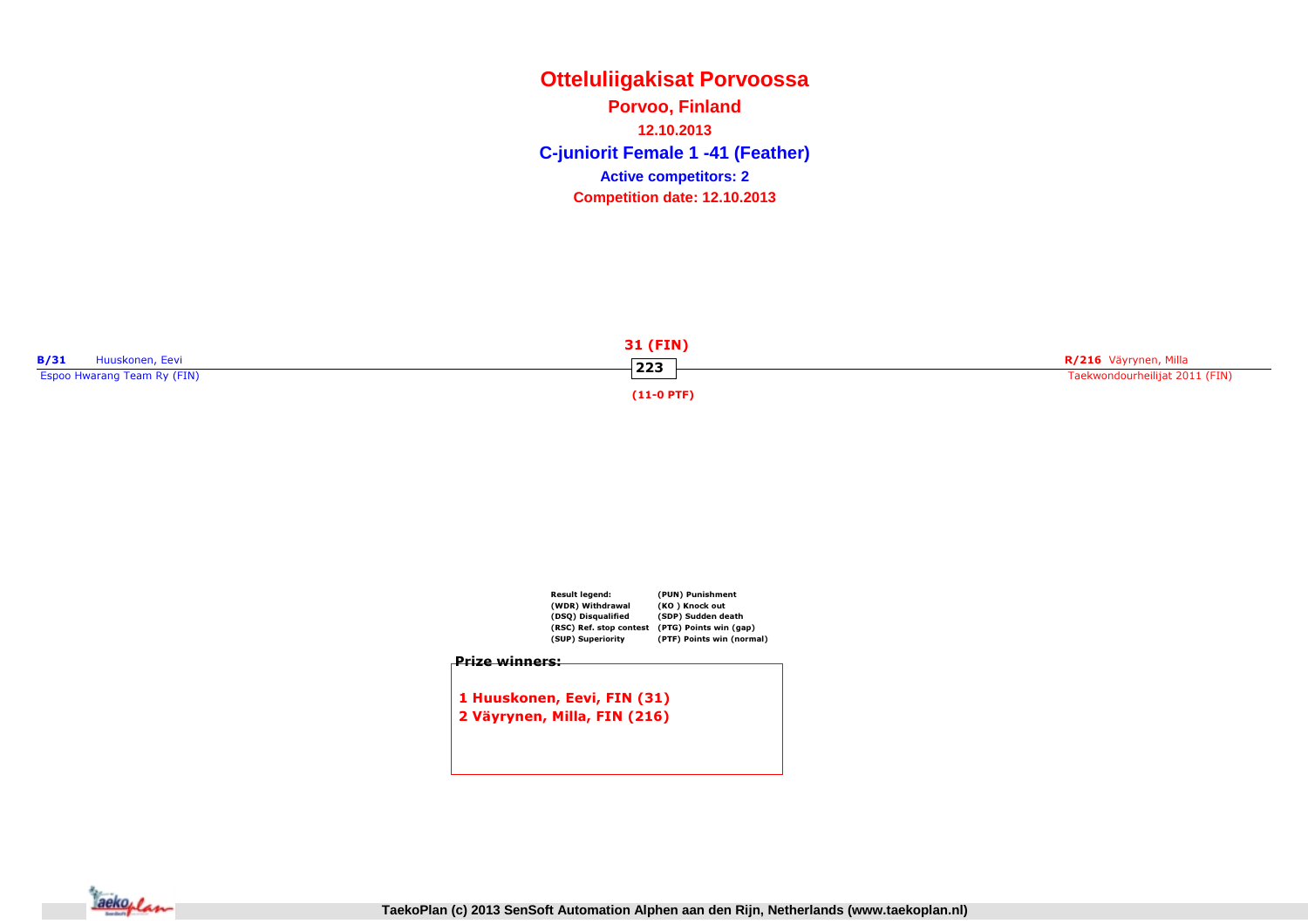# **Otteluliigakisat PorvoossaC-juniorit Female 1 -44 (Light) Porvoo, Finland12.10.2013Competition date: 12.10.2013 Active competitors: 4**





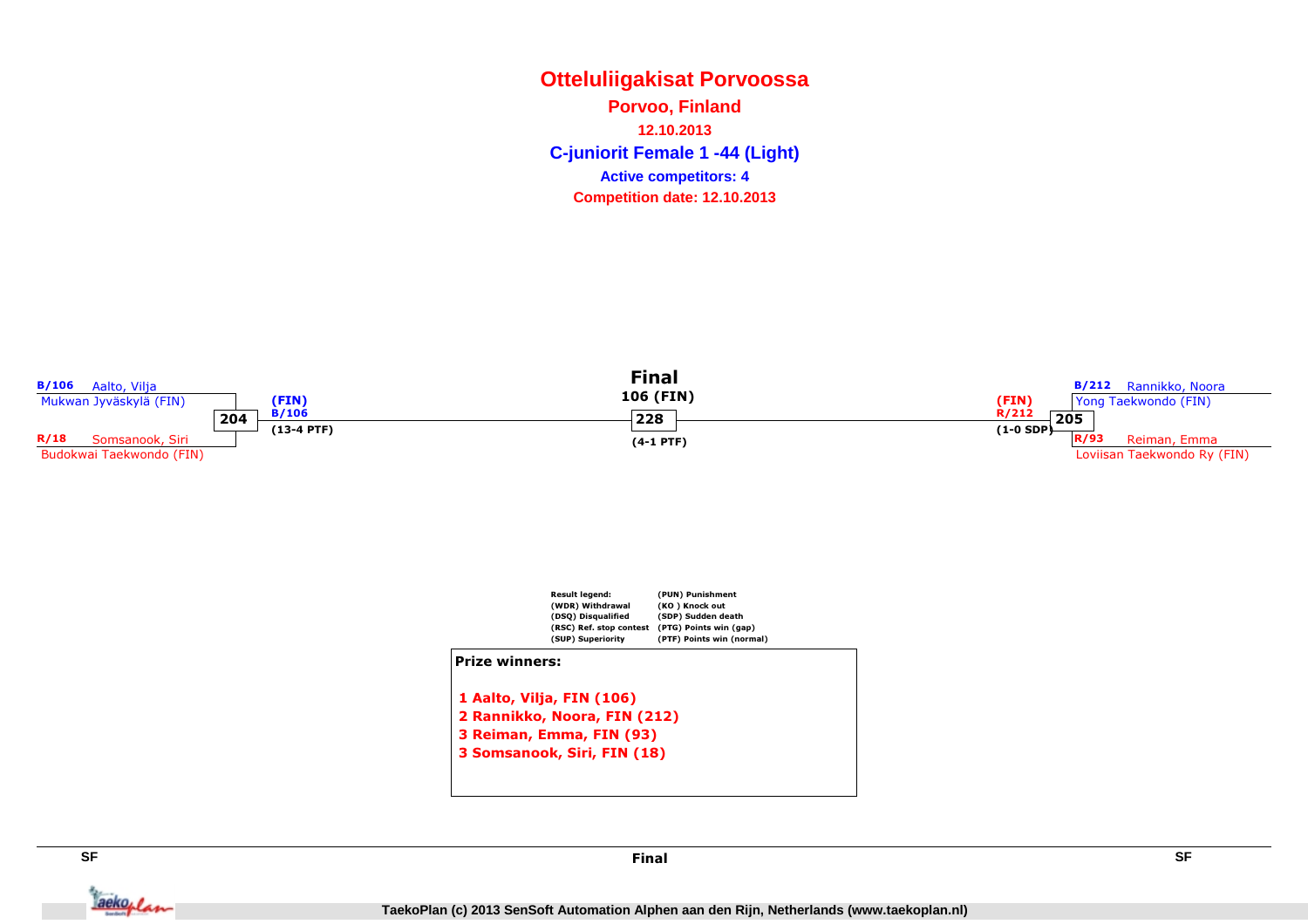# **Otteluliigakisat PorvoossaC-juniorit Female 1 -47 (Welter) Porvoo, Finland12.10.2013Competition date: 12.10.2013 Active competitors: 3**

|                             | (FIN)       | Final<br>213 (FIN) | <b>B/213</b> Rannikko, Noora<br>(FIN)<br>Yong Taekwondo (FIN) |
|-----------------------------|-------------|--------------------|---------------------------------------------------------------|
| Fredriksson, Laura          | <b>B/87</b> | 231.1              | R/213<br>206                                                  |
| Loviisan Taekwondo Ry (FIN) |             |                    | $(8-4$ PTF)                                                   |
|                             |             | $(1-3$ PTF)        | R/107<br>Aalto, Vilja                                         |
|                             |             |                    | Mukwan Jyväskylä (FIN)                                        |



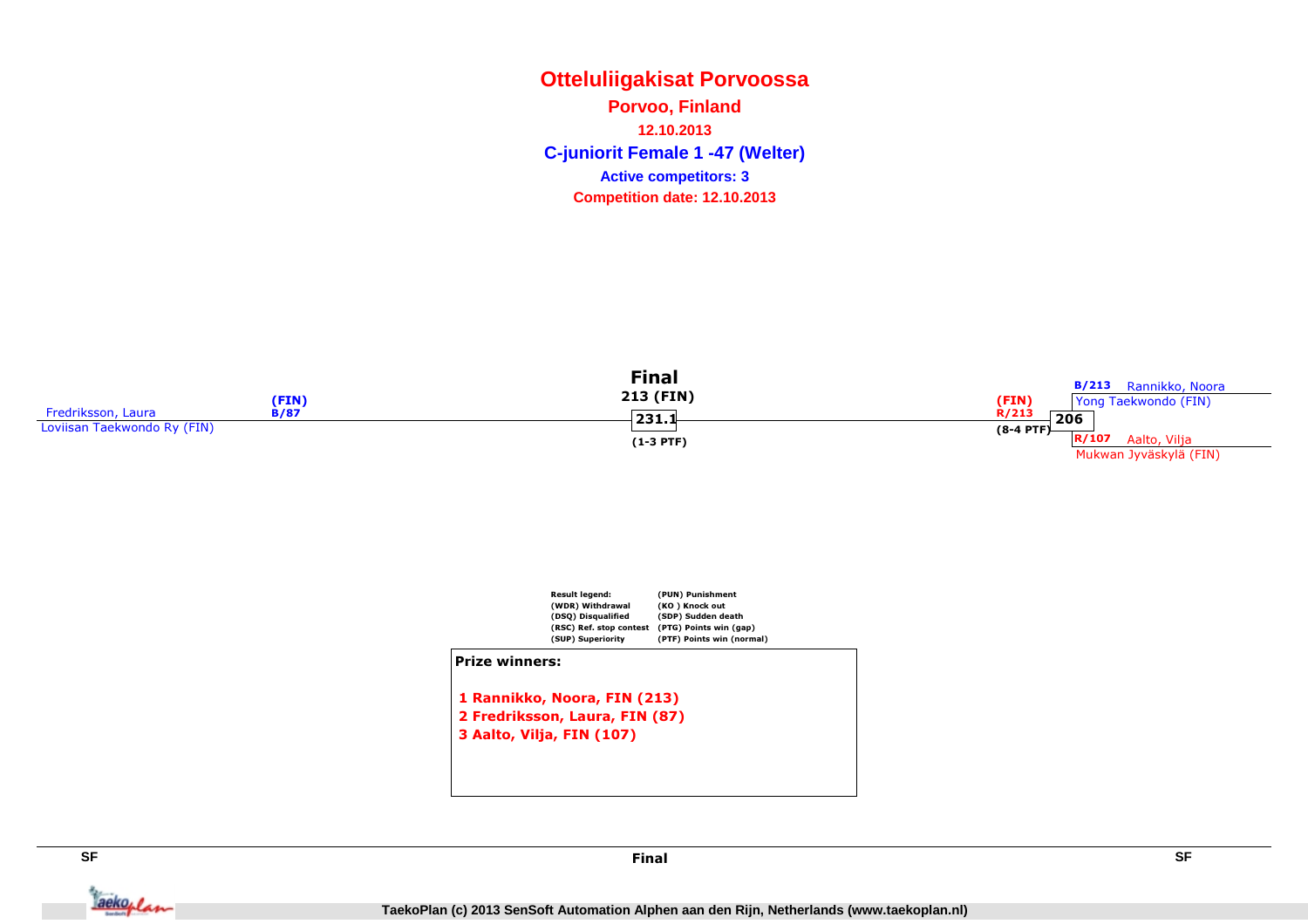# **Otteluliigakisat PorvoossaC-juniorit Female 1 -51 (Middle) Porvoo, Finland12.10.2013Competition date: 12.10.2013 Active competitors: 4**





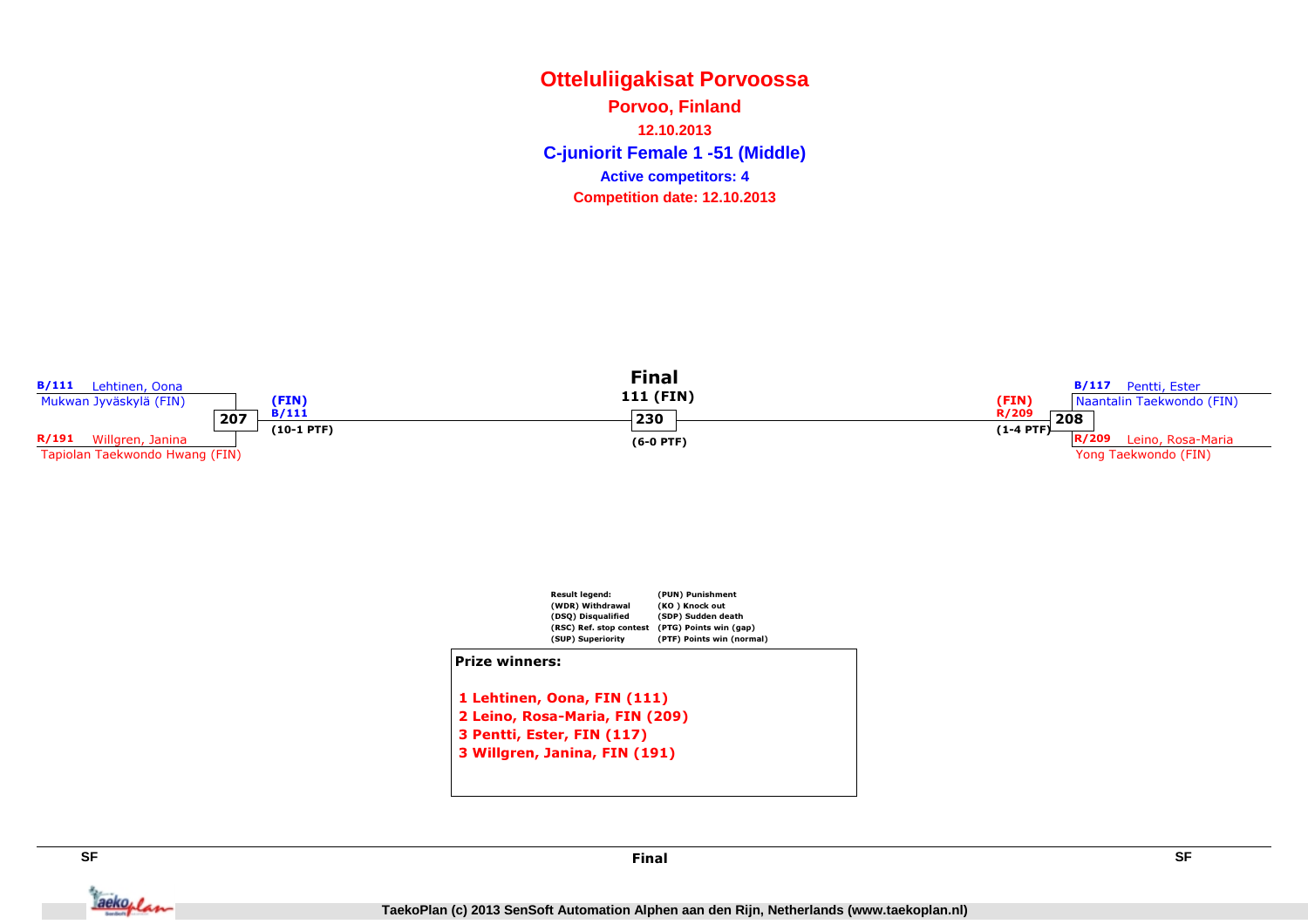**Otteluliigakisat PorvoossaC-juniorit Male 2 -57 (Middle) Porvoo, Finland12.10.2013Competition date: 12.10.2013 Active competitors: 2**



|                       | Result legend:              | (PUN) Punishment          |
|-----------------------|-----------------------------|---------------------------|
|                       | (WDR) Withdrawal            | (KO) Knock out            |
|                       | (DSQ) Disqualified          | (SDP) Sudden death        |
|                       | (RSC) Ref. stop contest     | (PTG) Points win (gap)    |
|                       | (SUP) Superiority           | (PTF) Points win (normal) |
| <u>Prize winners:</u> |                             |                           |
|                       |                             |                           |
|                       |                             |                           |
|                       |                             |                           |
|                       | 1 Vuorinen, Viljo, FIN (82) |                           |
|                       |                             |                           |
|                       | 2 Larres, Kasper, FIN (23)  |                           |
|                       |                             |                           |
|                       |                             |                           |
|                       |                             |                           |

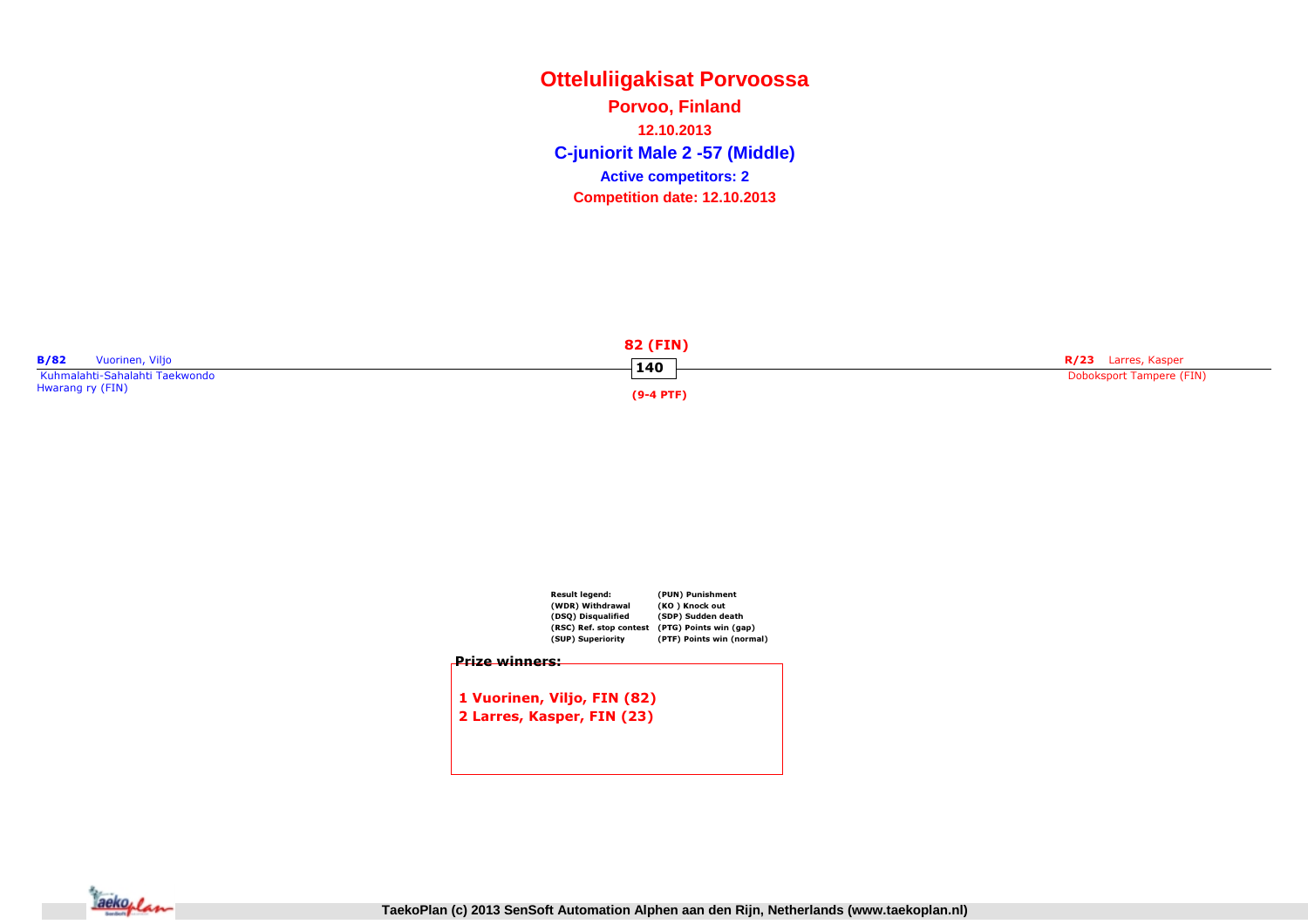**Otteluliigakisat PorvoossaC-juniorit Male 2 -61 (Heavy) Porvoo, Finland12.10.2013Competition date: 12.10.2013 Active competitors: 2**





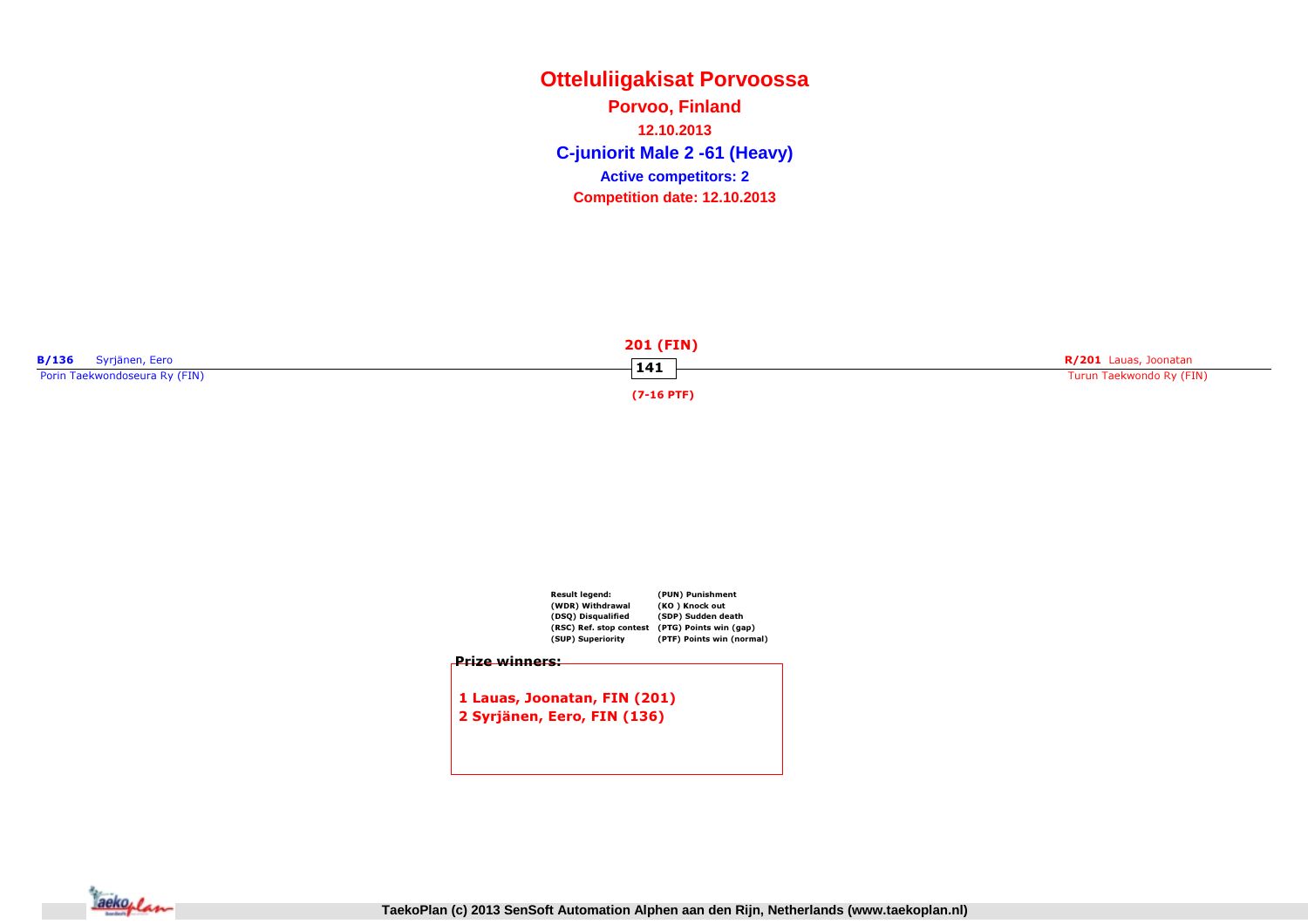# **Otteluliigakisat PorvoossaC-juniorit Female 2 -47 (Welter) Porvoo, Finland12.10.2013Competition date: 12.10.2013 Active competitors: 2**

|                                  | <b>184 (FIN)</b> |                                  |
|----------------------------------|------------------|----------------------------------|
| <b>B/184</b><br>Nurisalo, Amanda | 142              | <b>R/43</b> Thusberg, Sara-Ninni |
| Tampereen Kumgang Taekwondo      |                  | Hämeenlinnan Taekwondoseura Ry   |
| (FIN)                            | $(3-1$ PTF)      | (FIN)                            |



1 Nurisalo, Amanda, FIN (184)2 Thusberg, Sara-Ninni, FIN (43)

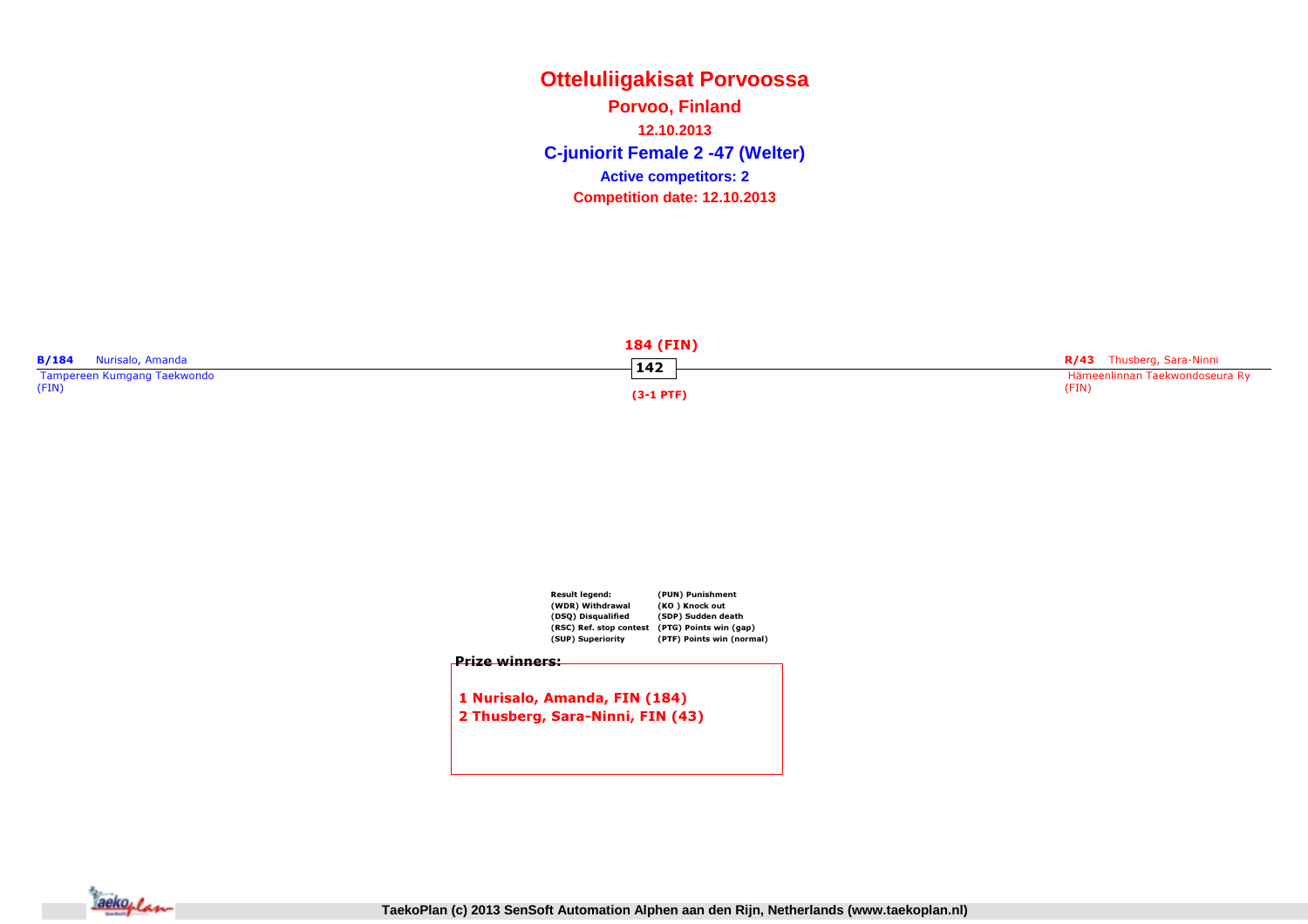# **Otteluliigakisat PorvoossaC-juniorit Female 2 -59 Porvoo, Finland12.10.2013Competition date: 12.10.2013 Active competitors: 2**





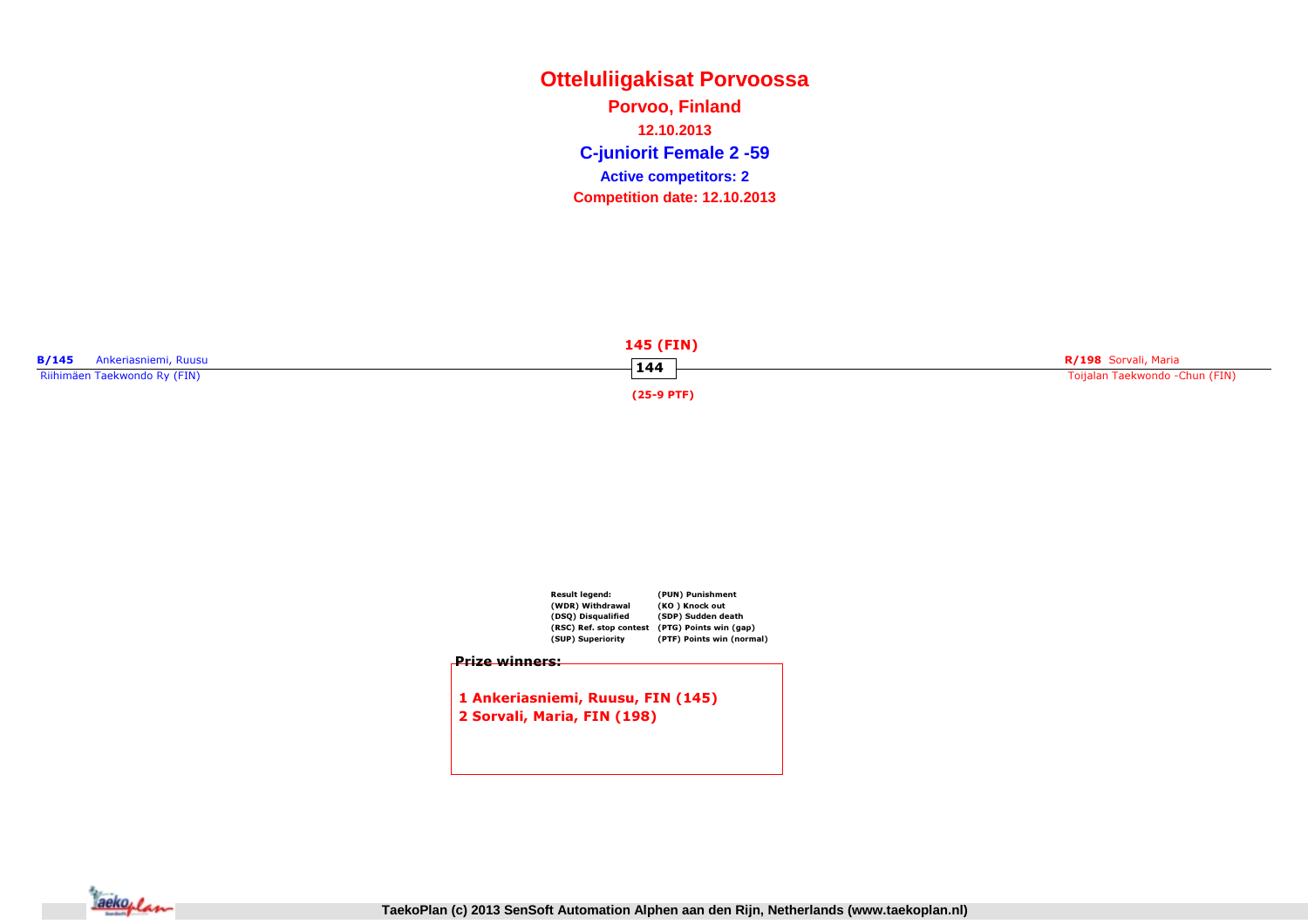**Otteluliigakisat PorvoossaC-juniorit Female 2 +59 Porvoo, Finland12.10.2013Competition date: 12.10.2013 Active competitors: 2**





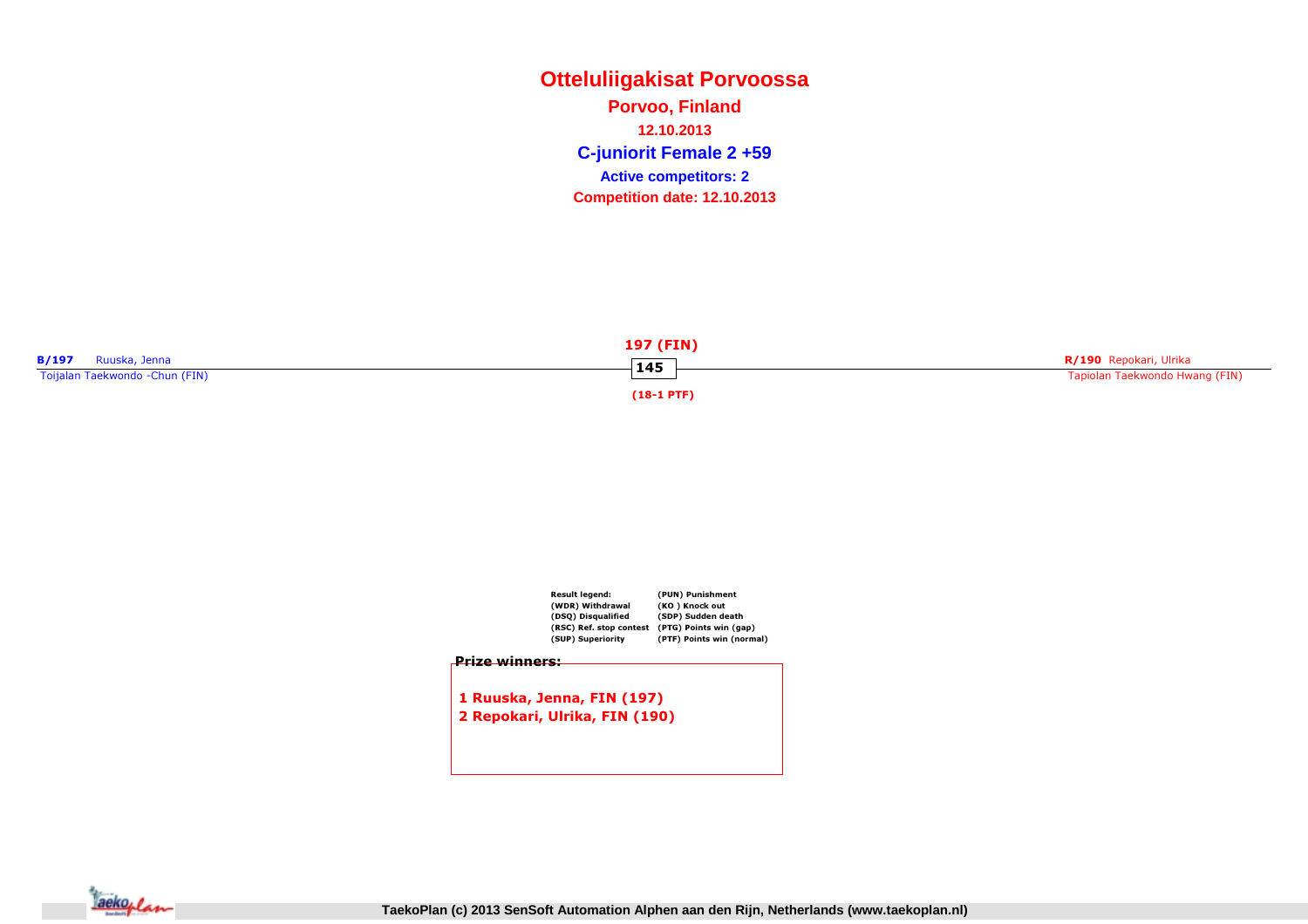# **Otteluliigakisat PorvoossaB1-liiga Male 1 -45 (Fin) Porvoo, Finland12.10.2013Competition date: 12.10.2013 Active competitors: 2**





2 Haavisto, Tuomas, FIN (160)

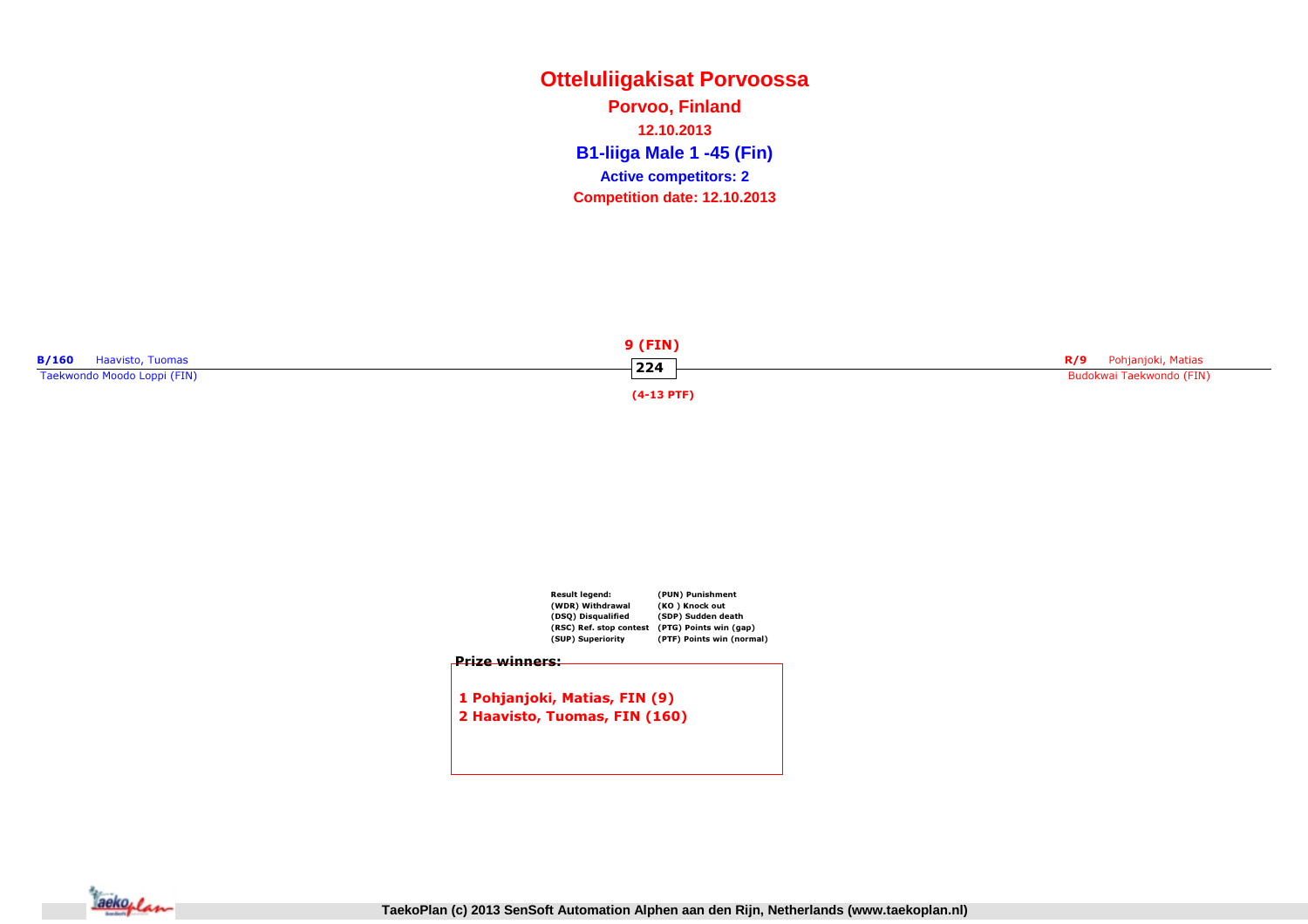# **Otteluliigakisat PorvoossaB1-liiga Male 1 -51 (Bantam) Porvoo, Finland12.10.2013Competition date: 12.10.2013 Active competitors: 3**





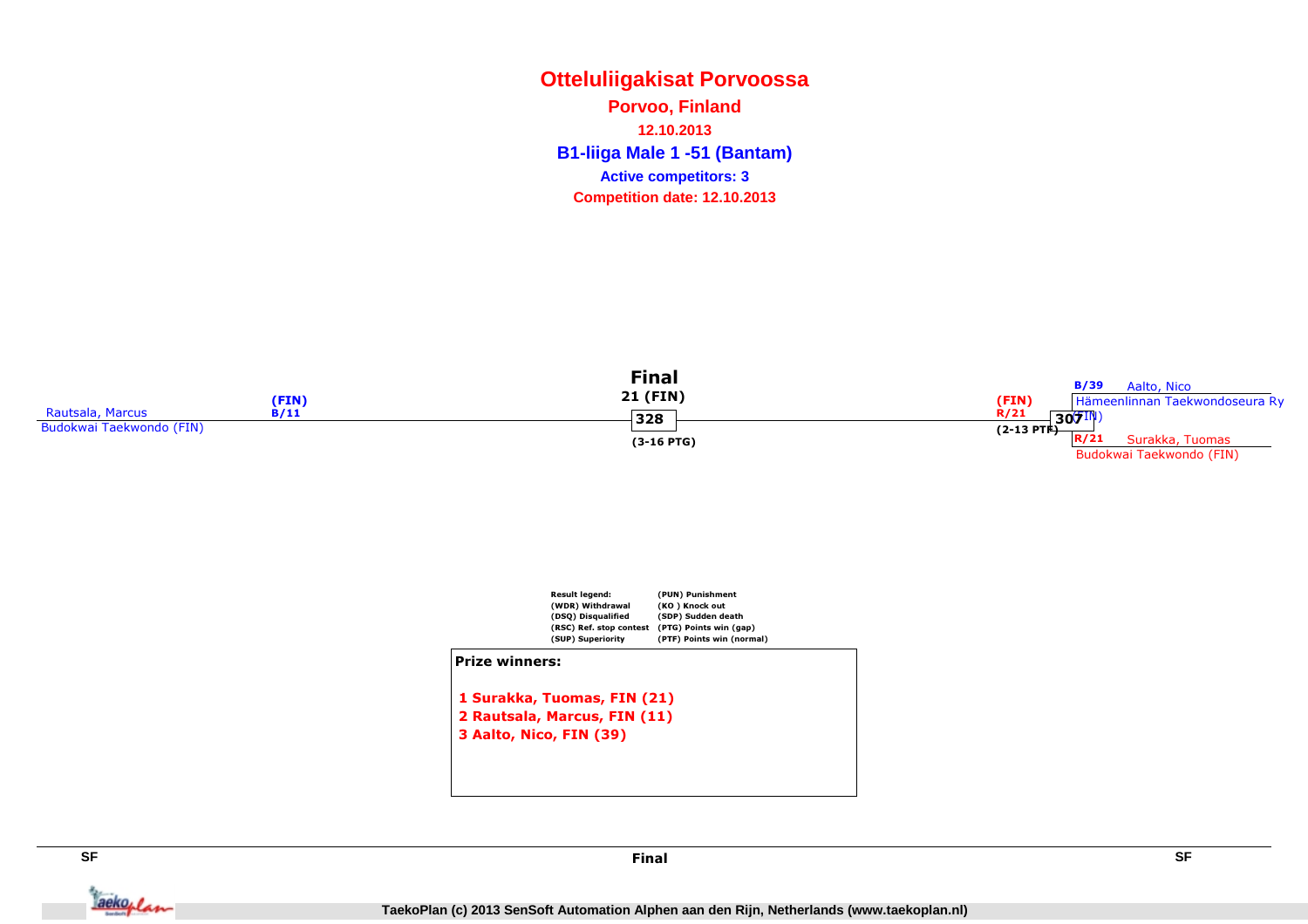# **Otteluliigakisat PorvoossaB1-liiga Male 1 -59 (Light) Porvoo, Finland12.10.2013Competition date: 12.10.2013 Active competitors: 4**





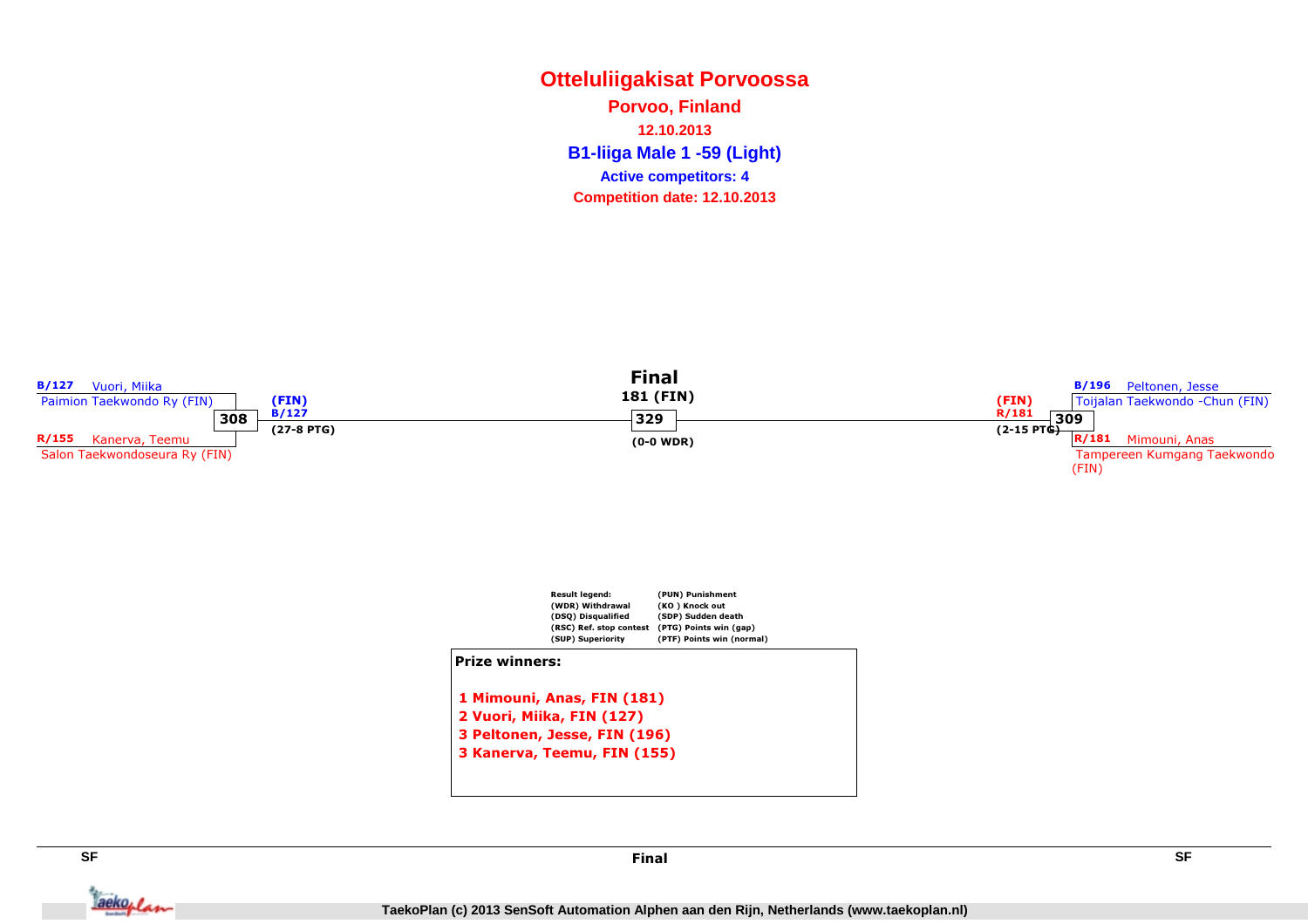# **Otteluliigakisat PorvoossaB1-liiga Male 1 -73 (Middle) Porvoo, Finland12.10.2013Competition date: 12.10.2013 Active competitors: 3**





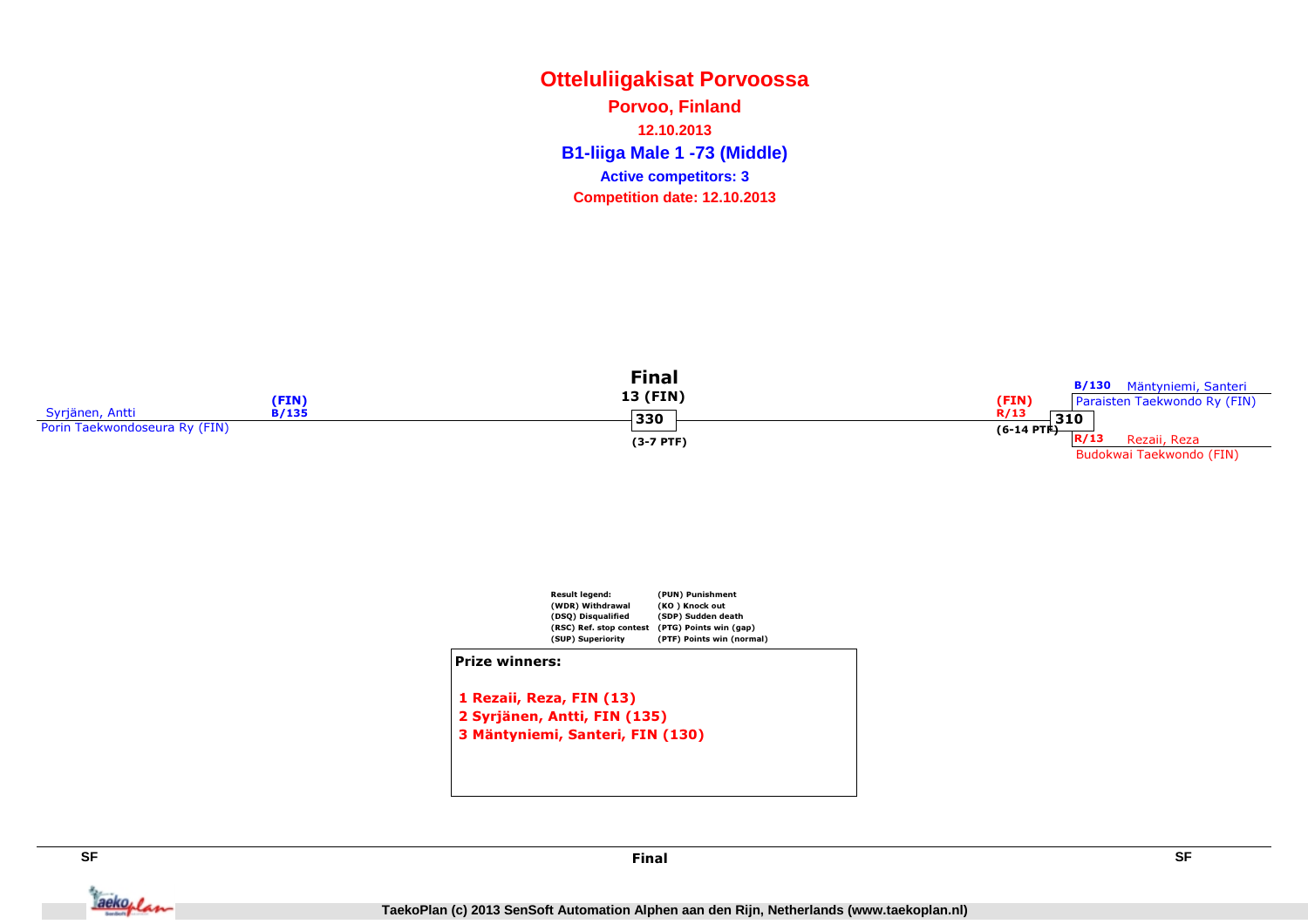# **Otteluliigakisat PorvoossaB1-liiga Female 1 -49 (Feather) Porvoo, Finland12.10.2013Competition date: 12.10.2013 Active competitors: 3**





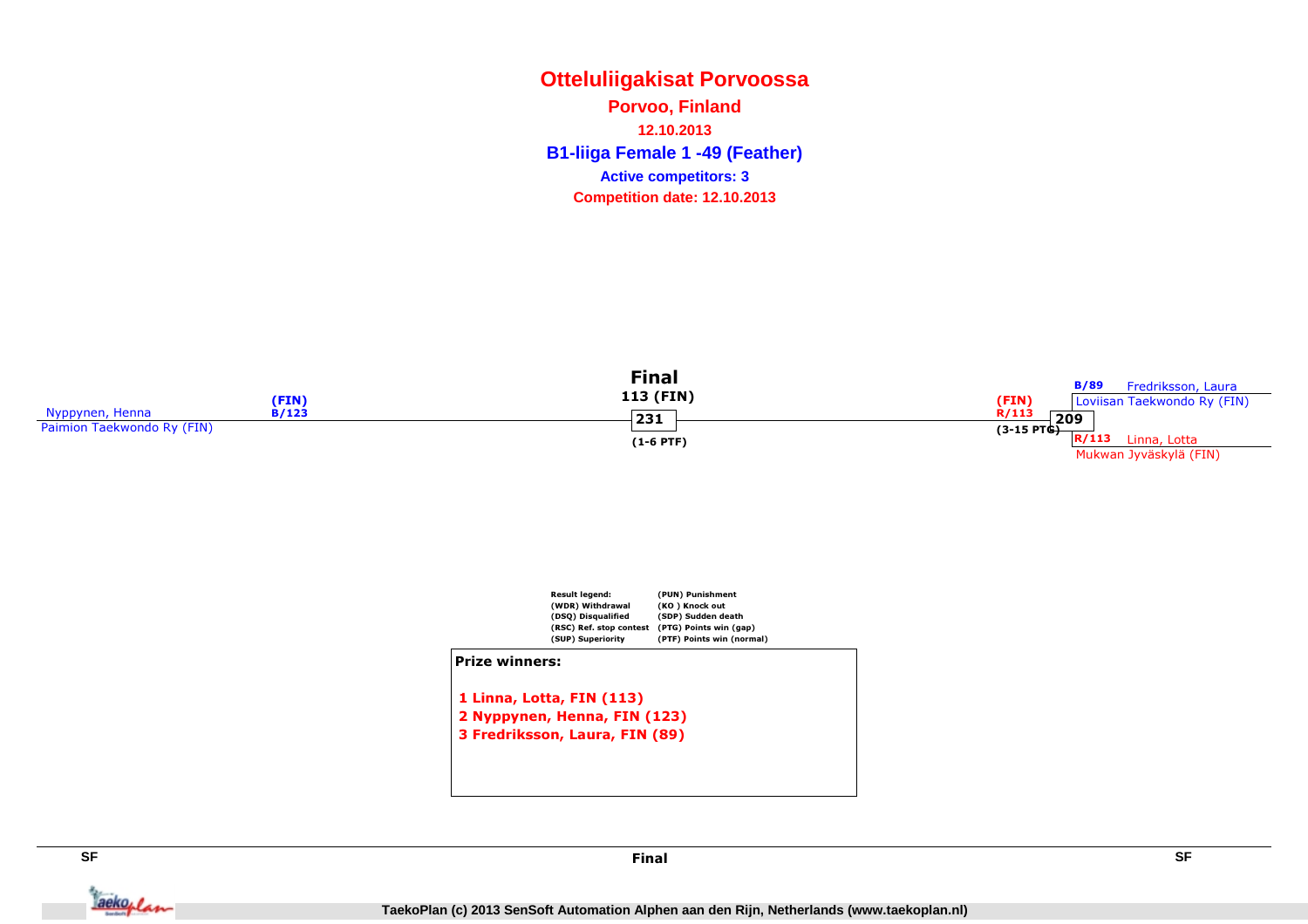**Otteluliigakisat PorvoossaB1-liiga Female 1 -59 (Light Middle) Porvoo, Finland12.10.2013Competition date: 12.10.2013 Active competitors: 2**





2 Kemppinen, Sofia, FIN (101)

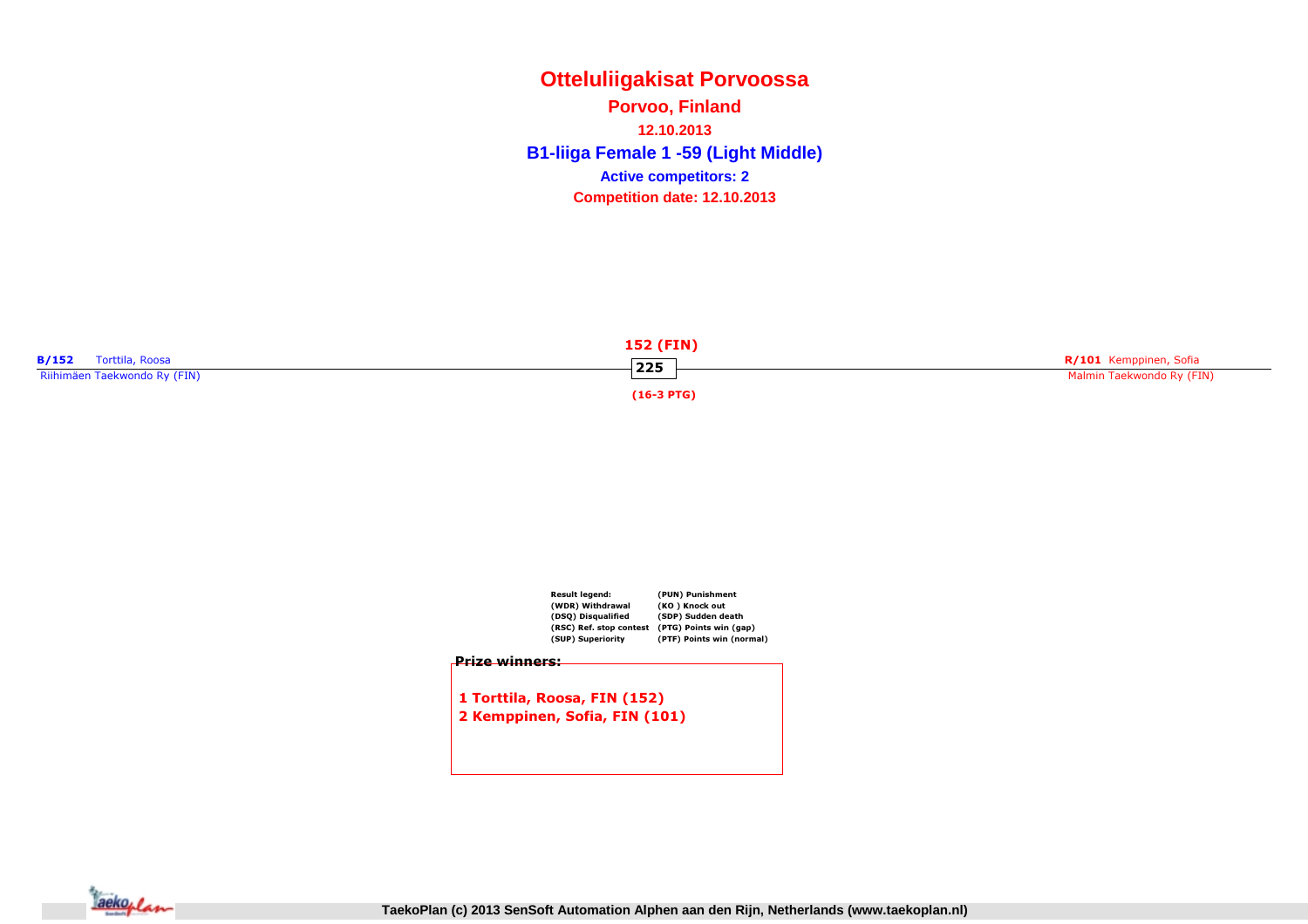**Otteluliigakisat PorvoossaB1-liiga Female 1 -63 (Middle) Porvoo, Finland12.10.2013Competition date: 12.10.2013 Active competitors: 2**





2 Härkönen, Helmi, FIN (30)

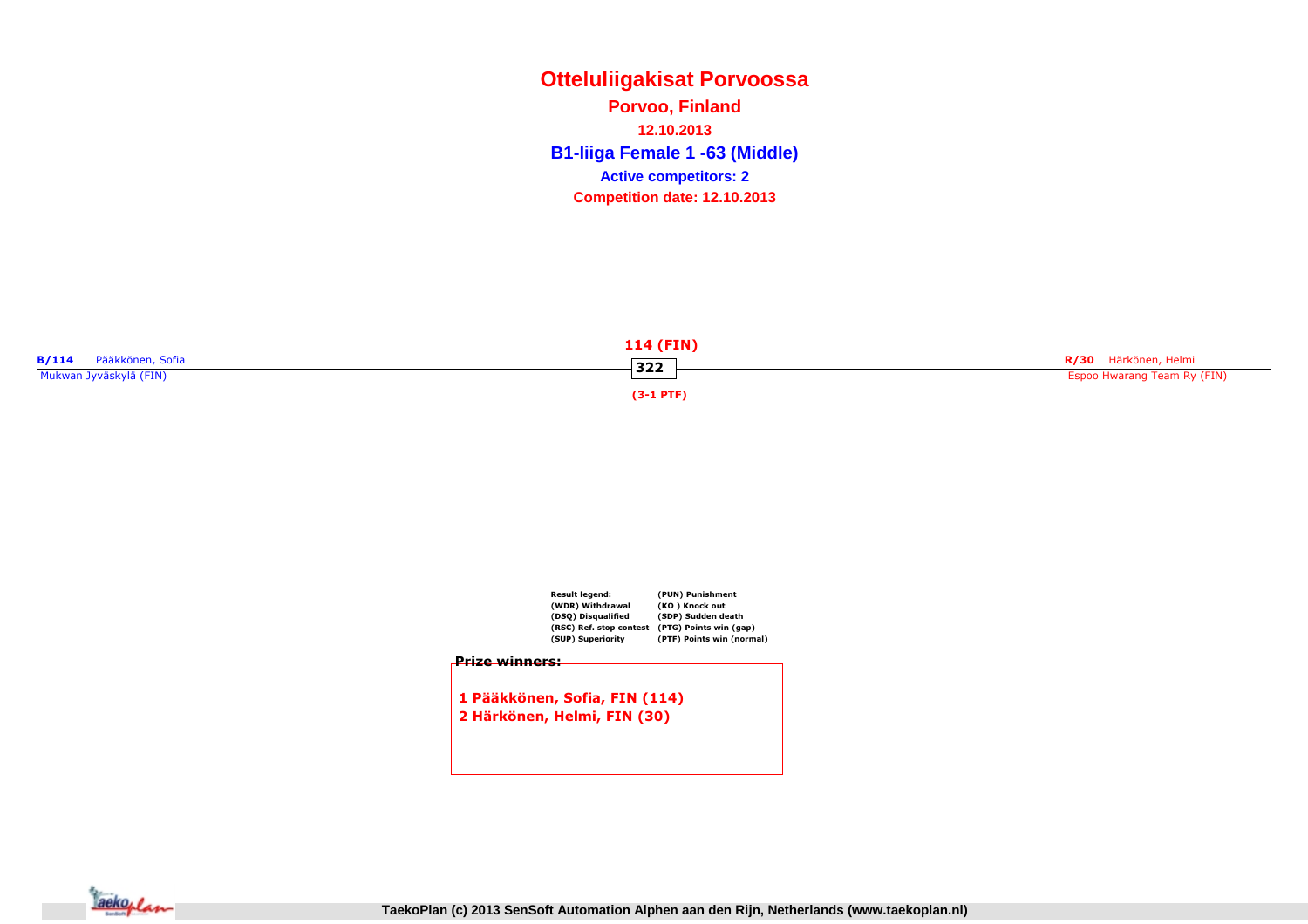# **Otteluliigakisat PorvoossaB1-liiga Female 1 -68 (Light Heavy) Porvoo, Finland12.10.2013Competition date: 12.10.2013 Active competitors: 3**





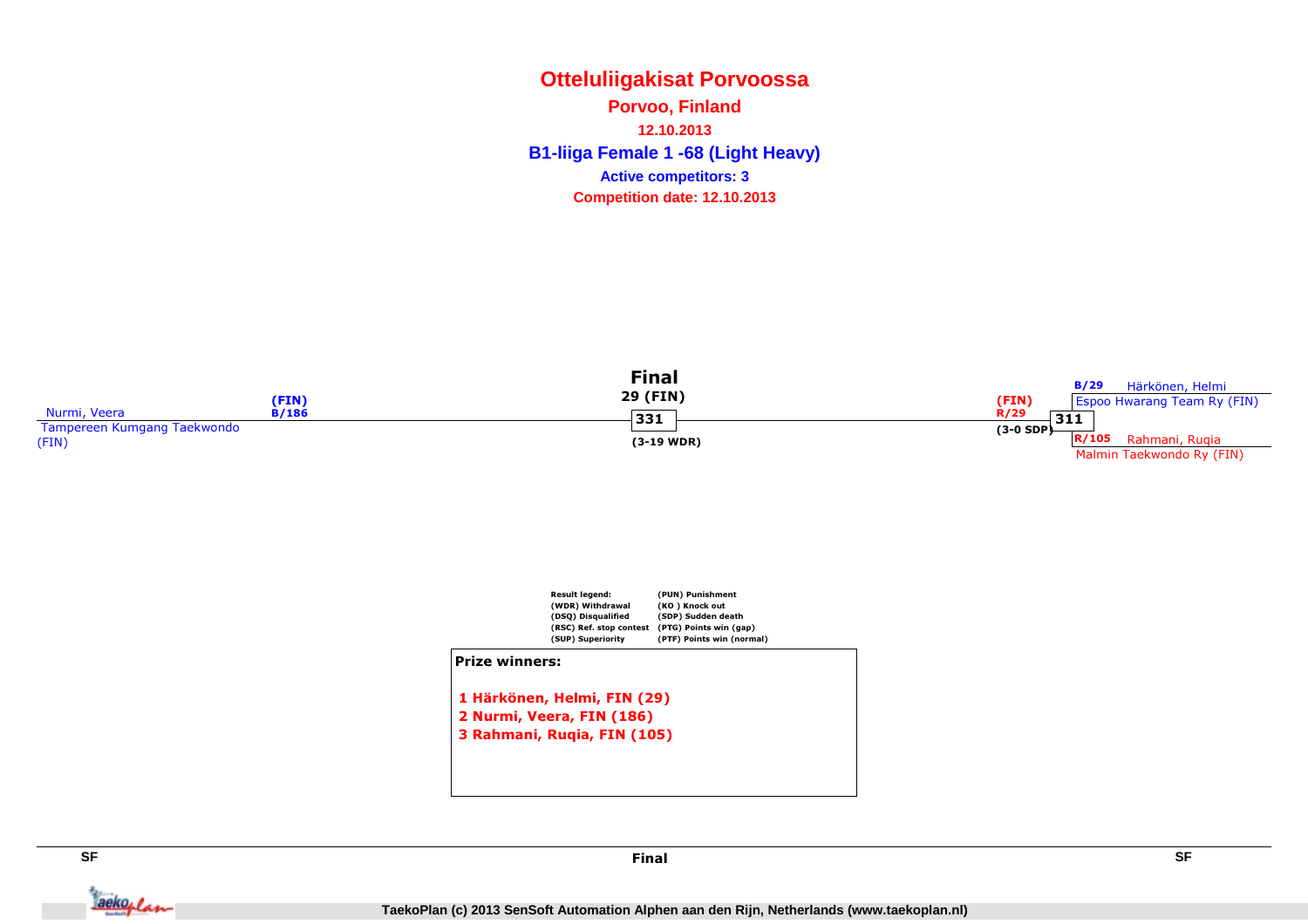# **Otteluliigakisat PorvoossaOtteluliiga Male 1 -58 (Fly) Porvoo, Finland12.10.2013Competition date: 12.10.2013 Active competitors: 5**





SF

**QF**

Taekoplan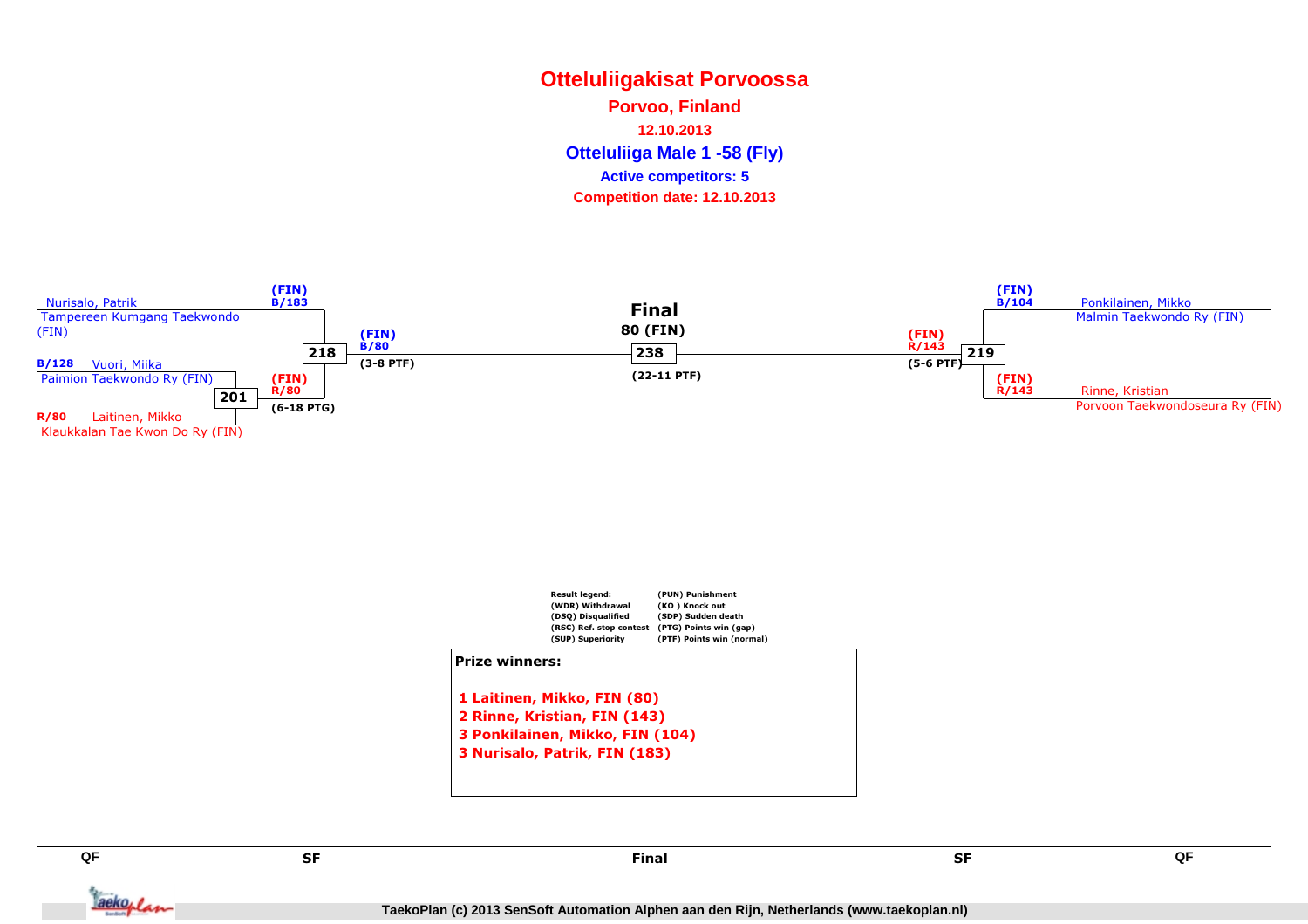# **Otteluliigakisat PorvoossaOtteluliiga Male 1 -63 (Bantam) Porvoo, Finland12.10.2013Competition date: 12.10.2013 Active competitors: 3**





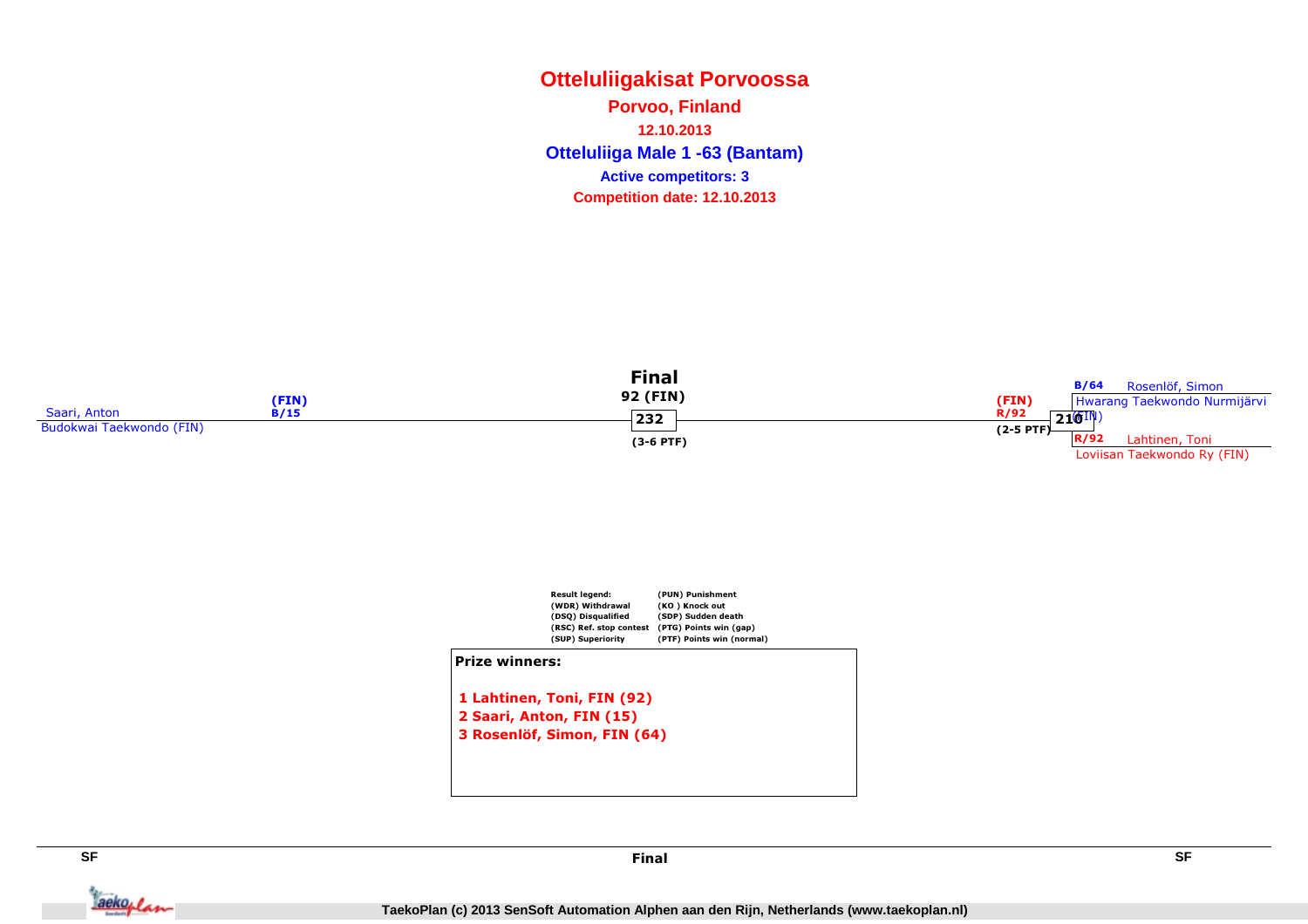# **Otteluliigakisat PorvoossaOtteluliiga Male 1 -68 (Feather) Porvoo, Finland12.10.2013Competition date: 12.10.2013 Active competitors: 7**







**QF**

Tackoplan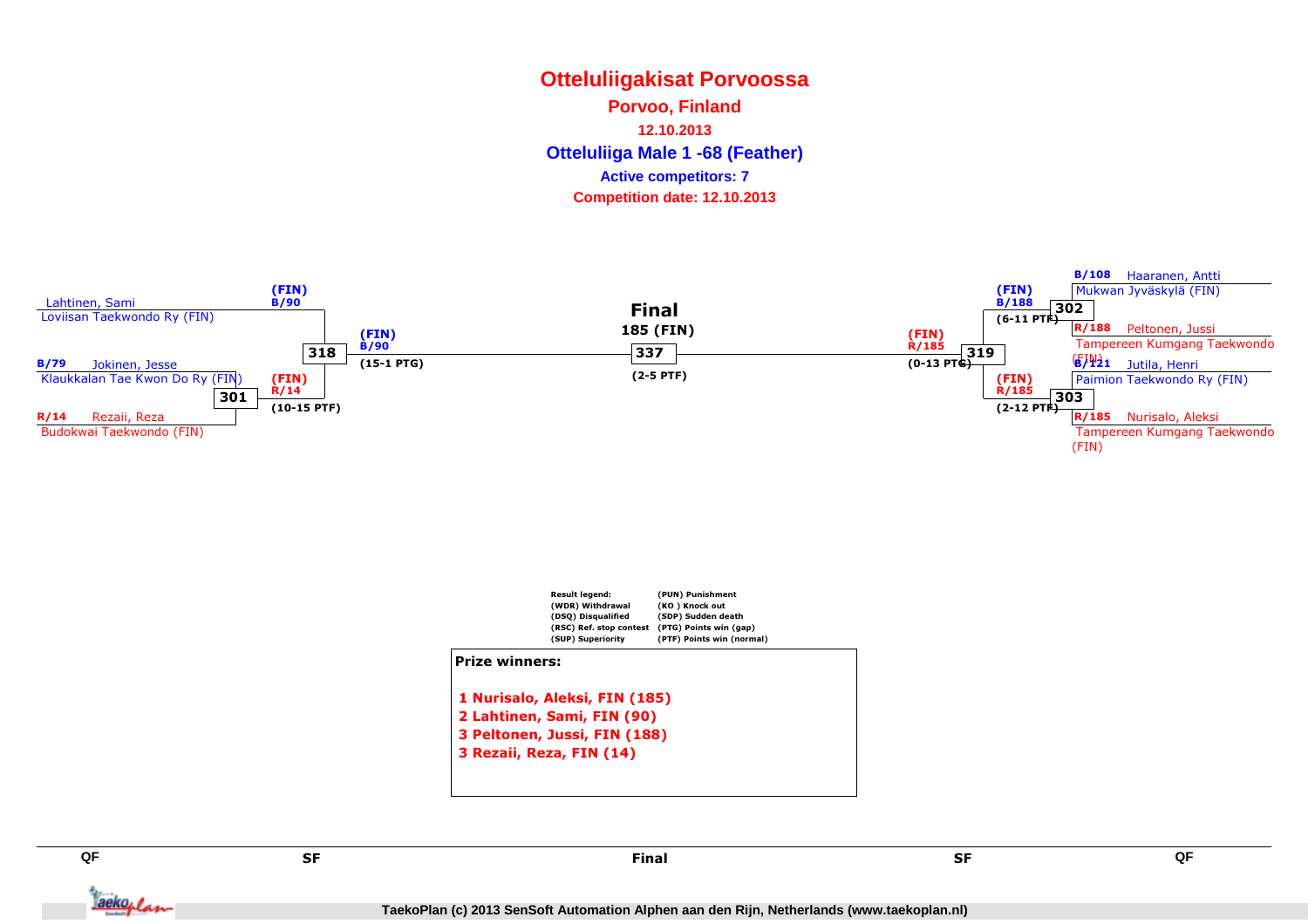**Otteluliigakisat PorvoossaOtteluliiga Male 1 -80 (Welter) Porvoo, Finland12.10.2013Competition date: 12.10.2013 Active competitors: 4**





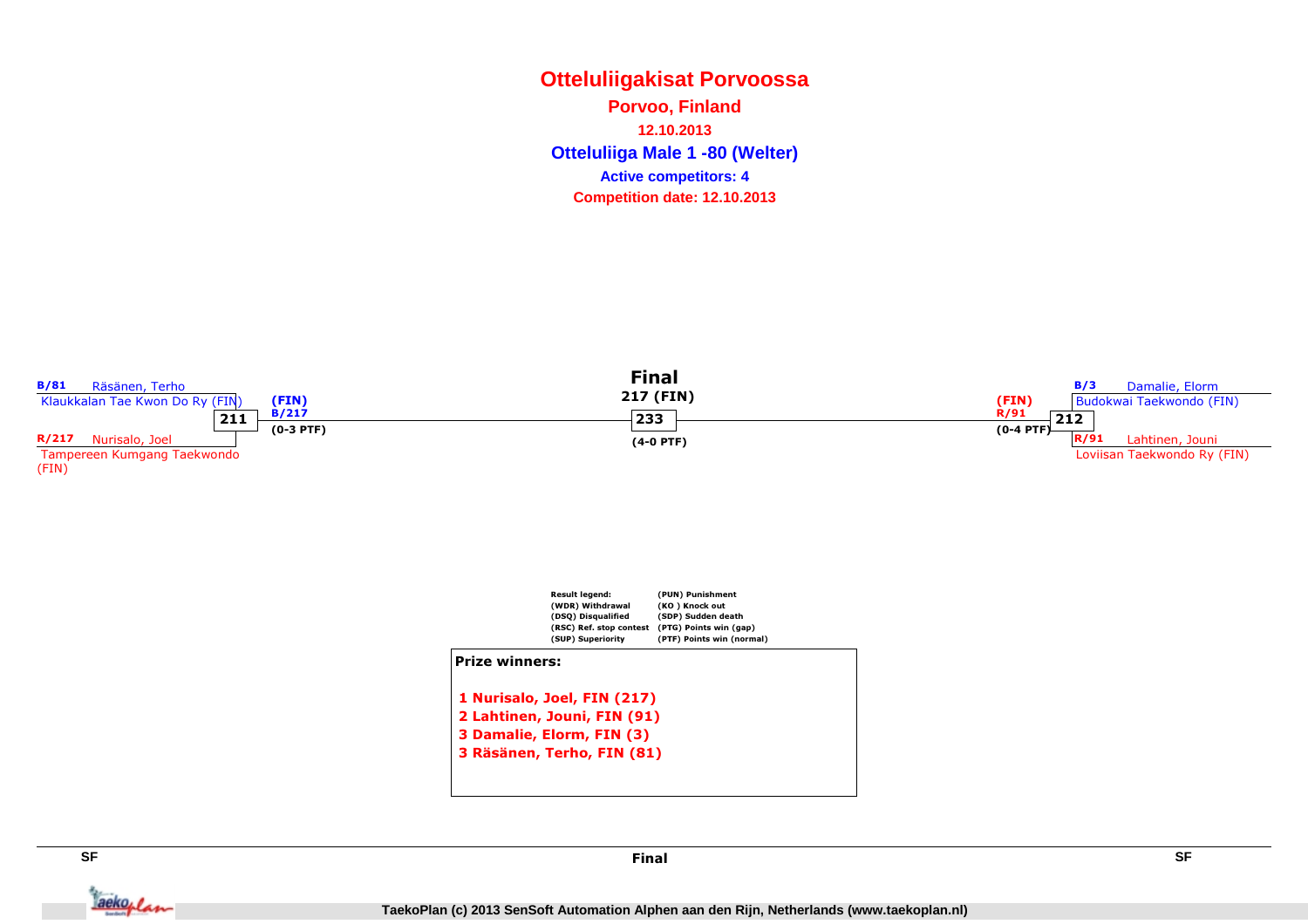# **Otteluliigakisat PorvoossaOtteluliiga Female 1 -46 (Fin) Porvoo, Finland12.10.2013Competition date: 12.10.2013 Active competitors: 2**





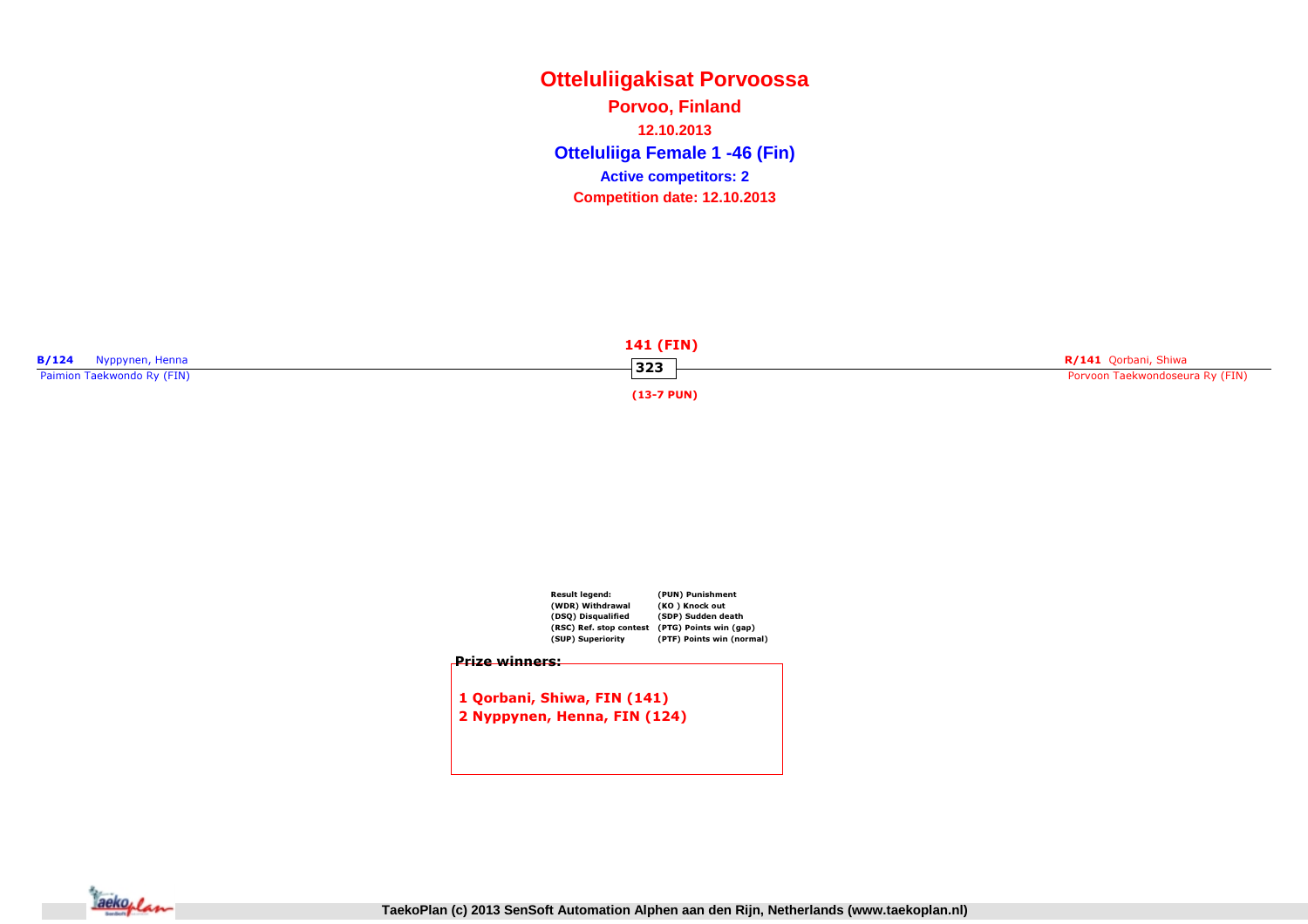# **Otteluliigakisat PorvoossaOtteluliiga Female 1 -49 (Fly) Porvoo, Finland12.10.2013Competition date: 12.10.2013 Active competitors: 3**





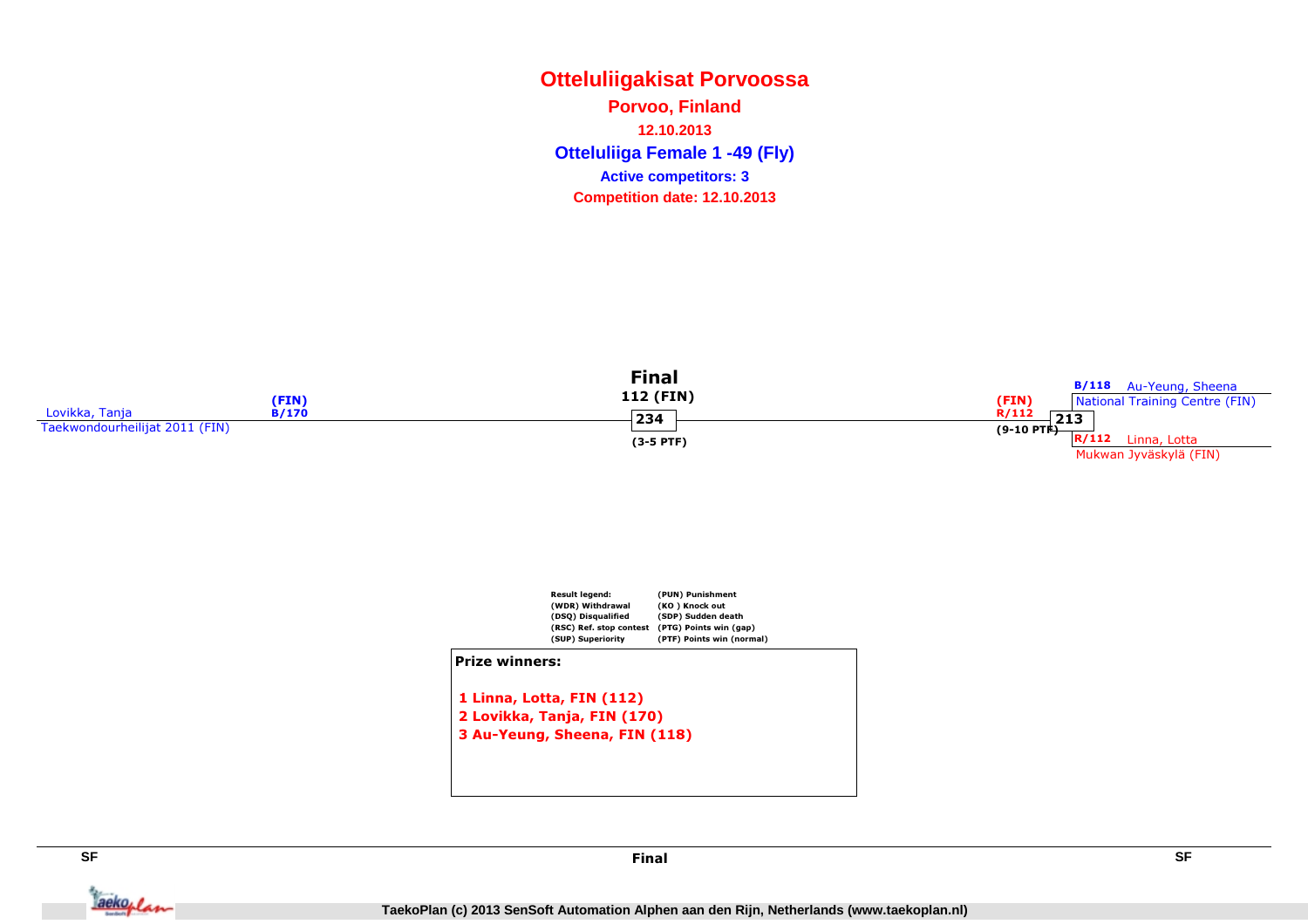**Otteluliigakisat PorvoossaOtteluliiga Female 1 -53 (Bantam) Porvoo, Finland12.10.2013Competition date: 12.10.2013 Active competitors: 2**



| Result legend:               | (PUN) Punishment          |
|------------------------------|---------------------------|
| (WDR) Withdrawal             | (KO) Knock out            |
| (DSQ) Disqualified           | (SDP) Sudden death        |
| (RSC) Ref. stop contest      | (PTG) Points win (gap)    |
| (SUP) Superiority            | (PTF) Points win (normal) |
| 1 Brusila, Katja, FIN (146)  |                           |
|                              |                           |
| 2 Sinisalo, Saija, FIN (177) |                           |
|                              |                           |
|                              |                           |
|                              |                           |

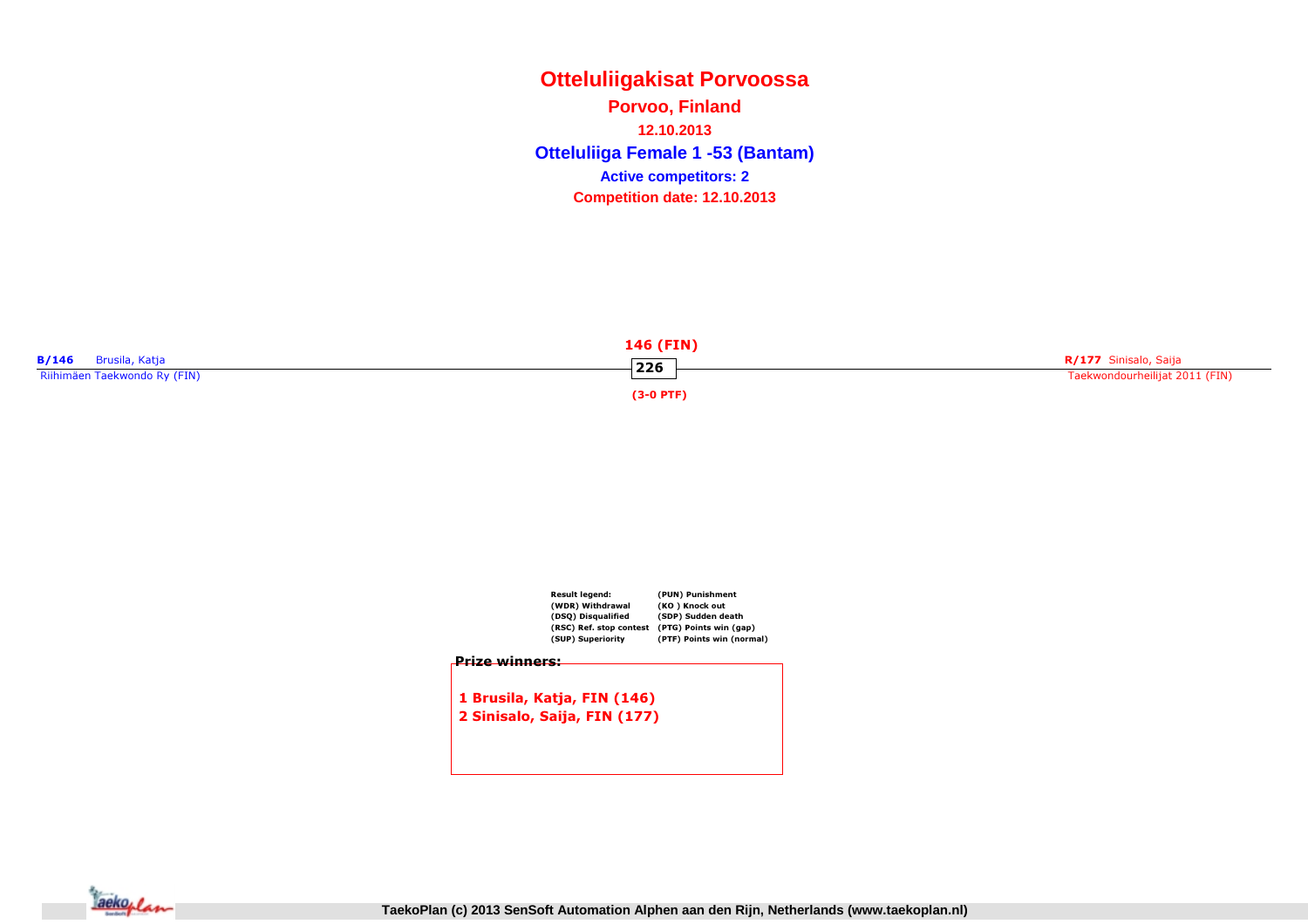### **Otteluliigakisat PorvoossaOtteluliiga Female 1 -57 (Feather) Porvoo, Finland12.10.2013Competition date: 12.10.2013 Active competitors: 5**







**QF**

Tackoplan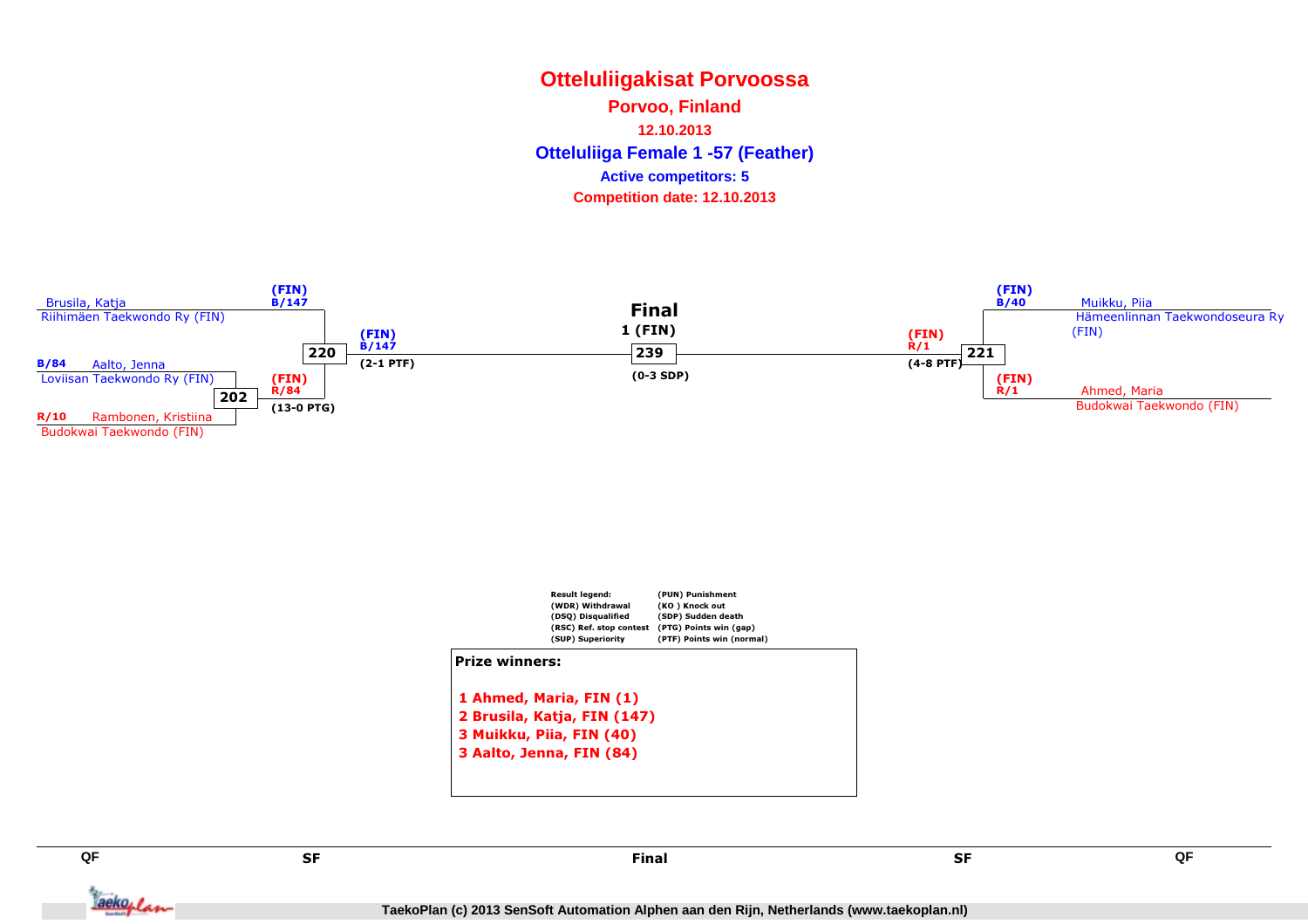**Otteluliigakisat PorvoossaOtteluliiga Female 1 -73 (Middle) Porvoo, Finland12.10.2013Competition date: 12.10.2013 Active competitors: 4**





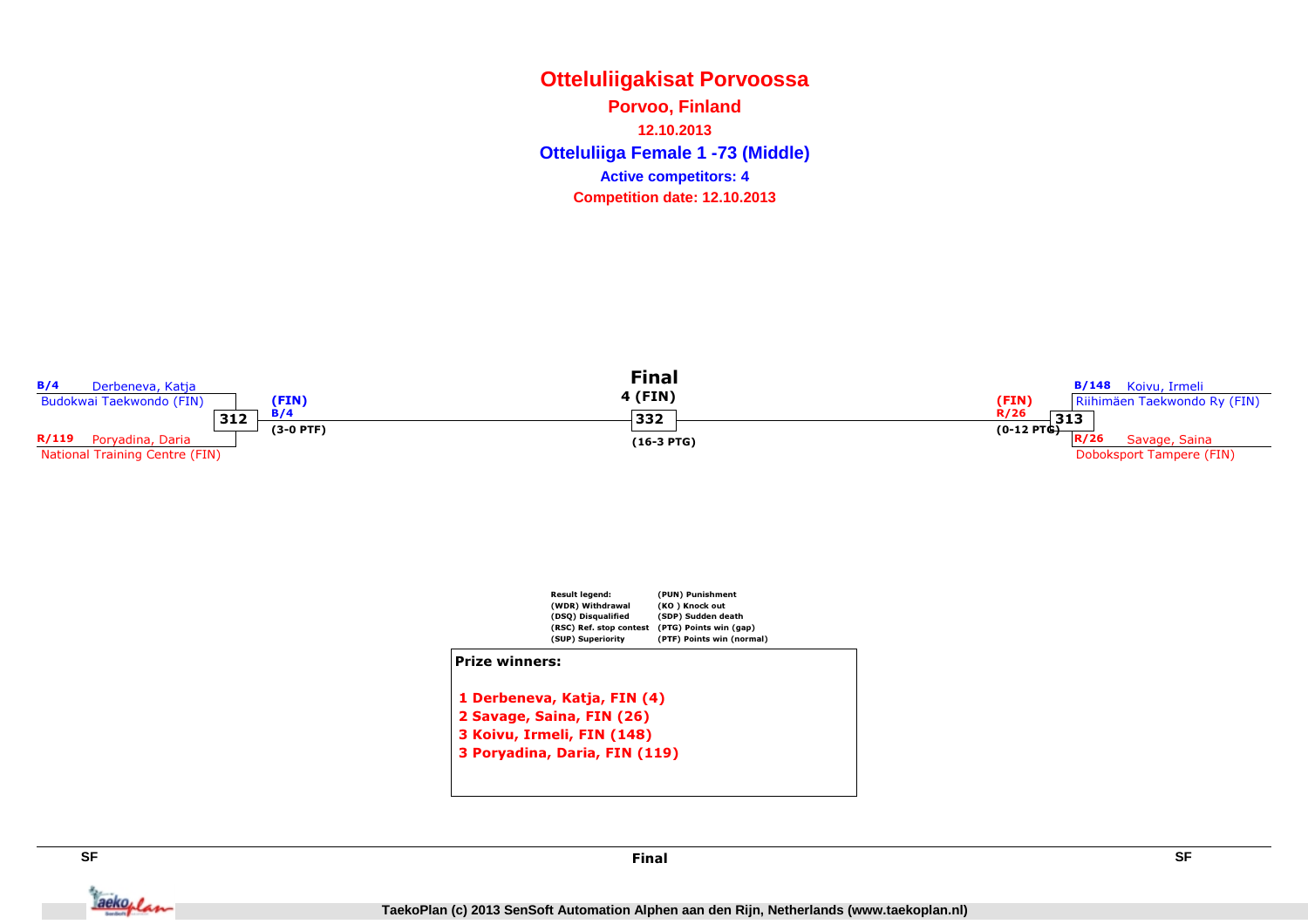**Otteluliigakisat PorvoossaSeniorit Male 30 -68 Active competitors: 2Porvoo, Finland12.10.2013Competition date: 12.10.2013**





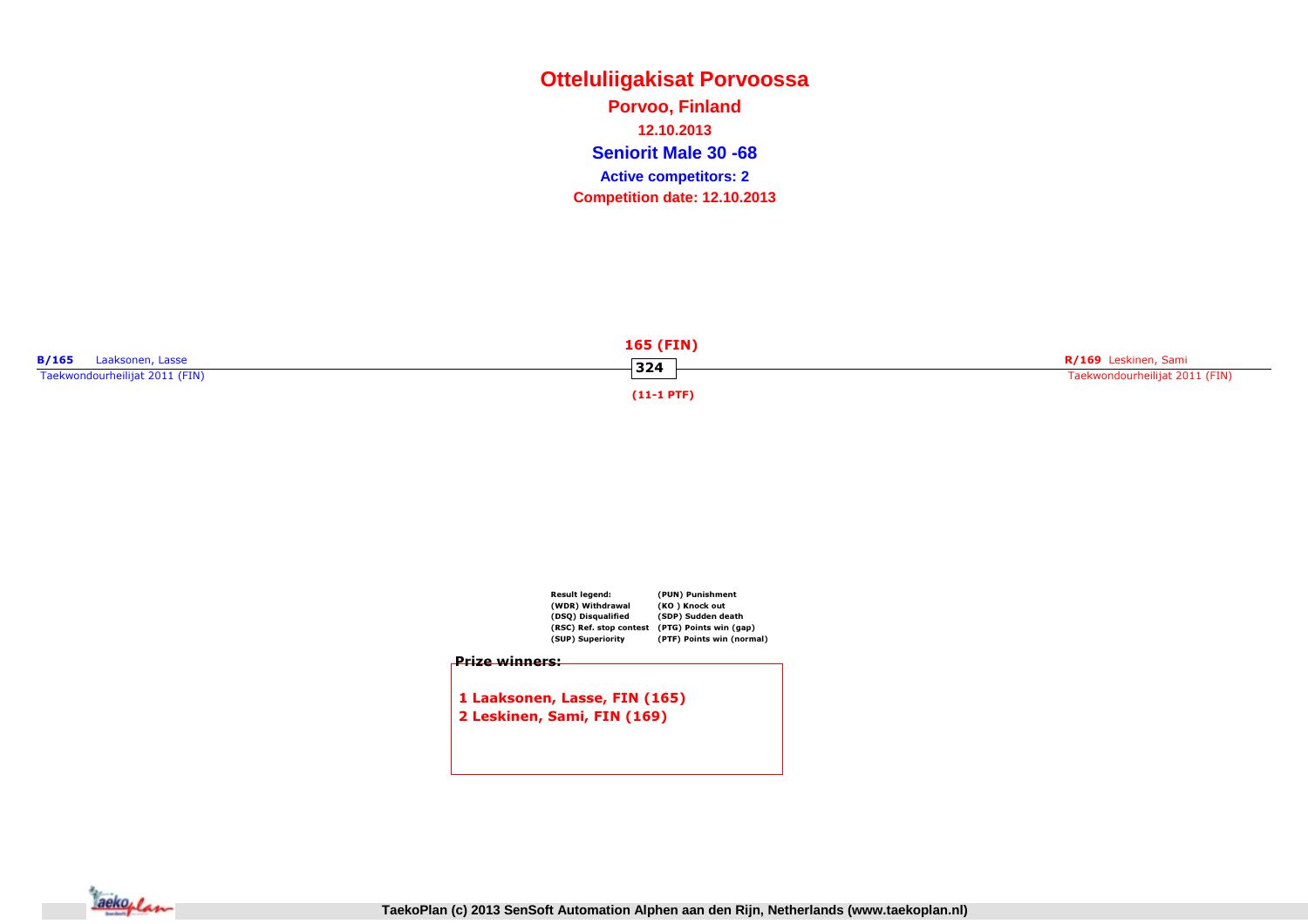### **Otteluliigakisat PorvoossaSeniorit Male 30 +80 Active competitors: 3Porvoo, Finland12.10.2013Competition date: 12.10.2013**





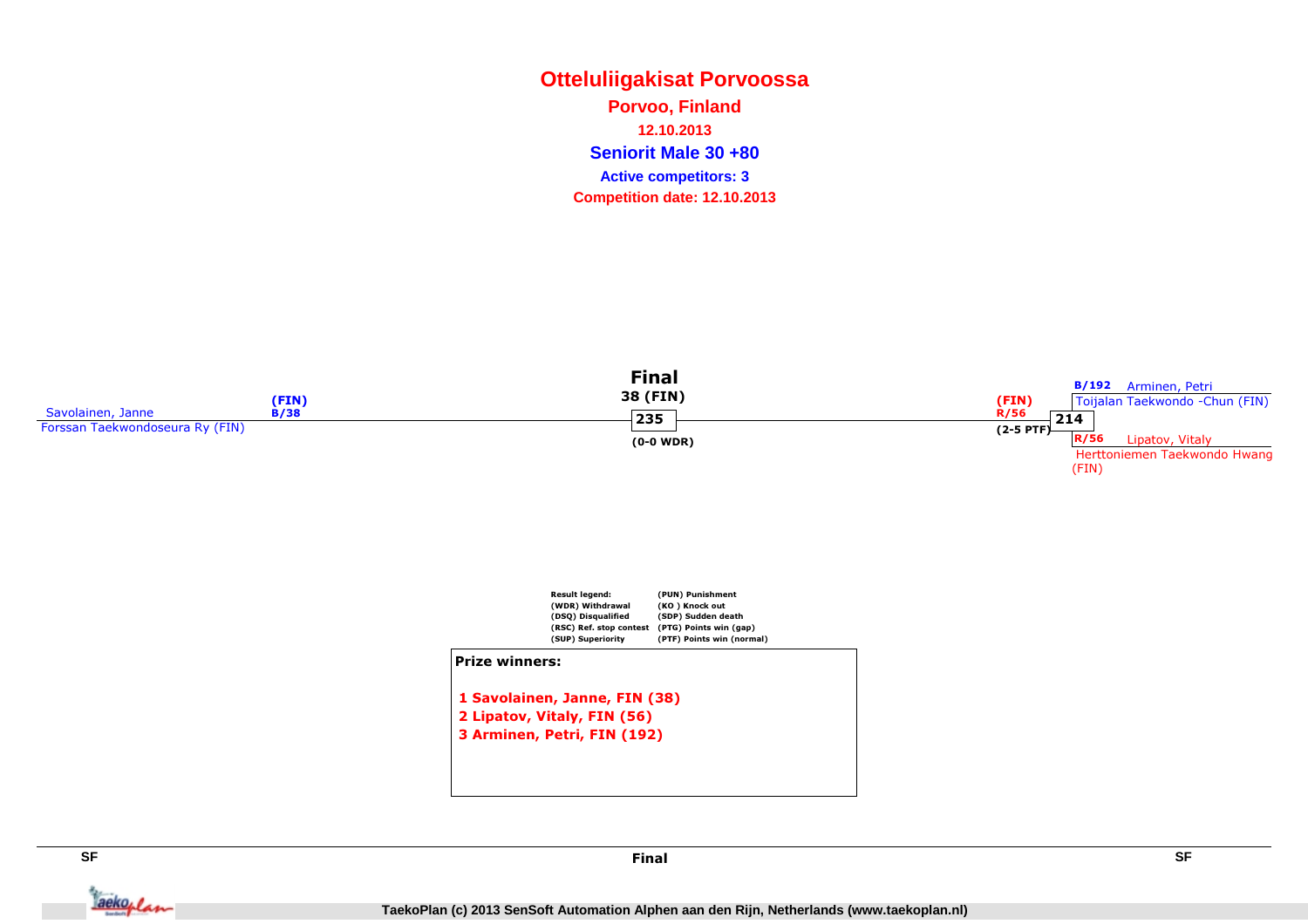### **Otteluliigakisat PorvoossaSeniorit Male 40 +80 Active competitors: 5Porvoo, Finland12.10.2013Competition date: 12.10.2013**







**QF**

Tackoplan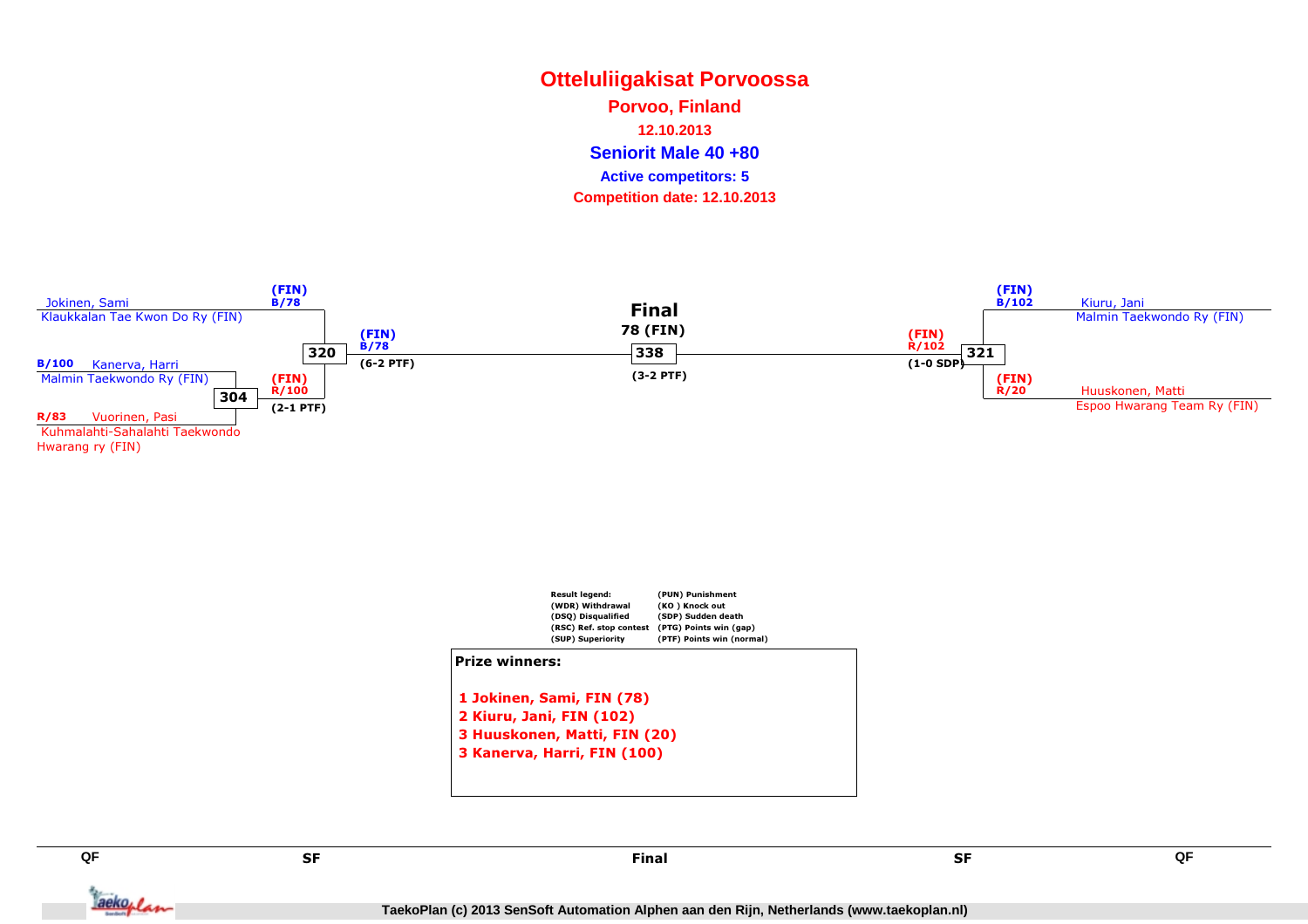### **Otteluliigakisat PorvoossaHarrastajat Male 2 -68 Porvoo, Finland12.10.2013Competition date: 12.10.2013 Active competitors: 3**





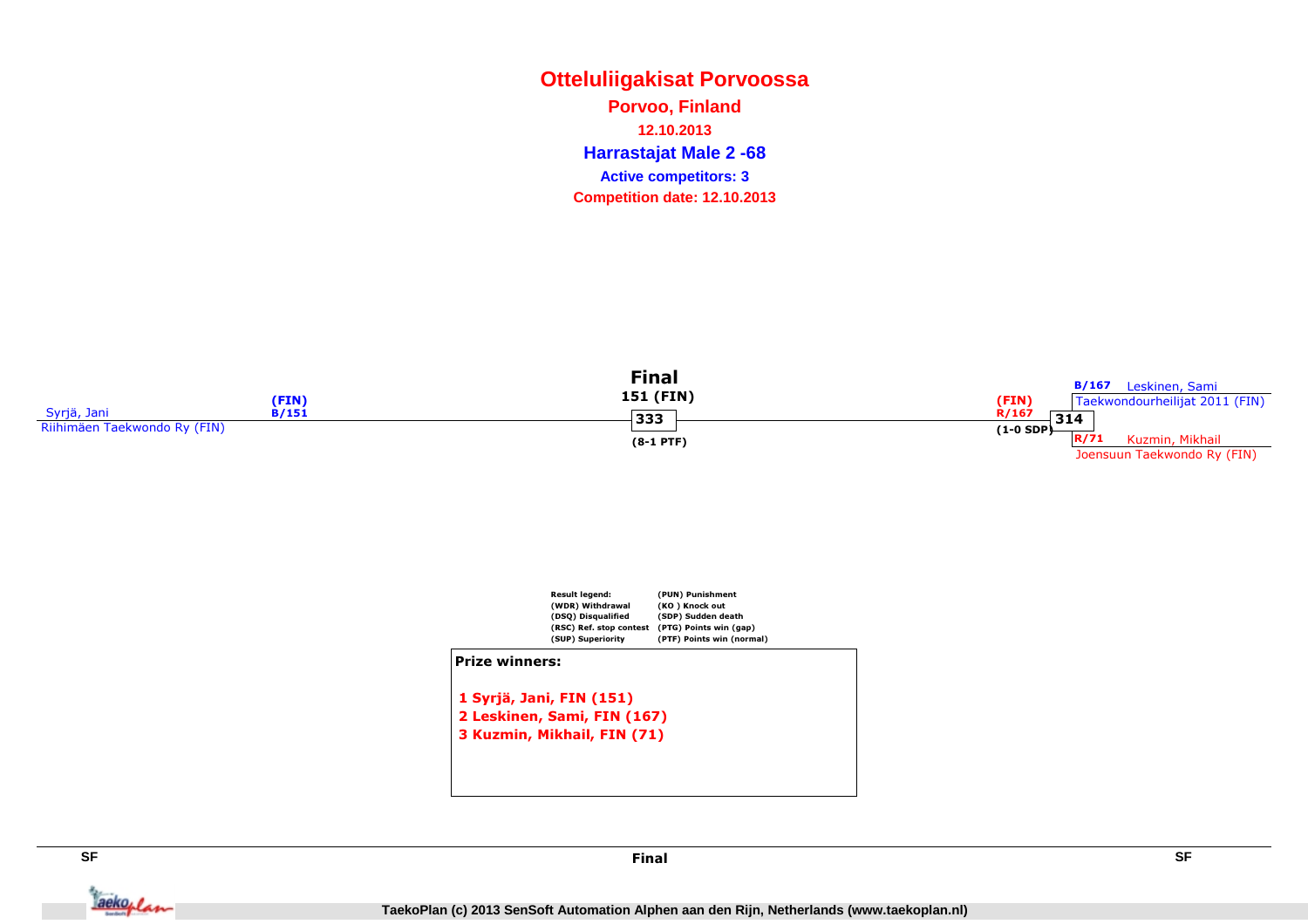### **Otteluliigakisat PorvoossaHarrastajat Male 2 -74 Porvoo, Finland12.10.2013Competition date: 12.10.2013 Active competitors: 3**





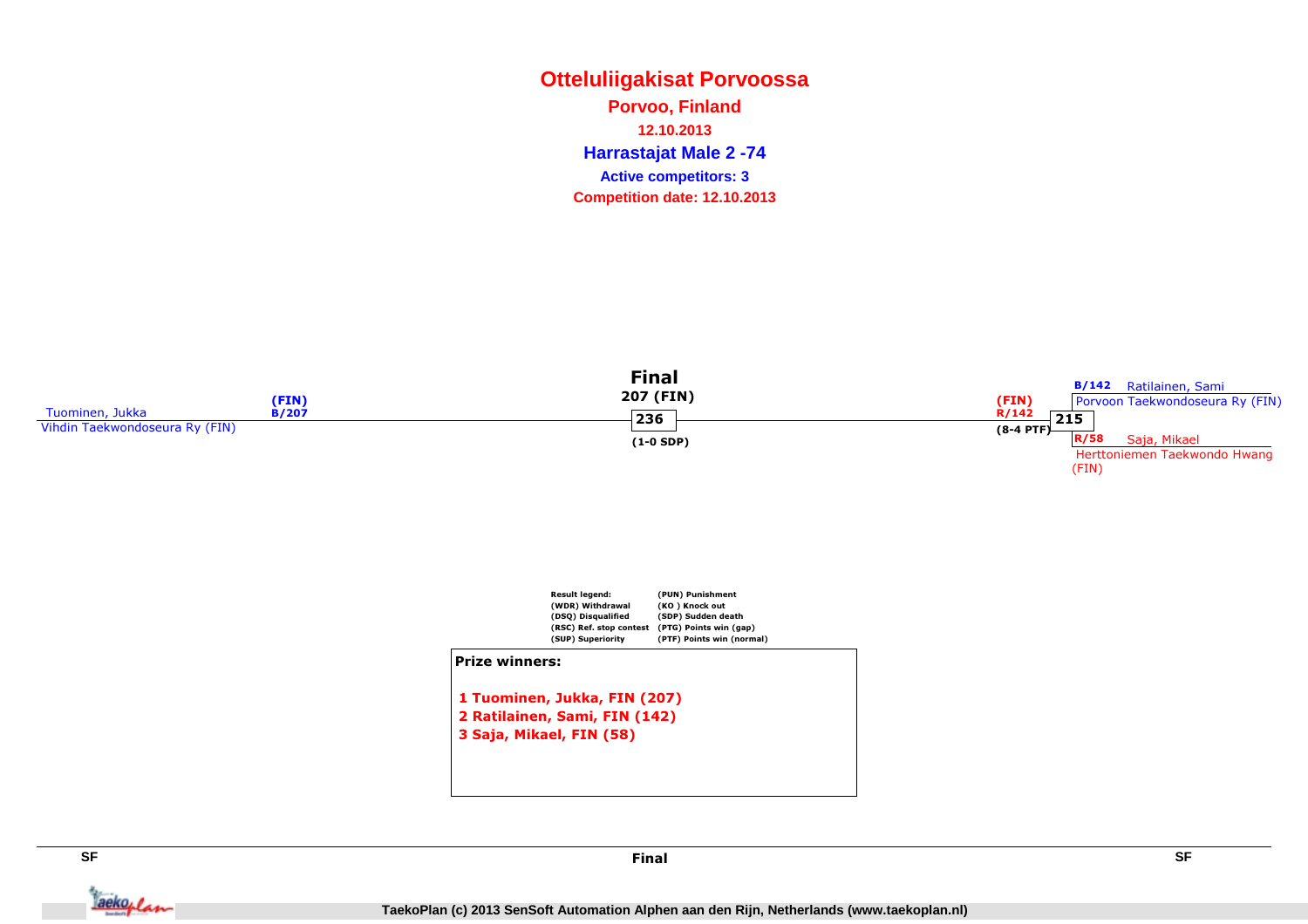### **Otteluliigakisat PorvoossaHarrastajat Male 2 -80 Porvoo, Finland12.10.2013Competition date: 12.10.2013 Active competitors: 3**





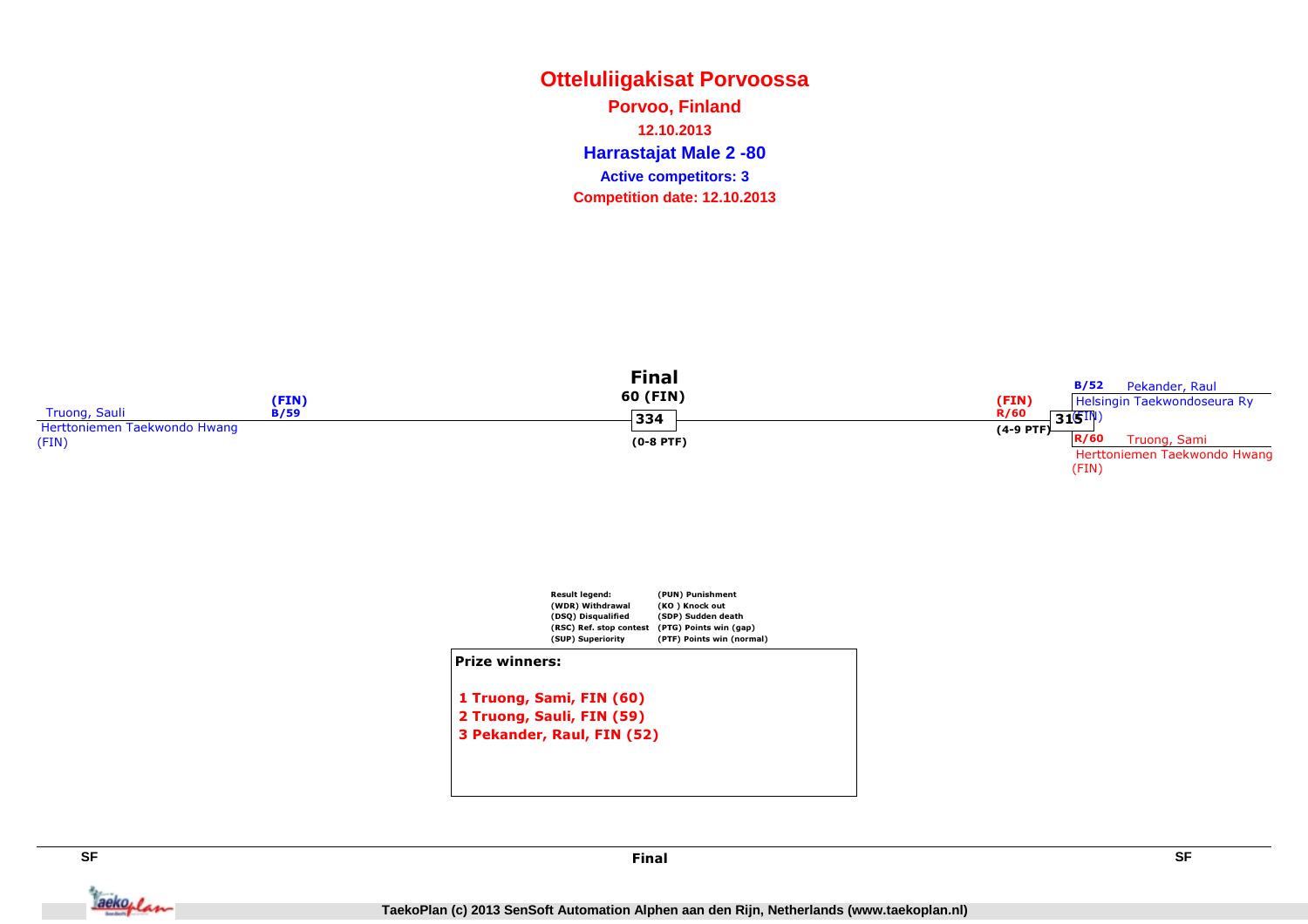### **Otteluliigakisat PorvoossaHarrastajat Male 2 +87 Porvoo, Finland12.10.2013Competition date: 12.10.2013 Active competitors: 3**





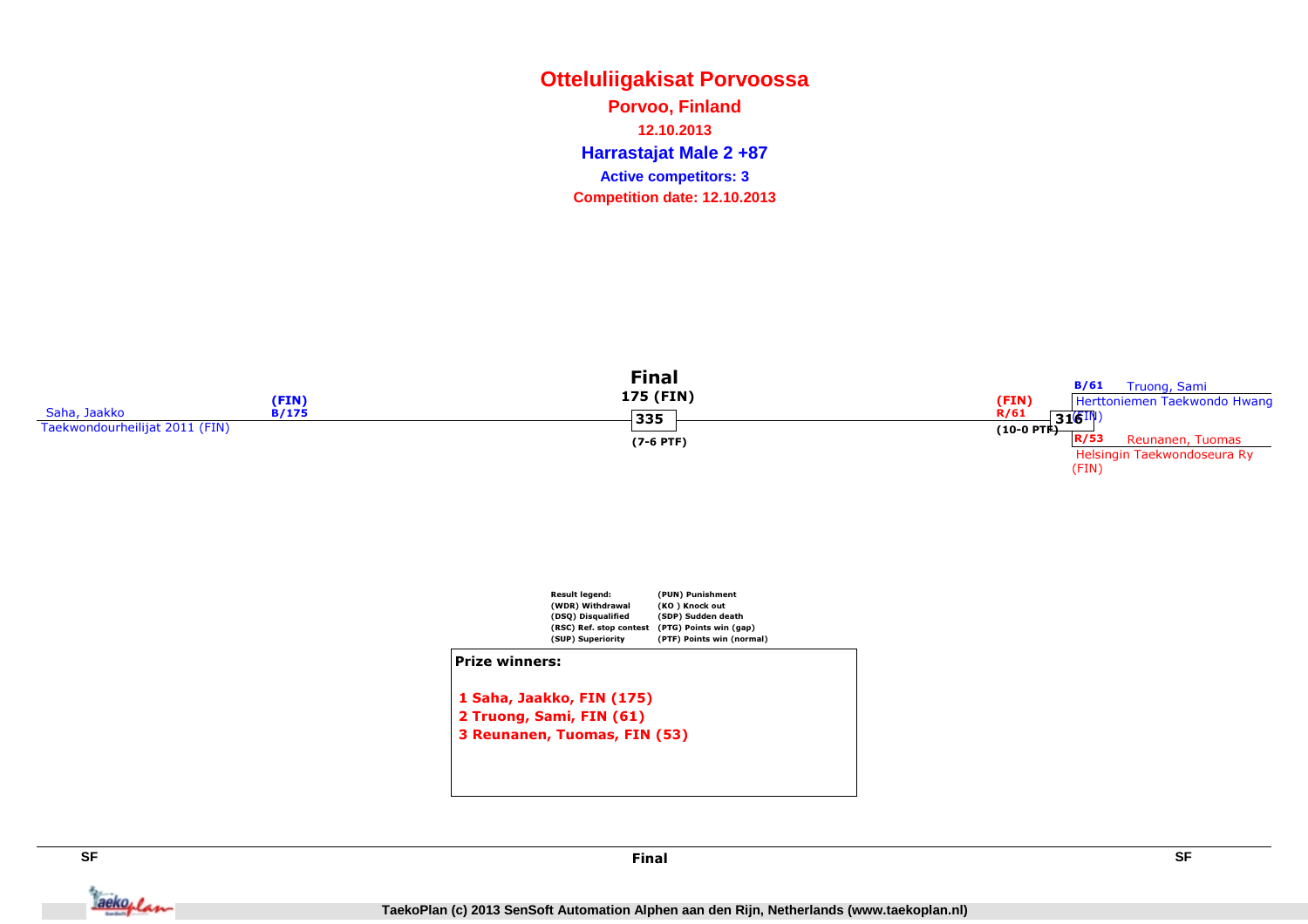**Otteluliigakisat PorvoossaHarrastajat Female 2 -53 Porvoo, Finland12.10.2013Competition date: 12.10.2013 Active competitors: 2**





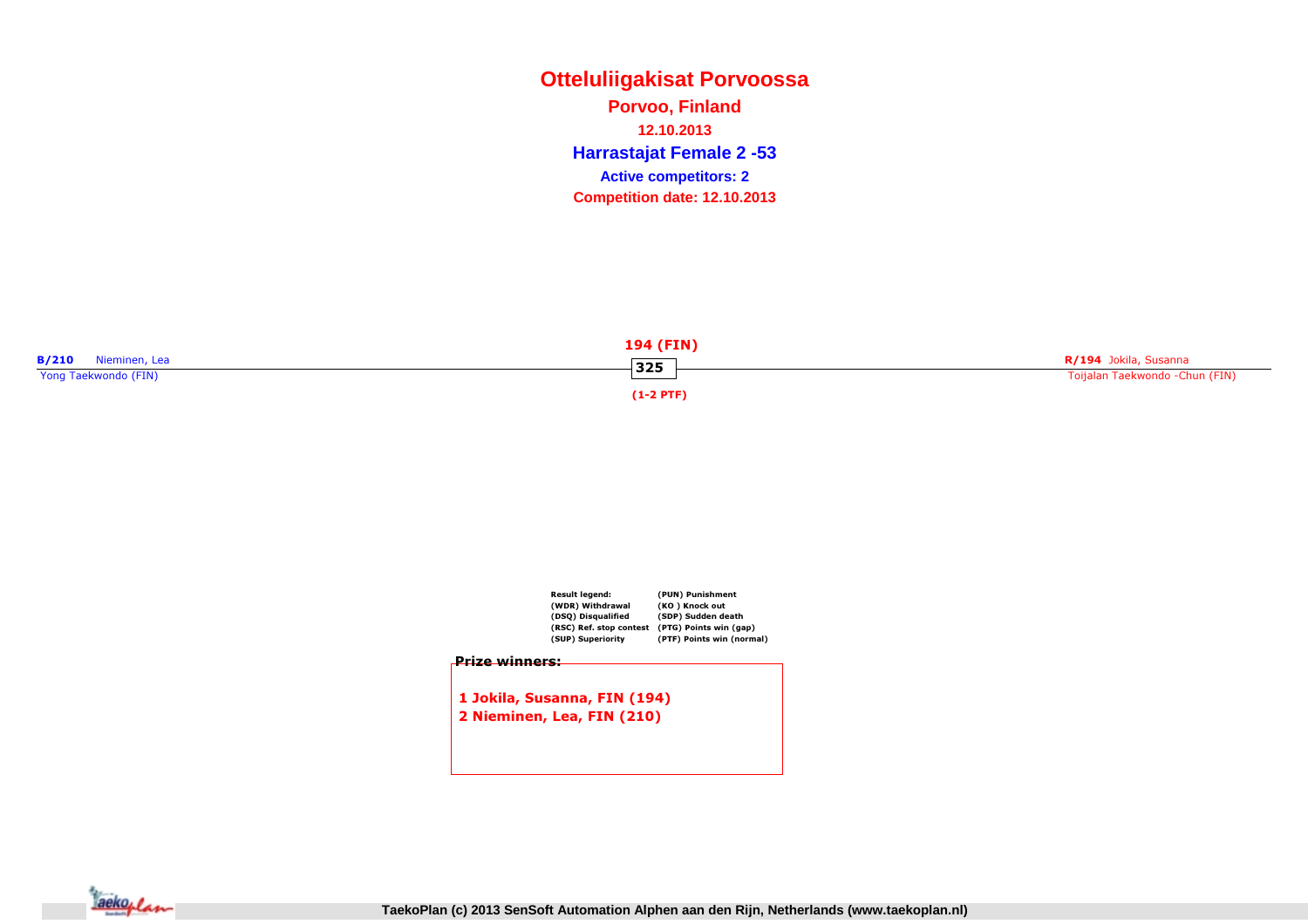**Otteluliigakisat PorvoossaHarrastajat Female 2 -62 Porvoo, Finland12.10.2013Competition date: 12.10.2013 Active competitors: 4**





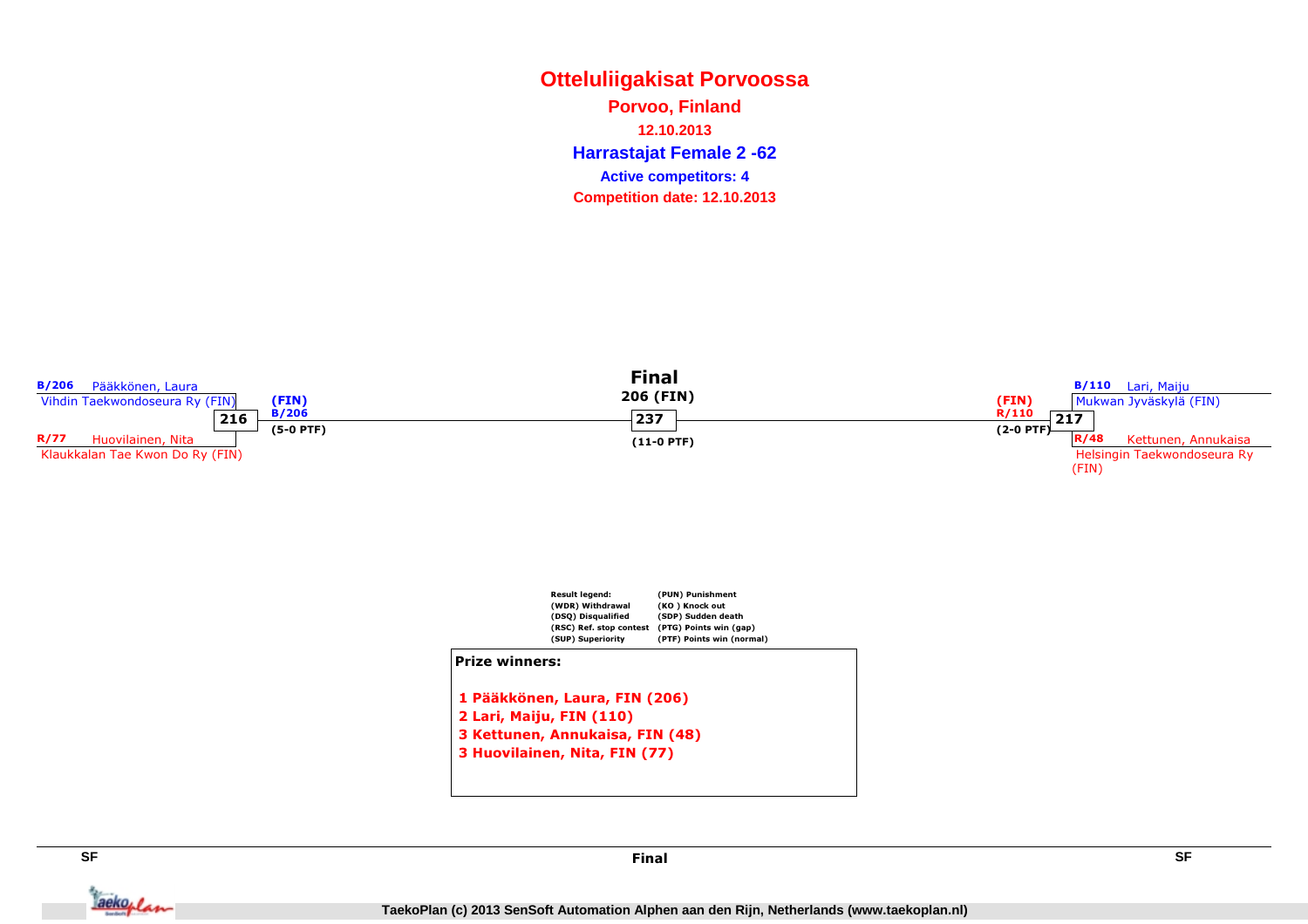### **Otteluliigakisat PorvoossaHarrastajat Female 2 +73 Porvoo, Finland12.10.2013Competition date: 12.10.2013 Active competitors: 3**

|                           |                     | Final<br>49 (FIN) | B/49<br>Kirjavainen, Maria                         |
|---------------------------|---------------------|-------------------|----------------------------------------------------|
| Asp, Nina                 | (FIN<br><b>B/94</b> | 336               | (FIN)<br>Helsingin Taekwondoseura Ry<br>R/49<br>31 |
| Malmin Taekwondo Ry (FIN) |                     | $(4-6$ PTF)       | (38-15 PTF) $R/103$ Herm<br>Lehtonen, Noora        |
|                           |                     |                   | Malmin Taekwondo Ry (FIN)                          |



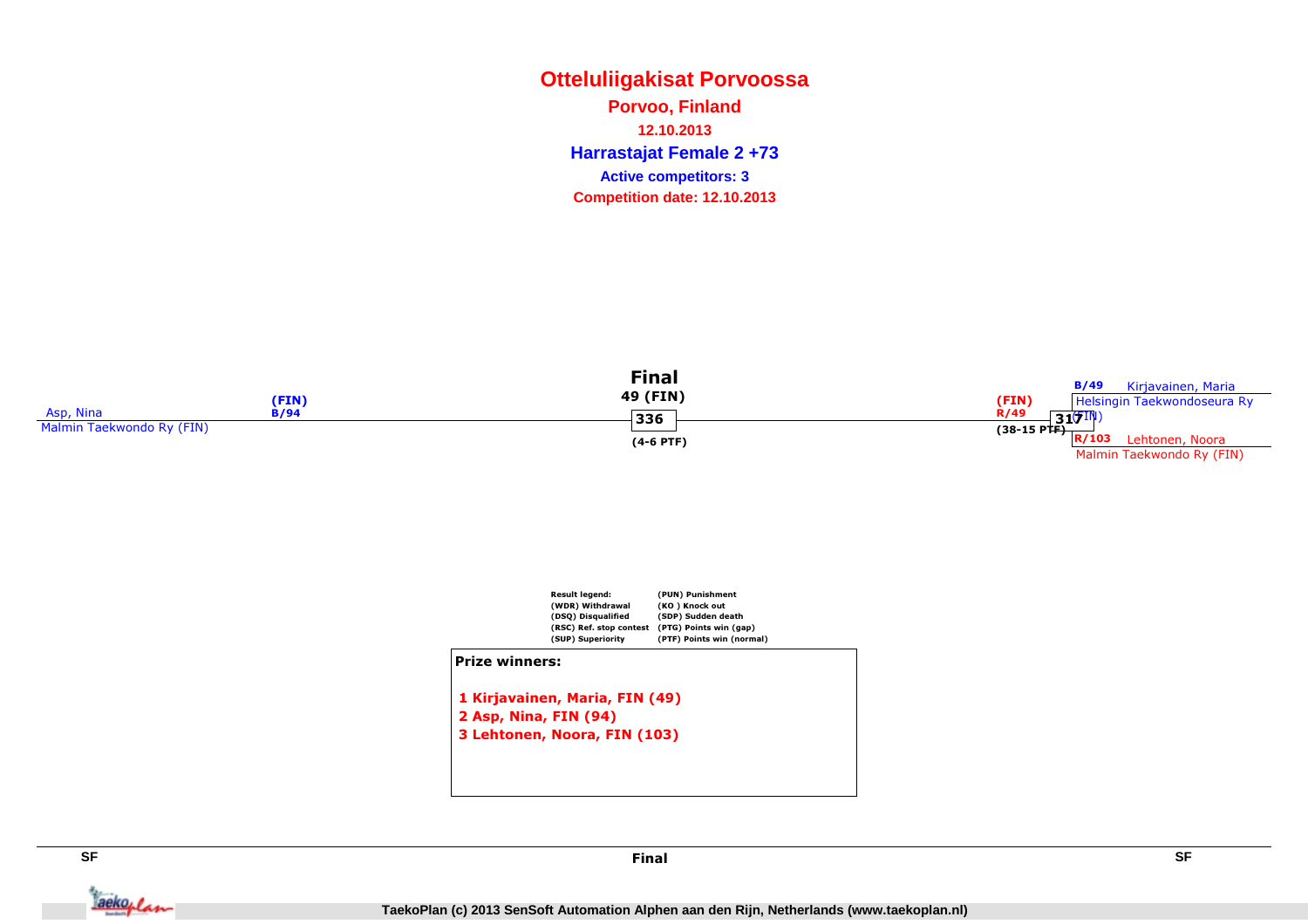### **Otteluliigakisat PorvoossaE-juniorit Male 1 -37 Active competitors: 2Porvoo, Finland12.10.2013Competition date: 12.10.2013**





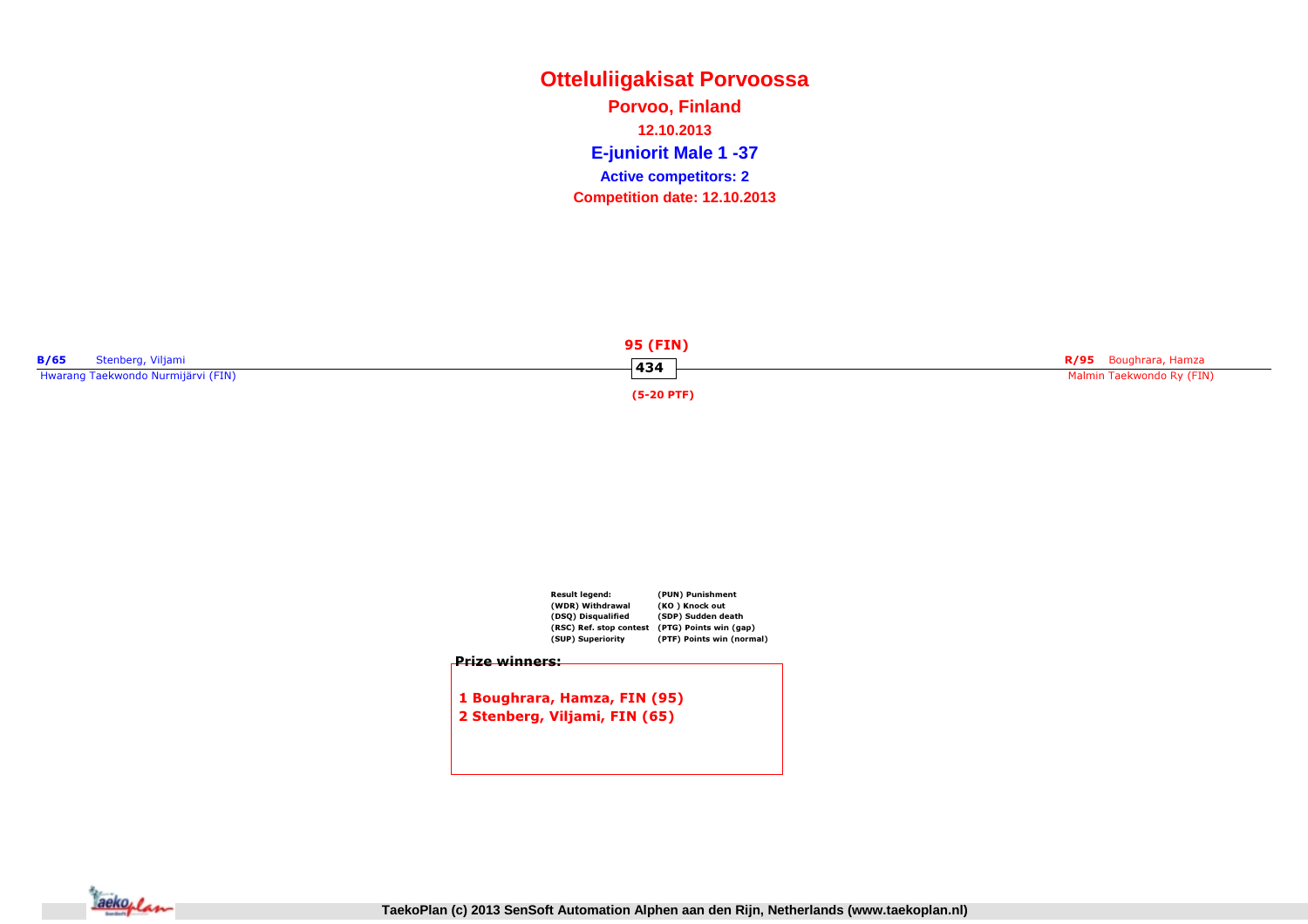### **Otteluliigakisat PorvoossaE-juniorit Female 1 -23 Porvoo, Finland12.10.2013Competition date: 12.10.2013 Active competitors: 2**





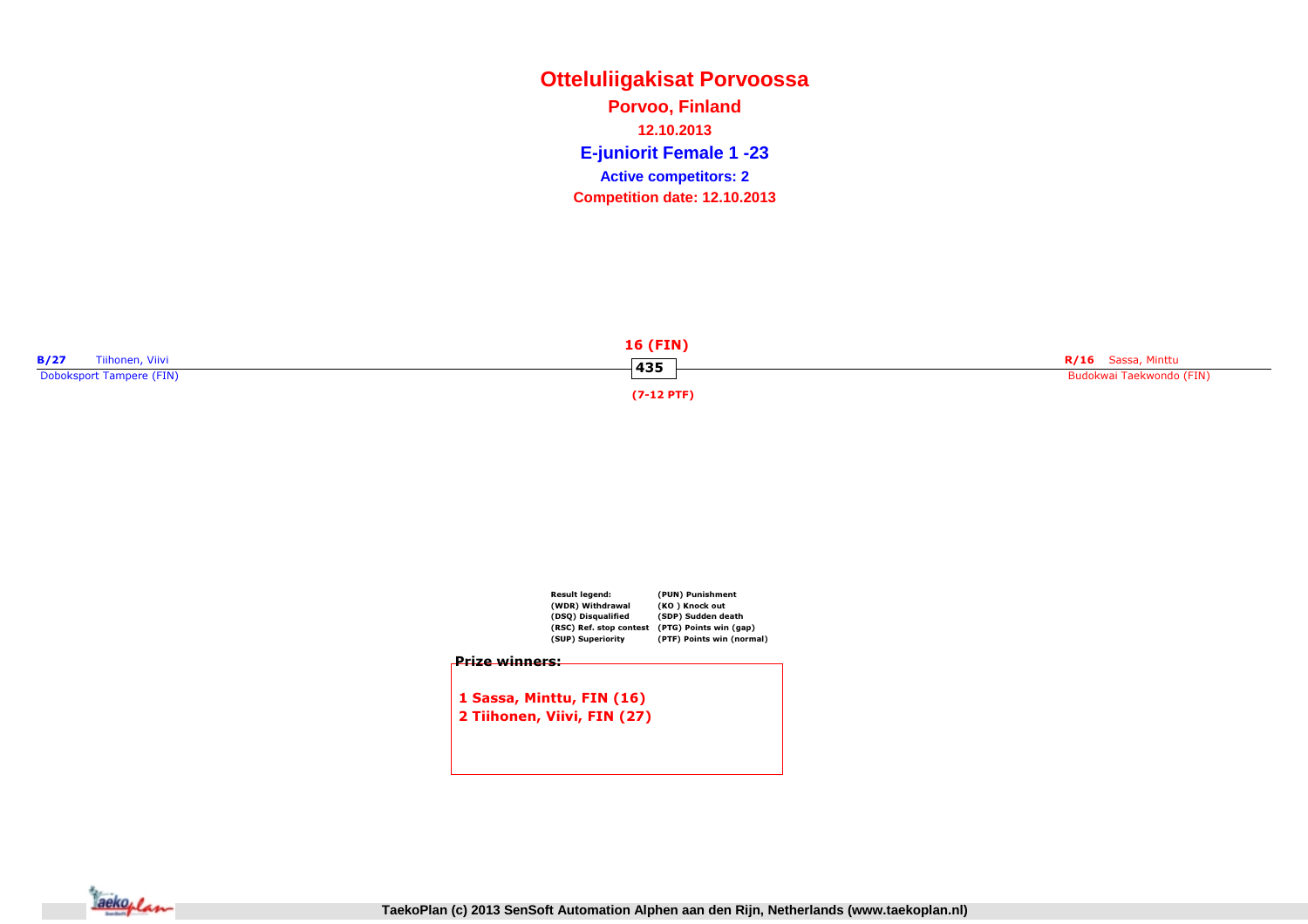**Otteluliigakisat PorvoossaB-juniorit Male 2 -63 Active competitors: 2Porvoo, Finland12.10.2013Competition date: 12.10.2013**



|                       | Result legend:<br>(WDR) Withdrawal<br>(DSQ) Disqualified<br>(RSC) Ref. stop contest<br>(SUP) Superiority | (PUN) Punishment<br>(KO) Knock out<br>(SDP) Sudden death<br>(PTG) Points win (gap)<br>(PTF) Points win (normal) |
|-----------------------|----------------------------------------------------------------------------------------------------------|-----------------------------------------------------------------------------------------------------------------|
| <u>Prize winners:</u> |                                                                                                          |                                                                                                                 |
|                       | 1 Feka, Voker, FIN (163)                                                                                 |                                                                                                                 |
|                       | 2 Surakka, Mikko, FIN (72)                                                                               |                                                                                                                 |
|                       |                                                                                                          |                                                                                                                 |
|                       |                                                                                                          |                                                                                                                 |

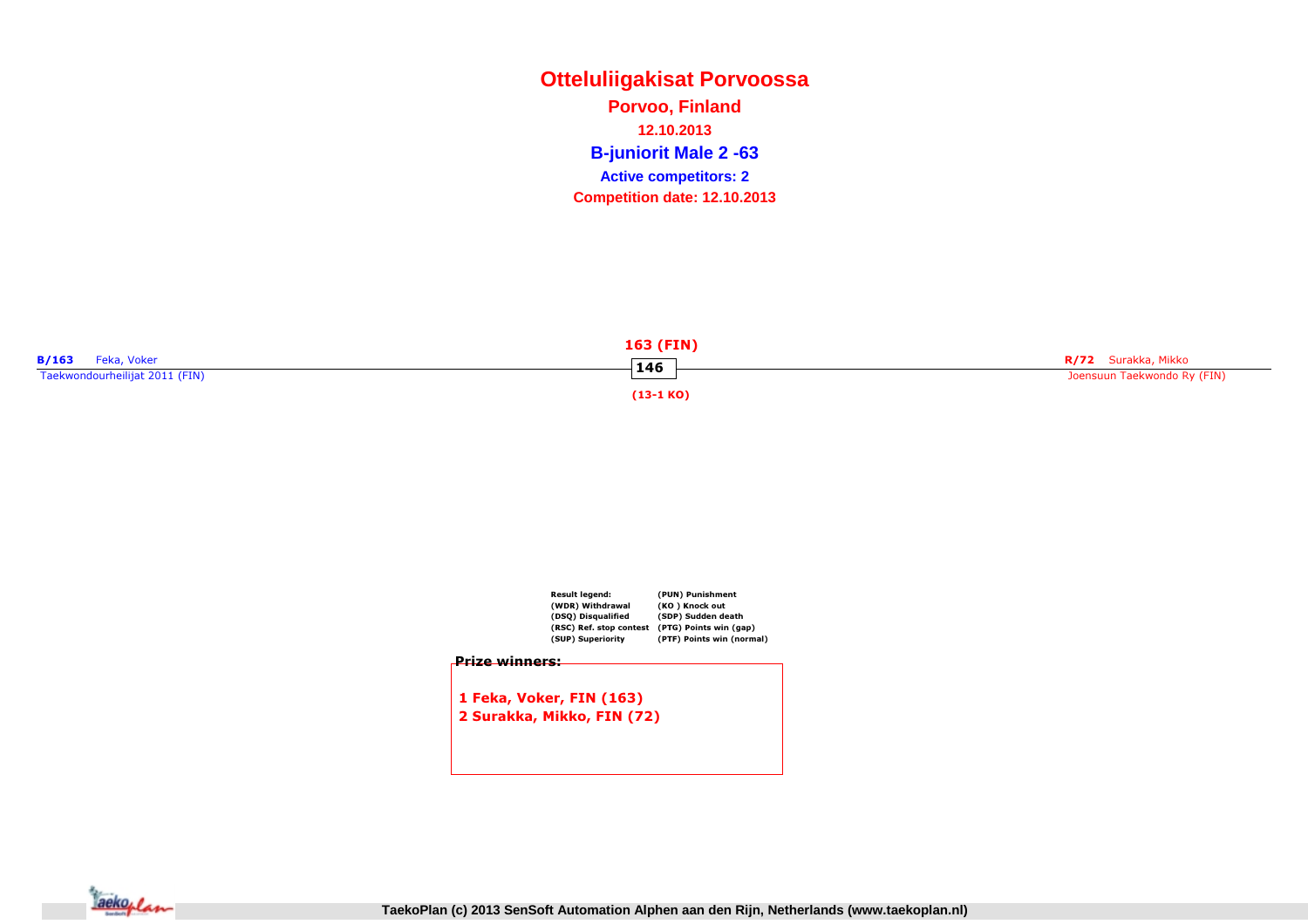### **Otteluliigakisat PorvoossaB-juniorit Male 2 -73 Active competitors: 3Porvoo, Finland12.10.2013Competition date: 12.10.2013**





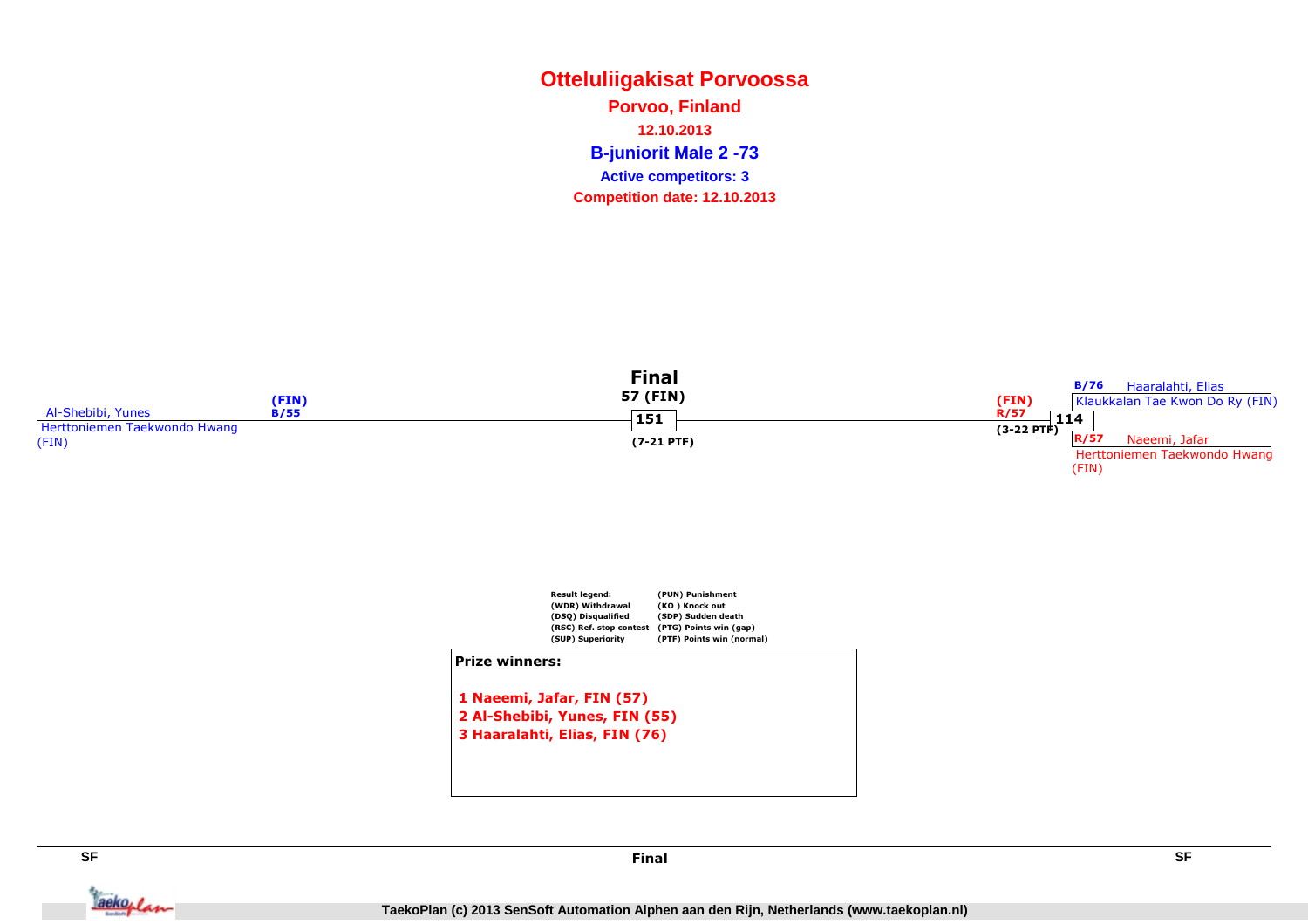**Otteluliigakisat PorvoossaB-juniorit Female 2 -49 Porvoo, Finland12.10.2013Competition date: 12.10.2013 Active competitors: 2**







**TaekoPlan (c) 2013 SenSoft Automation Alphen aan den Rijn, Netherlands (www.taekoplan.nl)**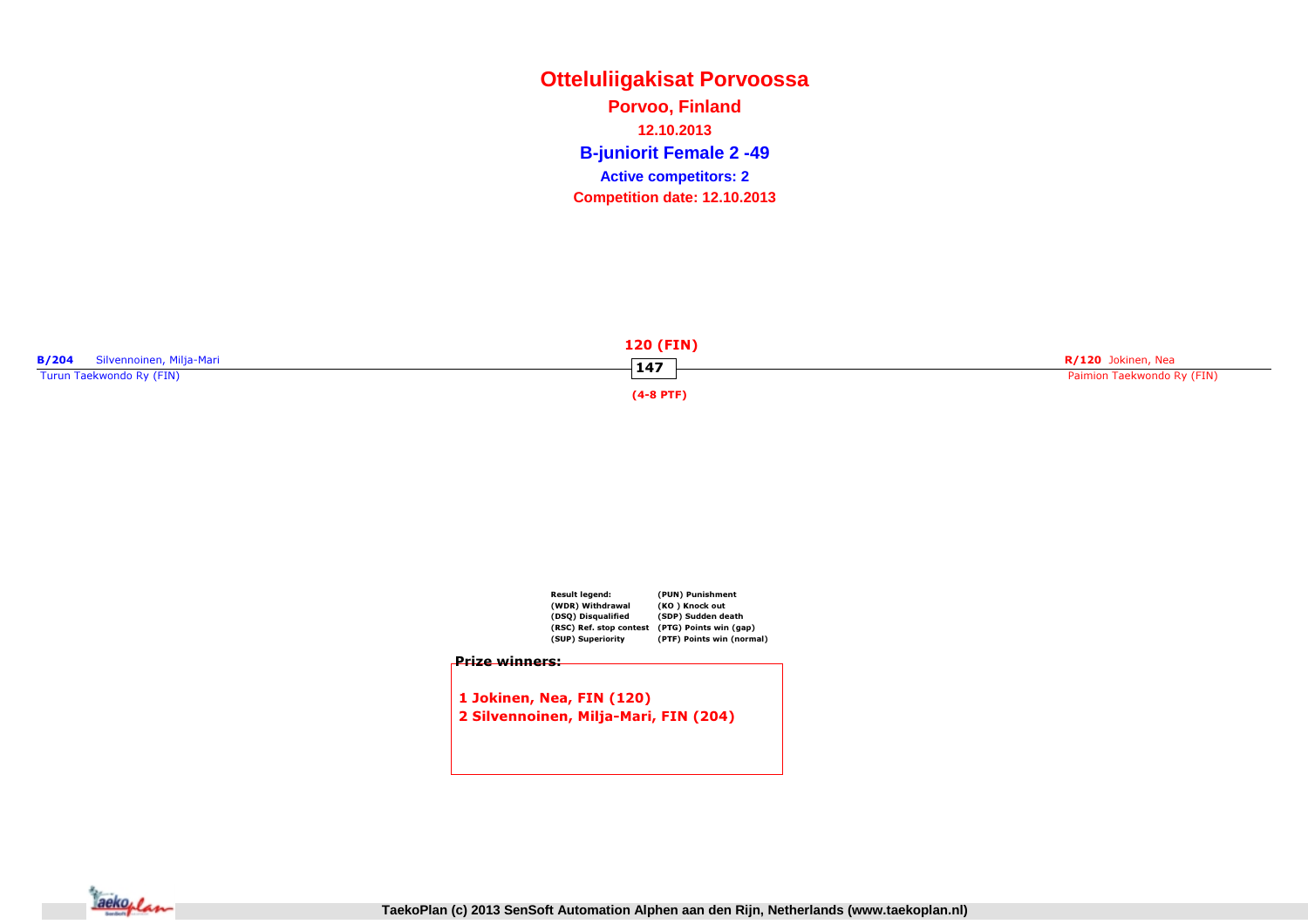### **Otteluliigakisat PorvoossaB-juniorit Female 2 -59 Porvoo, Finland12.10.2013Competition date: 12.10.2013 Active competitors: 2**





1 Kujala, Jutta, FIN (45)2 Knuutila, Maiju-Liina, FIN (22)

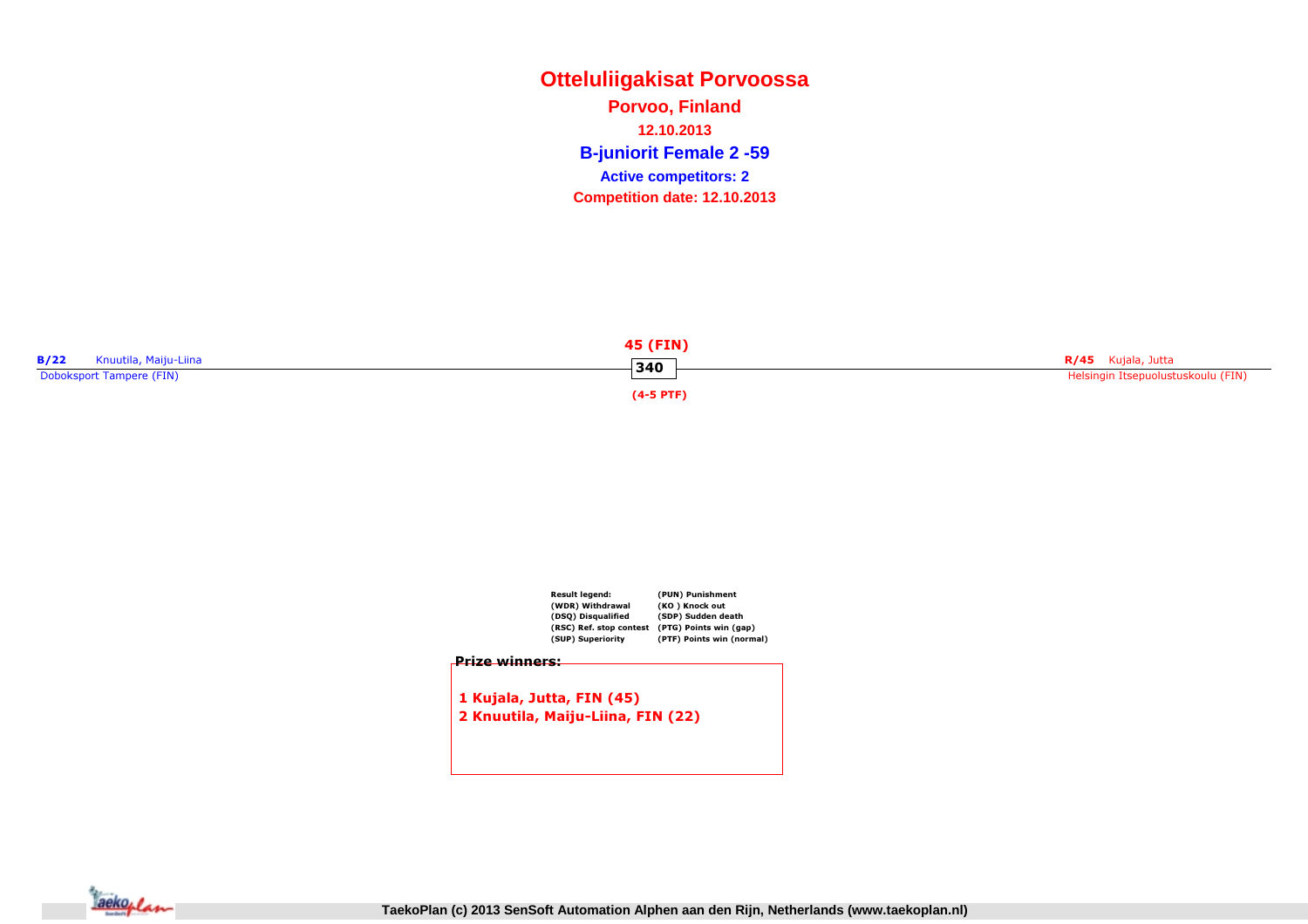**Otteluliigakisat PorvoossaB-juniorit Female 2 +68 Porvoo, Finland12.10.2013Competition date: 12.10.2013 Active competitors: 2**





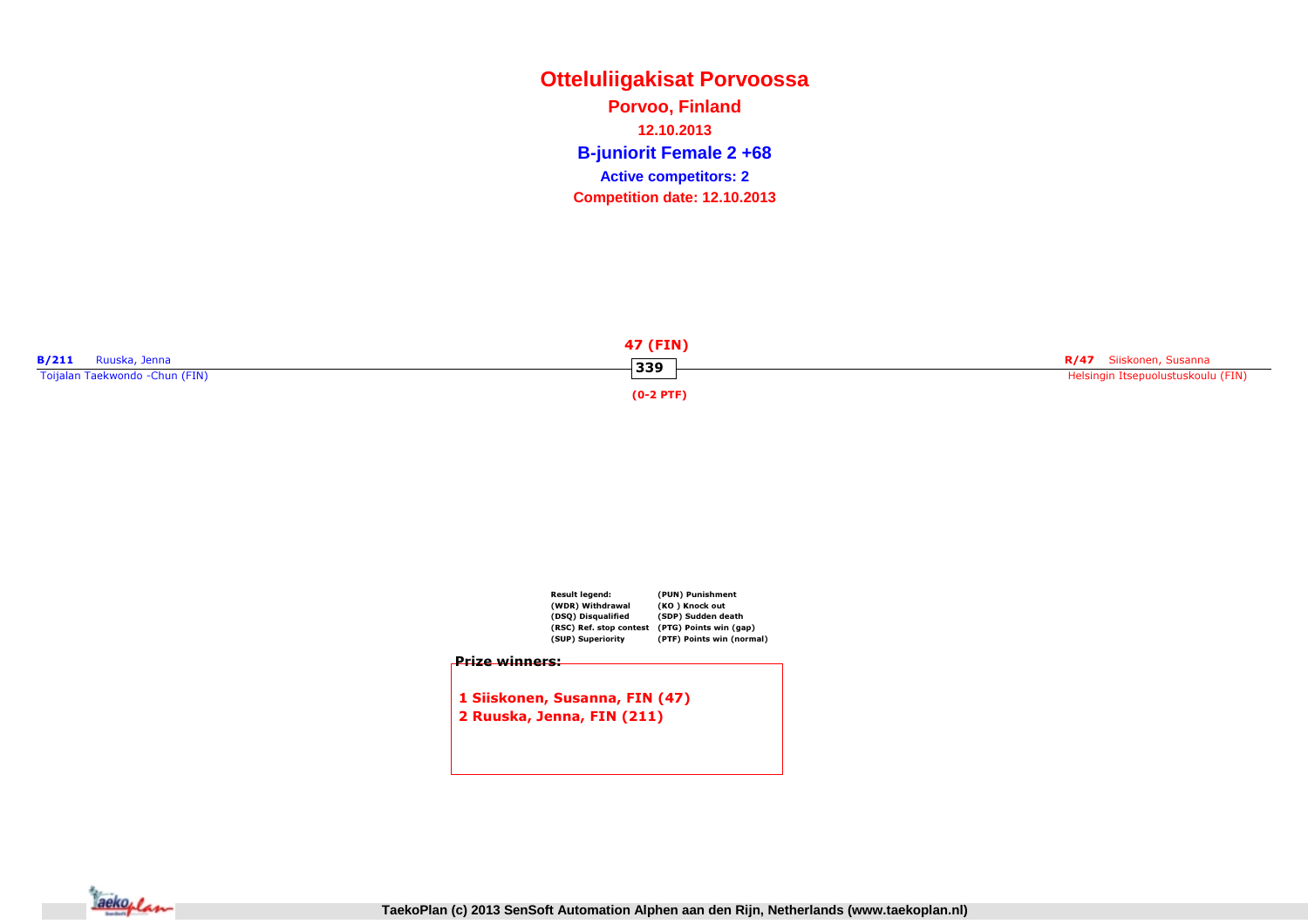**Otteluliigakisat PorvoossaOtteluliiga Female 1 -67 (Welter) Porvoo, Finland12.10.2013Competition date: 12.10.2013 Active competitors: 2**





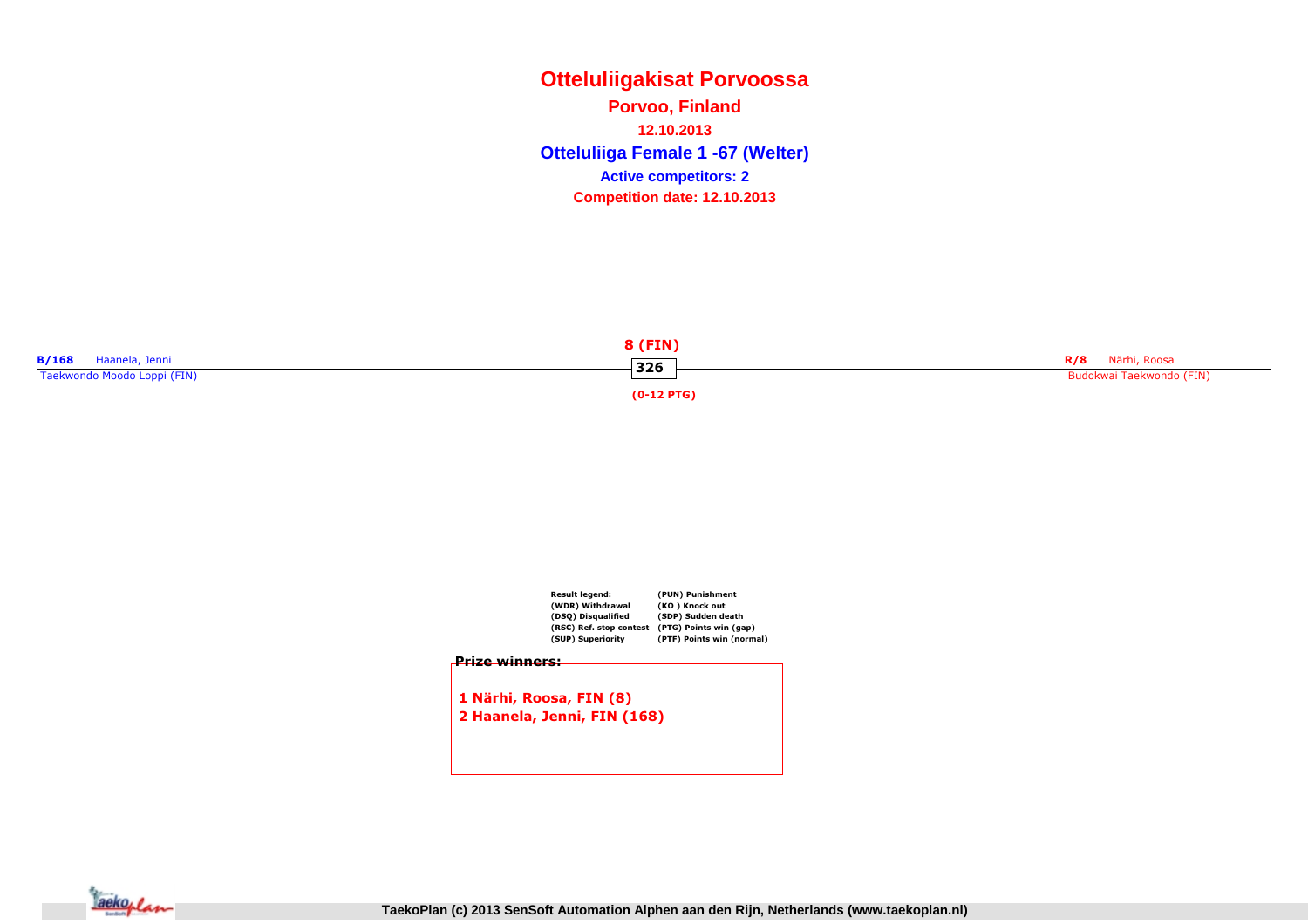**D-juniorit Male 1 -37 (Light) Porvoo 12.10.2013Competition date: 12.10.2013**

|                                                                 | R:Joona Sundholm | R:Simo Raaska | R:Taavi Arminen |
|-----------------------------------------------------------------|------------------|---------------|-----------------|
| <b>B:Joona Sundholm</b><br>Hämeenlinnan Taekwondoseura Ry (FIN) |                  |               |                 |
| <b>B:Simo Raaska</b><br>Taekwondo Lahti (FIN)                   | 07-00 PTF        |               | 13-02 PTF       |
| <b>B:Taavi Arminen</b><br>Toijalan Taekwondo - Chun (FIN)       | 13-04 PTF        |               |                 |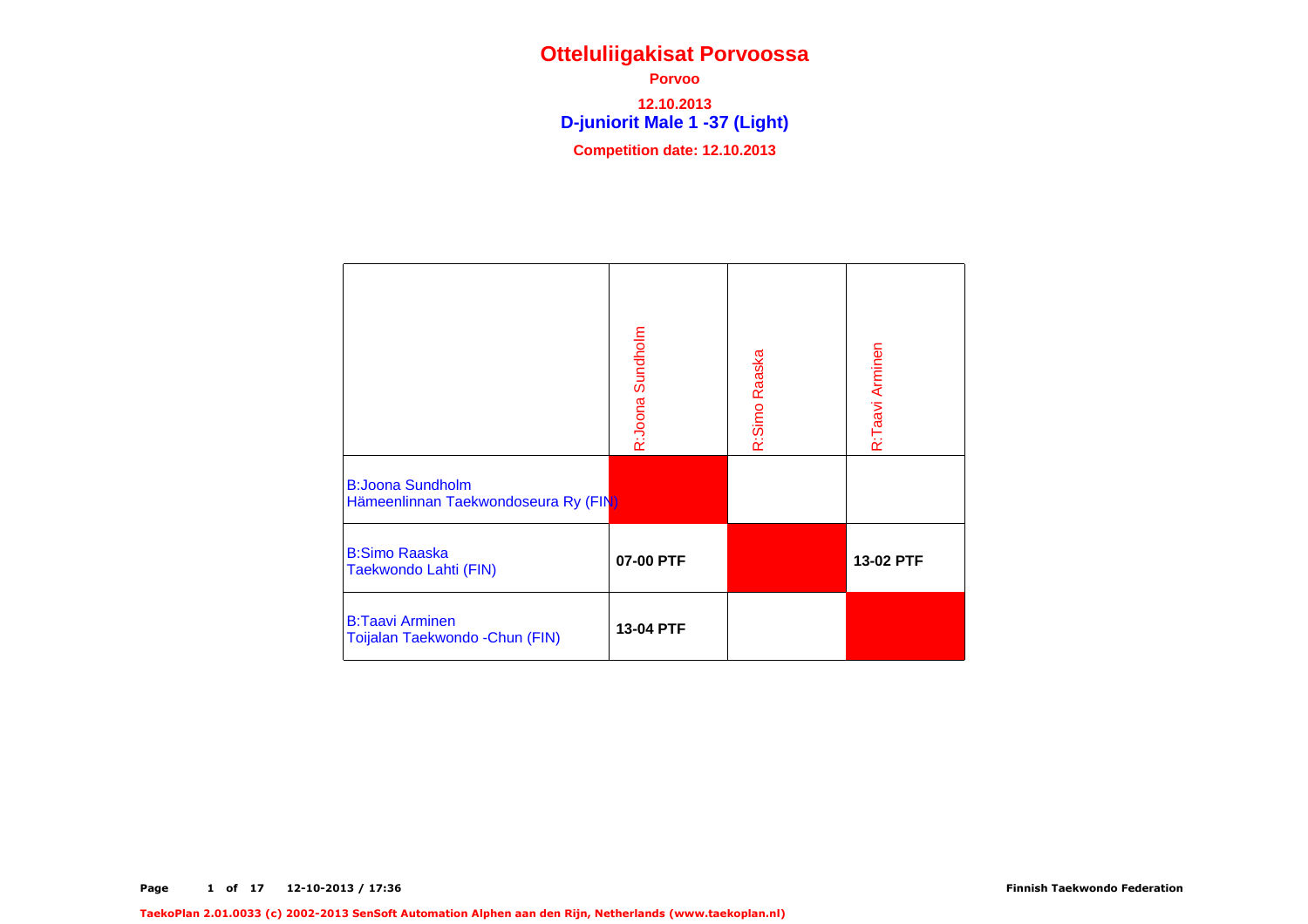**D-juniorit Male 1 -40 (Welter) Porvoo 12.10.2013Competition date: 12.10.2013**

|                                                           | R:Arto Steklov | R:Megii Moullaev | R:Chalak Moazezi |
|-----------------------------------------------------------|----------------|------------------|------------------|
| <b>B:Arto Steklov</b><br>Budokwai Taekwondo (FIN)         |                | 12-10 PTF        |                  |
| <b>B:Megii Moullaev</b><br>Taekwondourheilijat 2011 (FIN) |                |                  |                  |
| <b>B:Chalak Moazezi</b><br>Taekwondo Lahti (FIN)          | 11-07 PTF      | 00-07 PTF        |                  |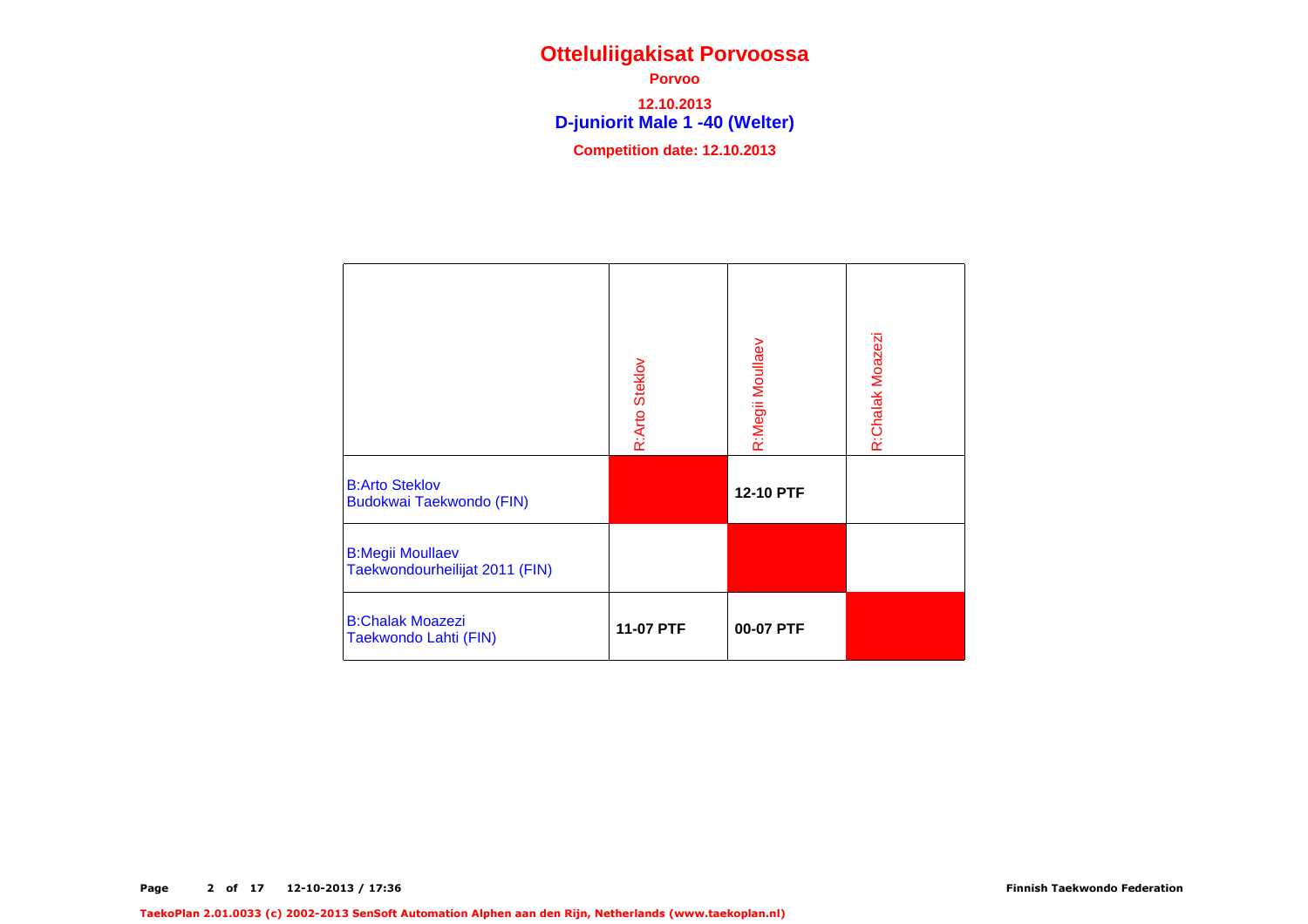**D-juniorit Female 1 -37 (Light) Porvoo 12.10.2013Competition date: 12.10.2013**

|                                                                 | R:Emilia Nordenswan | R: Vilma Nieminen | R:Elisa Toivonen |
|-----------------------------------------------------------------|---------------------|-------------------|------------------|
| <b>B:Emilia Nordenswan</b><br>Helsingin Taekwondoseura Ry (FIN) |                     | 09-05 PTF         | 06-08 PTF        |
| <b>B:Vilma Nieminen</b><br>Hwarang Taekwondo Nurmijärvi (FIN)   |                     |                   | 09-15 PTF        |
| <b>B:Elisa Toivonen</b><br>Hwarang Taekwondo Nurmijärvi (FIN)   |                     |                   |                  |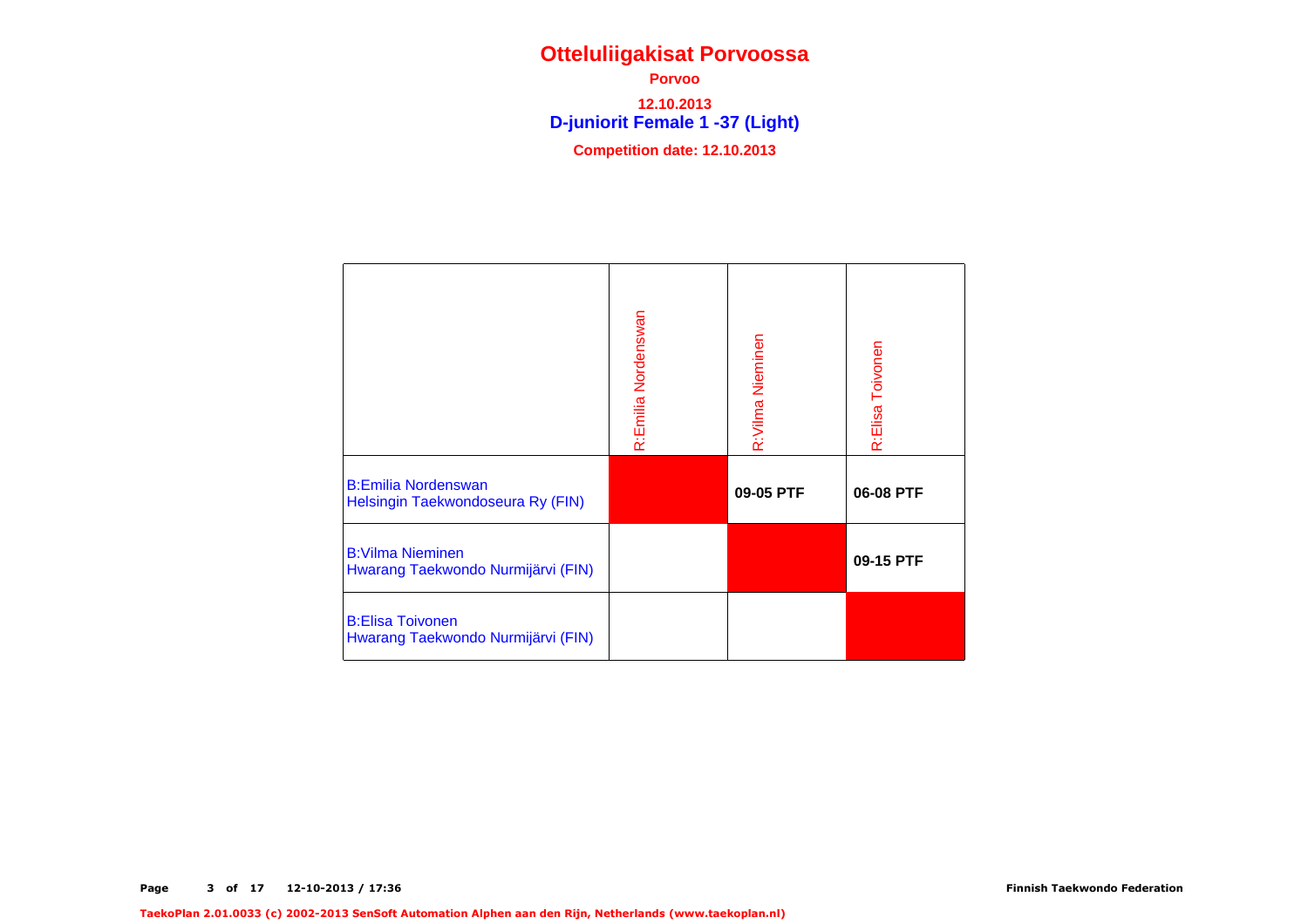**D-juniorit Female 1 -46 (Heavy) Porvoo 12.10.2013Competition date: 12.10.2013**

|                                                           | R:Sara Eriksson | R:Sarah Fredriksson | R:Chahrazed Boughrara | R:Emilia Lahti |
|-----------------------------------------------------------|-----------------|---------------------|-----------------------|----------------|
| <b>B:Sara Eriksson</b><br>Loviisan Taekwondo Ry (FIN)     |                 | 00-01 PTF           |                       |                |
| <b>B:Sarah Fredriksson</b><br>Loviisan Taekwondo Ry (FIN) |                 |                     |                       | 09-06 PTF      |
| <b>B:Chahrazed Boughrara</b><br>Malmin Taekwondo Ry (FIN) | 00-05 PTF       | 08-11 PTF           |                       |                |
| <b>B:Emilia Lahti</b><br>Tapiolan Taekwondo Hwang (FIN)   | 00-00 WDR       |                     | 09-10 PTF             |                |

TaekoPlan 2.01.0033 (c) 2002-2013 SenSoft Automation Alphen aan den Rijn, Netherlands (www.taekoplan.nl)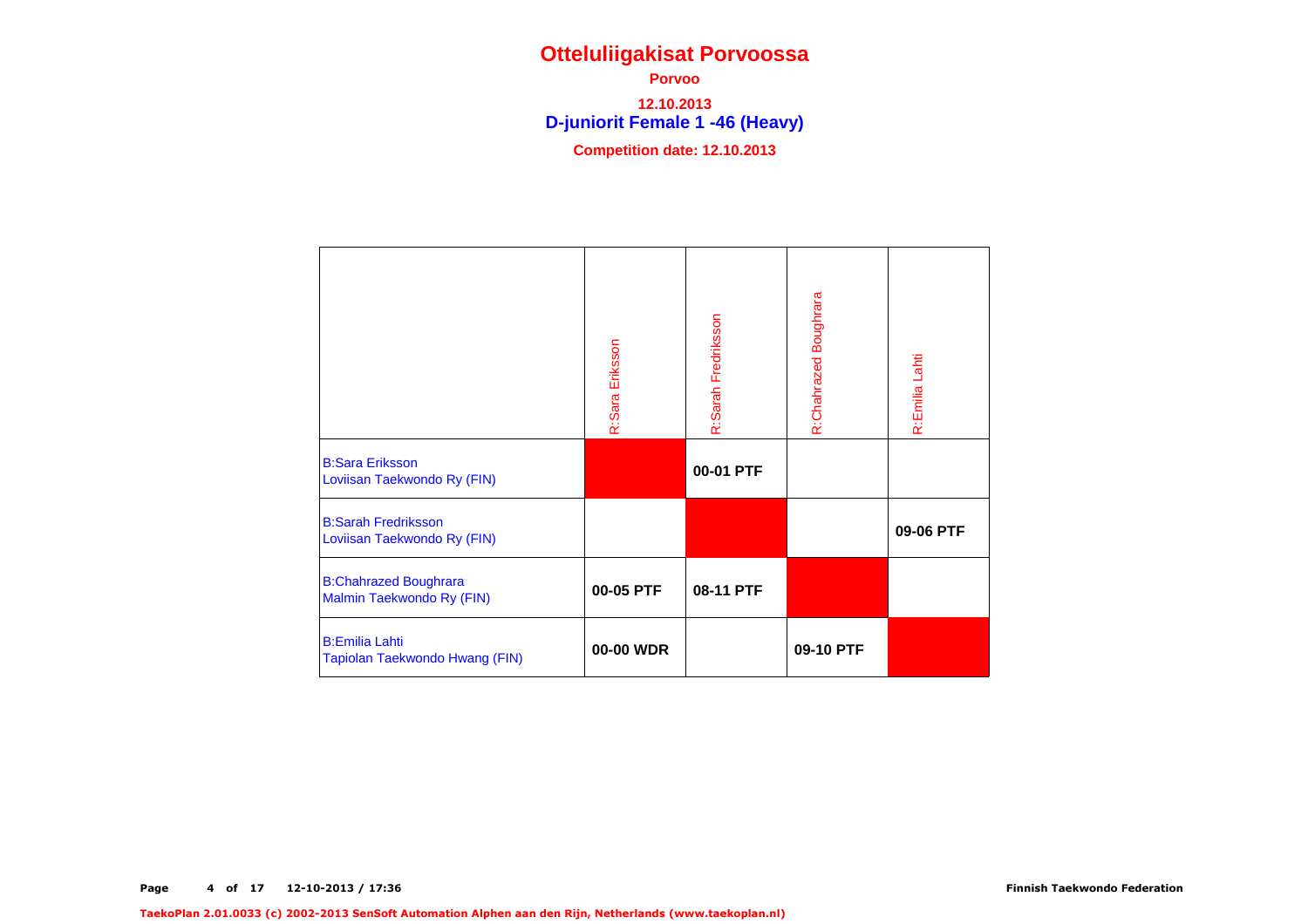**D-juniorit Male 2 -30 (Bantam) Porvoo12.10.2013**

|                                                                | R:Methasit Kopisto | R:Teemu Vastela | R:Stâhl Joni |
|----------------------------------------------------------------|--------------------|-----------------|--------------|
| <b>B:Methasit Kopisto</b><br>Helsingin Taekwondoseura Ry (FIN) |                    |                 | 03-14 PTF    |
| <b>B:Teemu Vastela</b><br>Riihimäen Taekwondo Ry (FIN)         | 05-03 PTF          |                 | 01-06 PTF    |
| <b>B:Ståhl Joni</b><br>Taekwondourheilijat 2011 (FIN)          |                    |                 |              |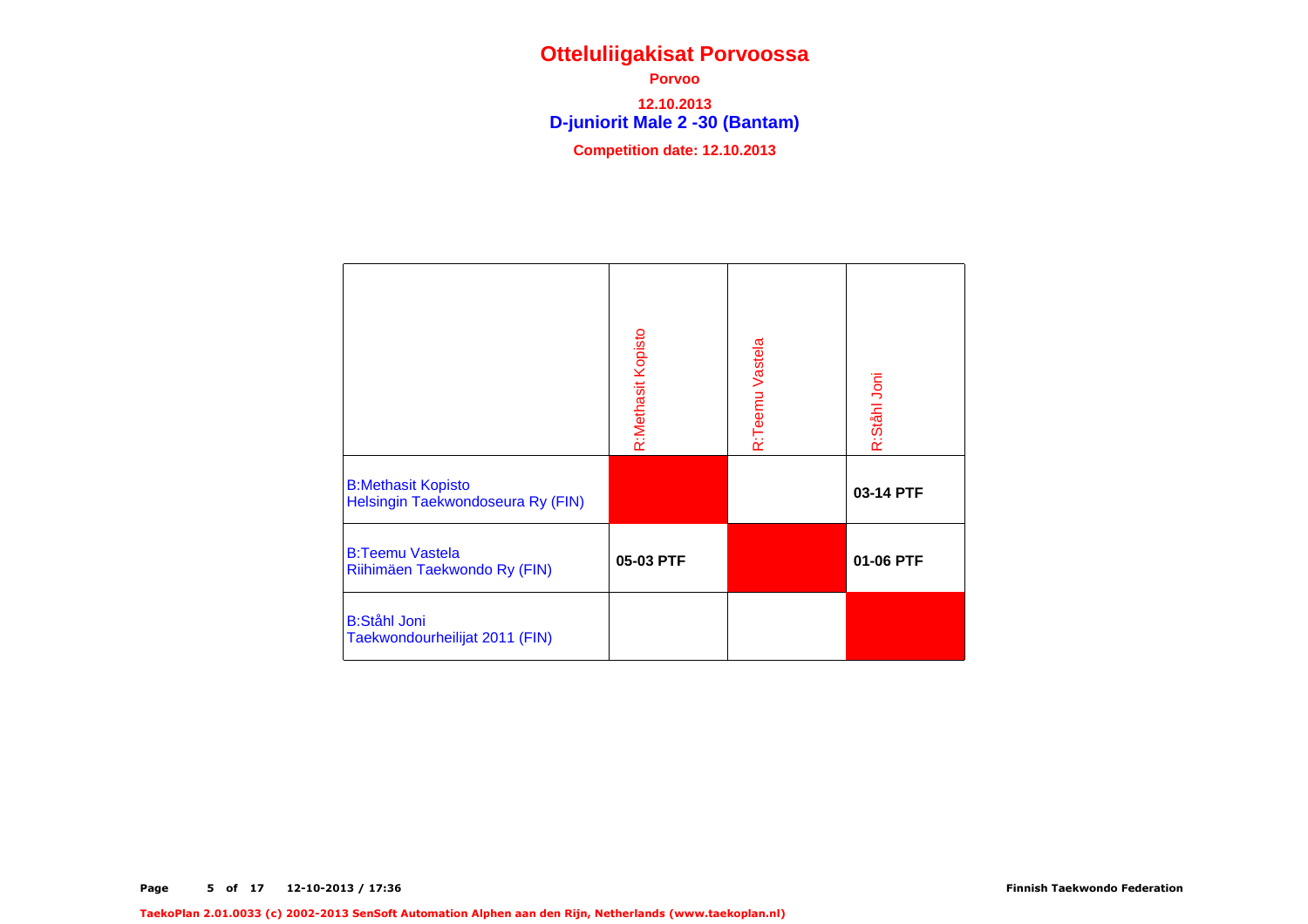**D-juniorit Male 2 -34 (Feather) Porvoo12.10.2013**

|                                                           | R:Antti Salmu | R:Pekka Syrjänen | R:Matias Kallio | R:Tuomas Kallio |
|-----------------------------------------------------------|---------------|------------------|-----------------|-----------------|
| <b>B:Antti Salmu</b><br>Forssan Taekwondoseura Ry (FIN)   |               |                  |                 | 04-10 PTF       |
| <b>B:Pekka Syrjänen</b><br>Porin Taekwondoseura Ry (FIN)  | 09-08 PTF     |                  | 07-14 PTF       |                 |
| <b>B:Matias Kallio</b><br>Porvoon Taekwondoseura Ry (FIN) | 06-02 PTF     |                  |                 | 11-01 PTF       |
| <b>B:Tuomas Kallio</b><br>Porvoon Taekwondoseura Ry (FIN) |               | 06-17 PTF        |                 |                 |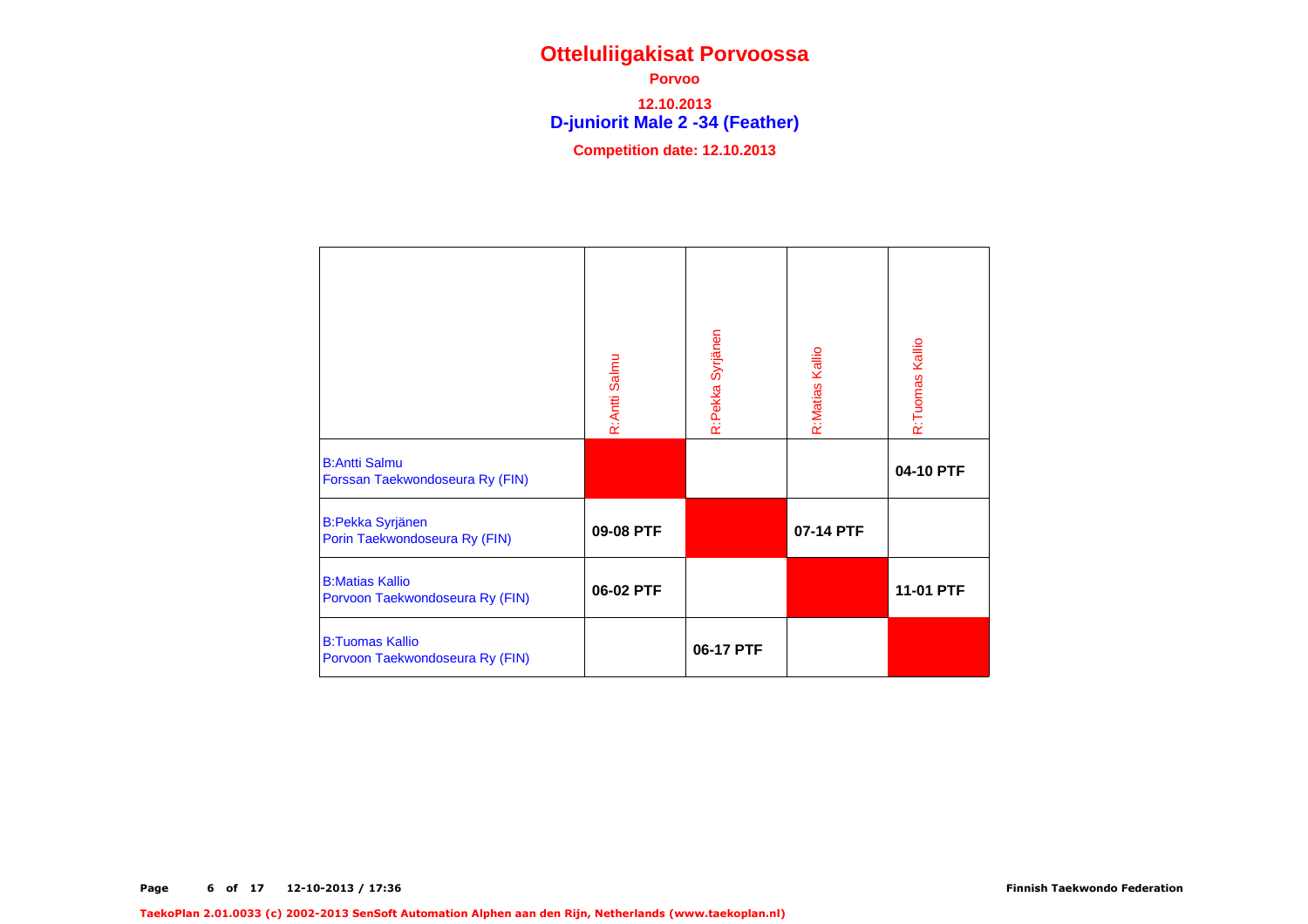**D-juniorit Male 2 -37 (Light) Porvoo 12.10.2013Competition date: 12.10.2013**

|                                                               | R:Tuukka Tikkala | R:Sakari Hervonen | R:Atte Saikko |
|---------------------------------------------------------------|------------------|-------------------|---------------|
| <b>B:Tuukka Tikkala</b><br>Hwarang Taekwondo Nurmijärvi (FIN) |                  | 21-14 PTF         | 09-12 PTF     |
| <b>B:Sakari Hervonen</b><br>Keravan Taekwondoseura Ry (FIN)   |                  |                   | 13-10 PTF     |
| <b>B:Atte Saikko</b><br>Porvoon Taekwondoseura Ry (FIN)       |                  |                   |               |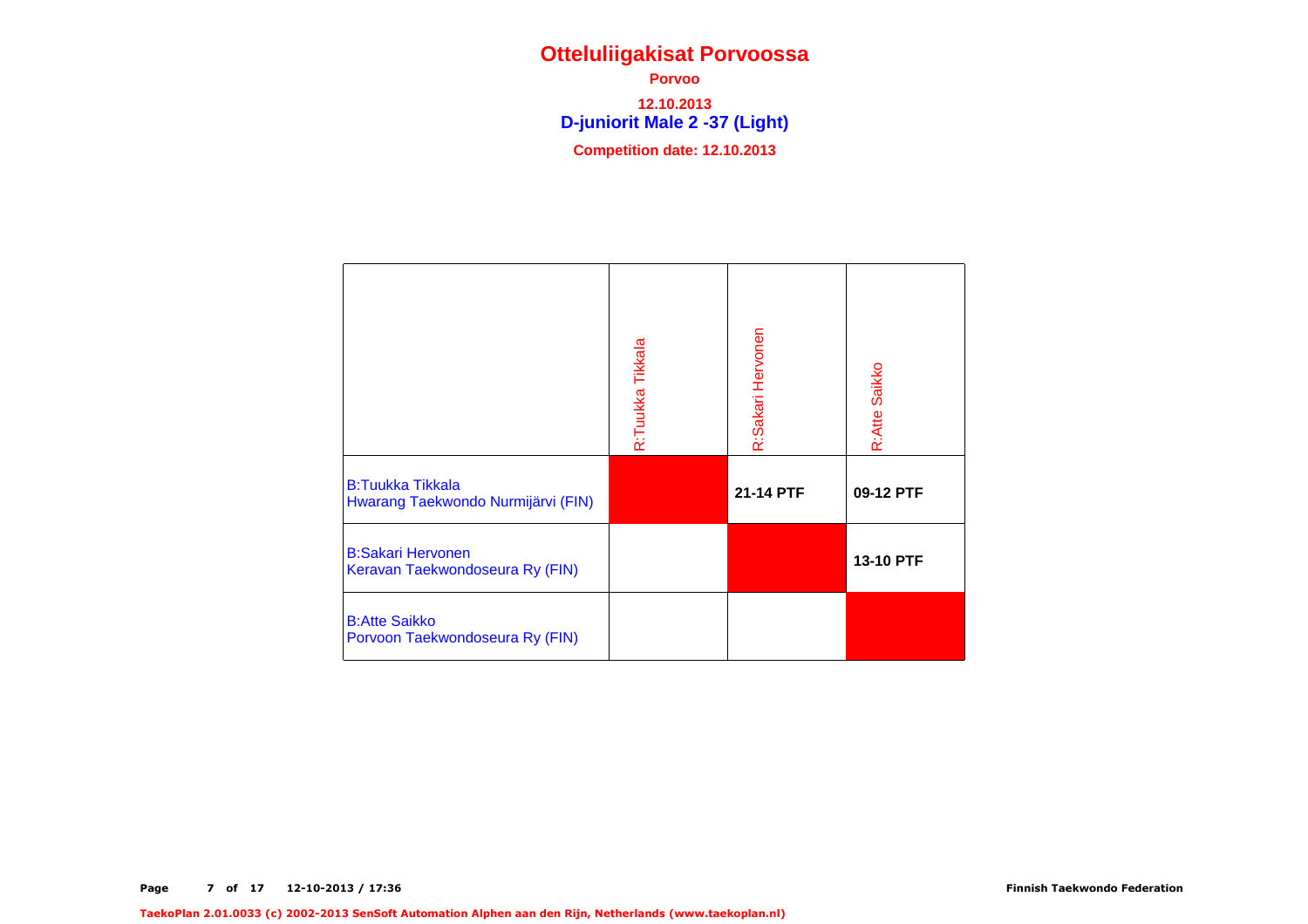**D-juniorit Male 2 -46 (Heavy) Porvoo 12.10.2013Competition date: 12.10.2013**

|                                                         | R:Roni Närhi | R:Lassi Lehtonen | R:Jere Eskelinen |
|---------------------------------------------------------|--------------|------------------|------------------|
| <b>B:Roni Närhi</b><br><b>Doboksport Tampere (FIN)</b>  |              | 18-01 PTF        |                  |
| <b>B:Lassi Lehtonen</b><br>Riihimäen Taekwondo Ry (FIN) |              |                  |                  |
| <b>B:Jere Eskelinen</b><br>Turun Taekwondo Ry (FIN)     | 01-28 RSC    | 06-16 PTF        |                  |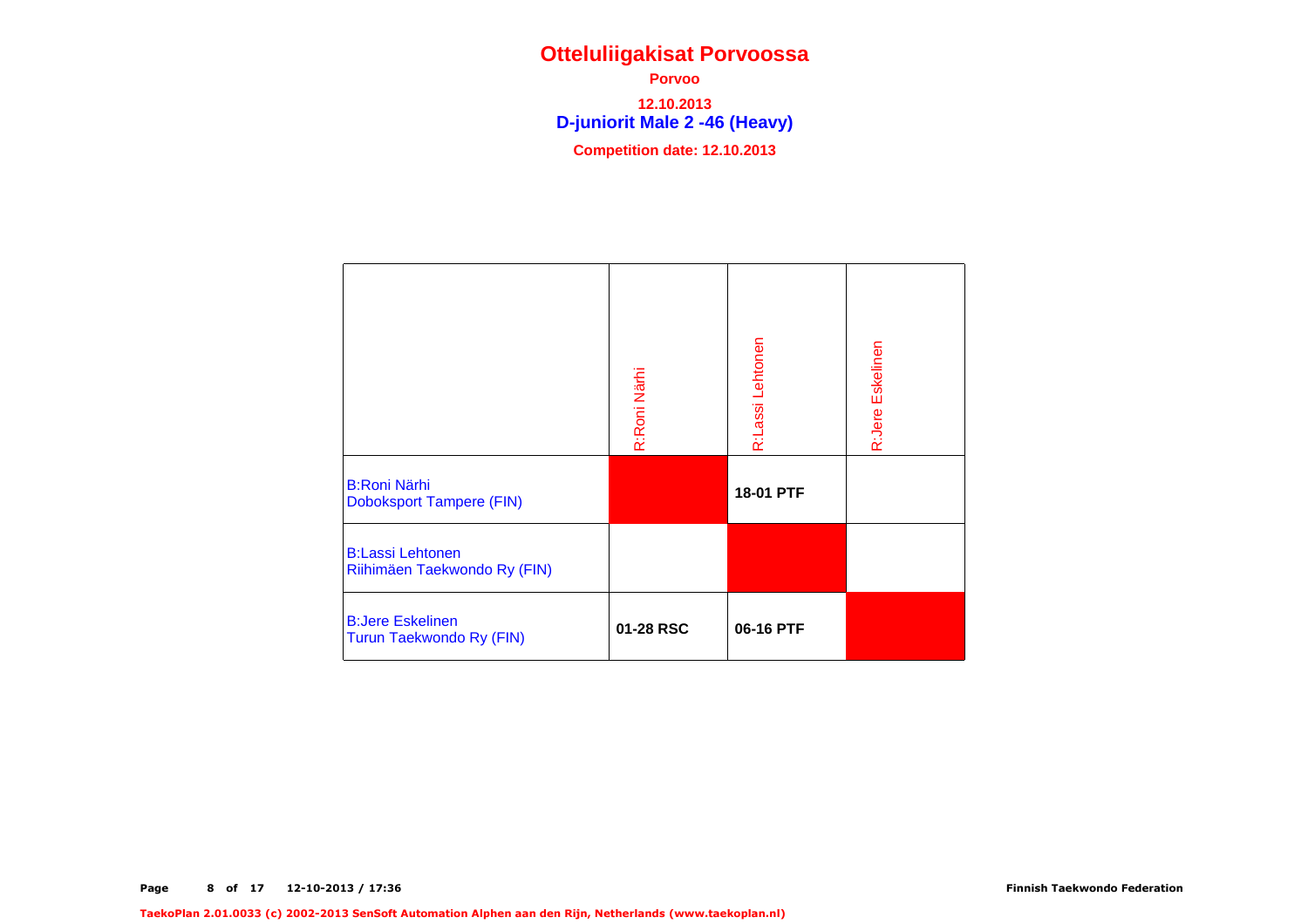**C-juniorit Male 2 -41 (Bantam) Porvoo 12.10.2013Competition date: 12.10.2013**

|                                                          | R:Christian Iven | R:Severi Sarala | R:Oskari Koskinen |
|----------------------------------------------------------|------------------|-----------------|-------------------|
| <b>B:Christian Iven</b><br>Taekwondo Moodo Loppi (FIN)   |                  |                 |                   |
| <b>B:Severi Sarala</b><br>Taekwondourheilijat 2011 (FIN) | 05-06 PTF        |                 |                   |
| <b>B:Oskari Koskinen</b><br>Turun Taekwondo Ry (FIN)     | 01-00 SDP        | 05-06 PTF       |                   |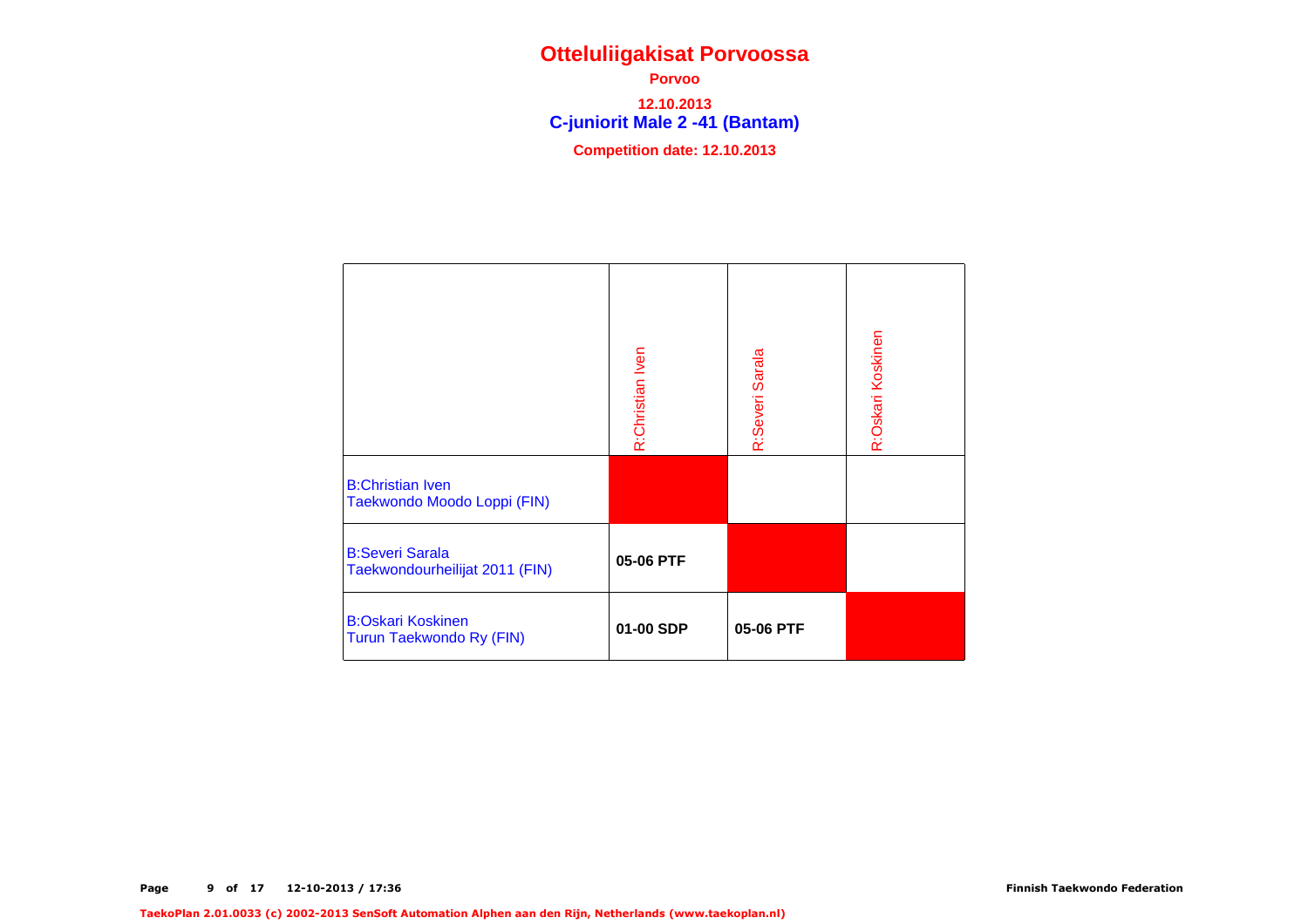**C-juniorit Male 2 -45 (Feather) Porvoo 12.10.2013Competition date: 12.10.2013**

|                                                             | R:Oskari Hervonen | R:Adam Fjällström | R:Hamish Simpson |
|-------------------------------------------------------------|-------------------|-------------------|------------------|
| <b>B:Oskari Hervonen</b><br>Keravan Taekwondoseura Ry (FIN) |                   | 03-09 PTF         | 06-05 PTF        |
| <b>B:Adam Fjällström</b><br>Paraisten Taekwondo Ry (FIN)    |                   |                   | 05-02 PTF        |
| <b>B:Hamish Simpson</b><br>Paraisten Taekwondo Ry (FIN)     |                   |                   |                  |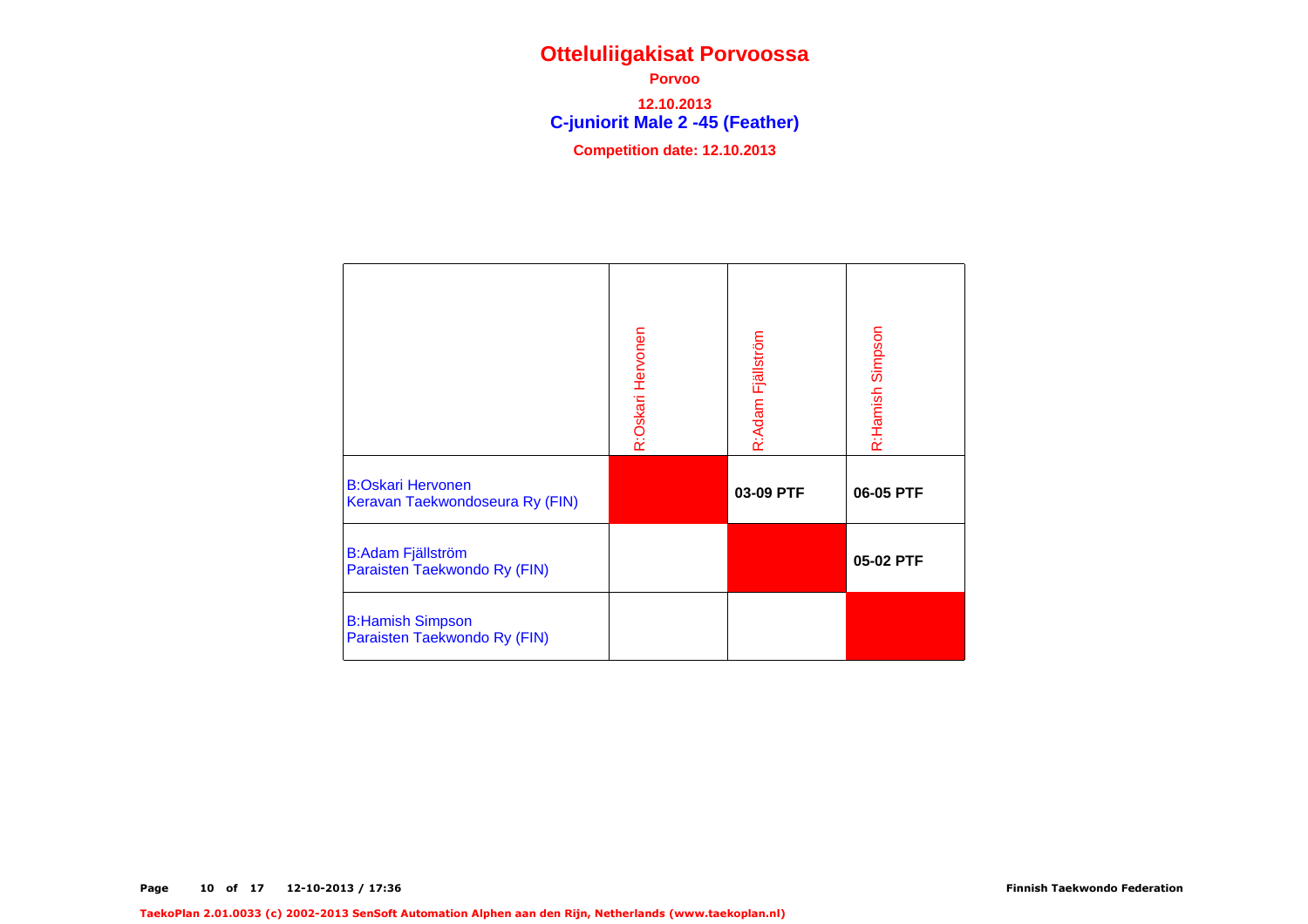**C-juniorit Male 2 -49 (Light) Porvoo 12.10.2013Competition date: 12.10.2013**

|                                                                | R:Oskari Viinanen | R:Miika Silvennoinen | R:Aaha Moullaev |
|----------------------------------------------------------------|-------------------|----------------------|-----------------|
| <b>B:Oskari Viinanen</b><br>Hwarang Taekwondo Nurmijärvi (FIN) |                   | 03-12 PTF            | 03-19 PTF       |
| <b>B:Miika Silvennoinen</b><br>Turun Taekwondo Ry (FIN)        |                   |                      |                 |
| <b>B:Aaha Moullaev</b><br>Taekwondourheilijat 2011 (FIN)       |                   | 07-01 PTF            |                 |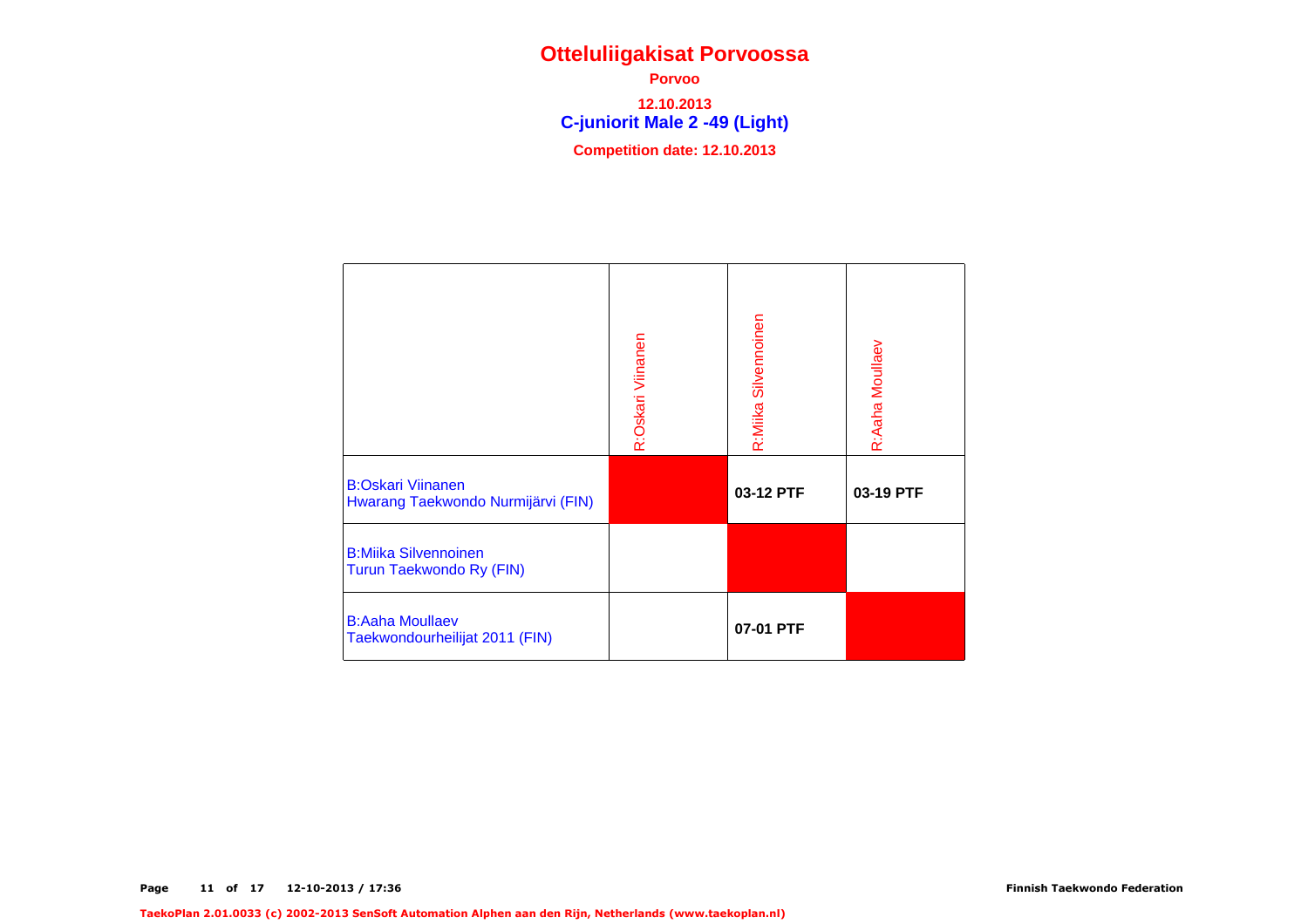**C-juniorit Female 2 -44 (Light) Porvoo 12.10.2013Competition date: 12.10.2013**

|                                                            | R:Kati Kallonen | R:Jasmin Ojala | R:Telma Michelsson |
|------------------------------------------------------------|-----------------|----------------|--------------------|
| <b>B:Kati Kallonen</b><br>Paimion Taekwondo Ry (FIN)       |                 | 03-05 PTF      | 12-09 PTF          |
| <b>B:Jasmin Ojala</b><br>Tampereen Kumgang Taekwondo (FIN) |                 |                |                    |
| <b>B:Telma Michelsson</b><br>Turun Taekwondo Ry (FIN)      |                 | 05-09 PTF      |                    |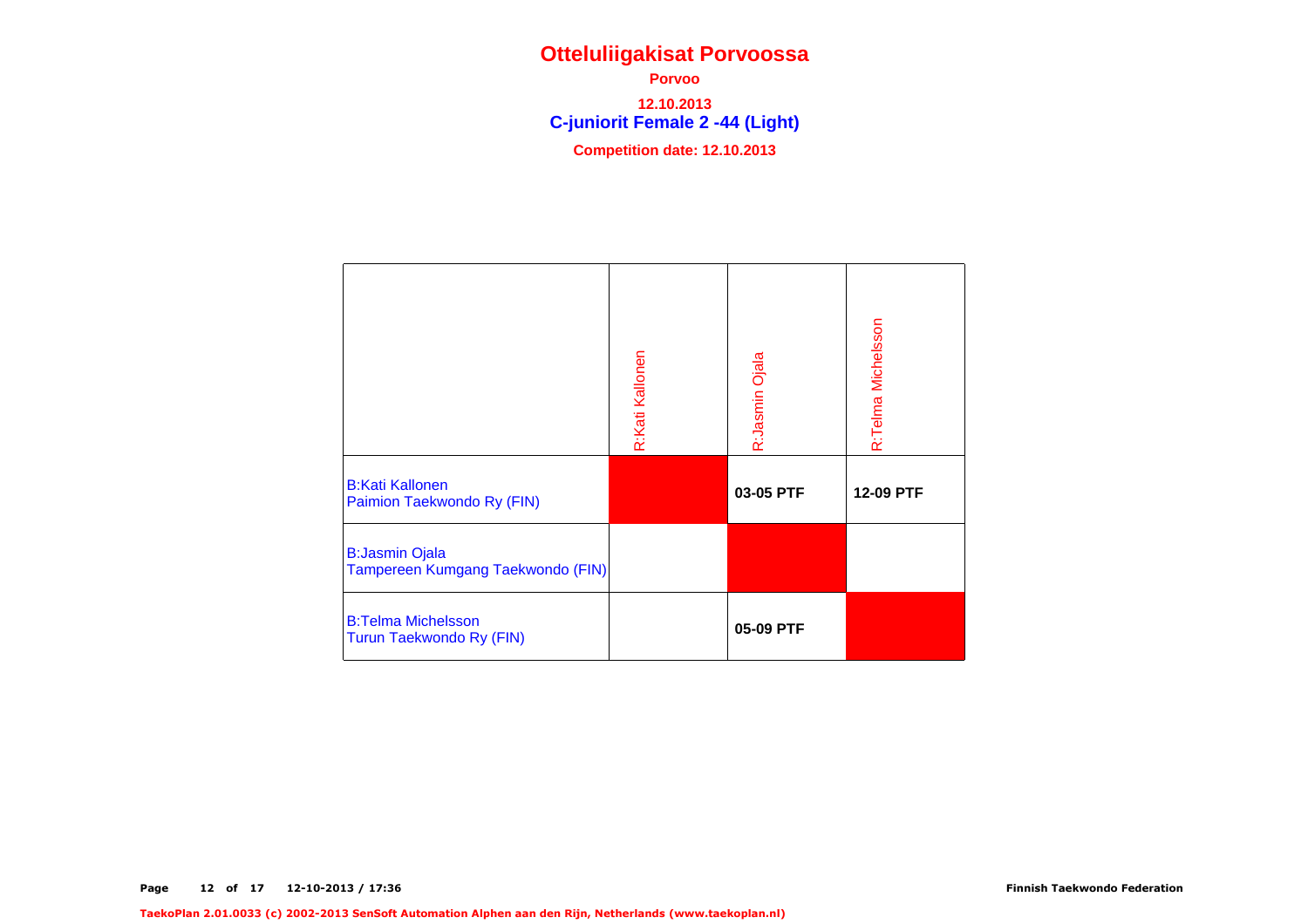**C-juniorit Female 2 -51 (Middle) Porvoo 12.10.2013Competition date: 12.10.2013**

|                                                              | R:Milla Knutsson | R:Jessica livarinen | R:Emilia Lumio |
|--------------------------------------------------------------|------------------|---------------------|----------------|
| <b>B:Milla Knutsson</b><br>Espoo Hwarang Team Ry (FIN)       |                  | 15-18 PTF           |                |
| <b>B:Jessica livarinen</b><br>Vihdin Taekwondoseura Ry (FIN) |                  |                     |                |
| <b>B:Emilia Lumio</b><br>Toijalan Taekwondo - Chun (FIN)     | 04-07 PTF        | 09-18 PTF           |                |

TaekoPlan 2.01.0033 (c) 2002-2013 SenSoft Automation Alphen aan den Rijn, Netherlands (www.taekoplan.nl)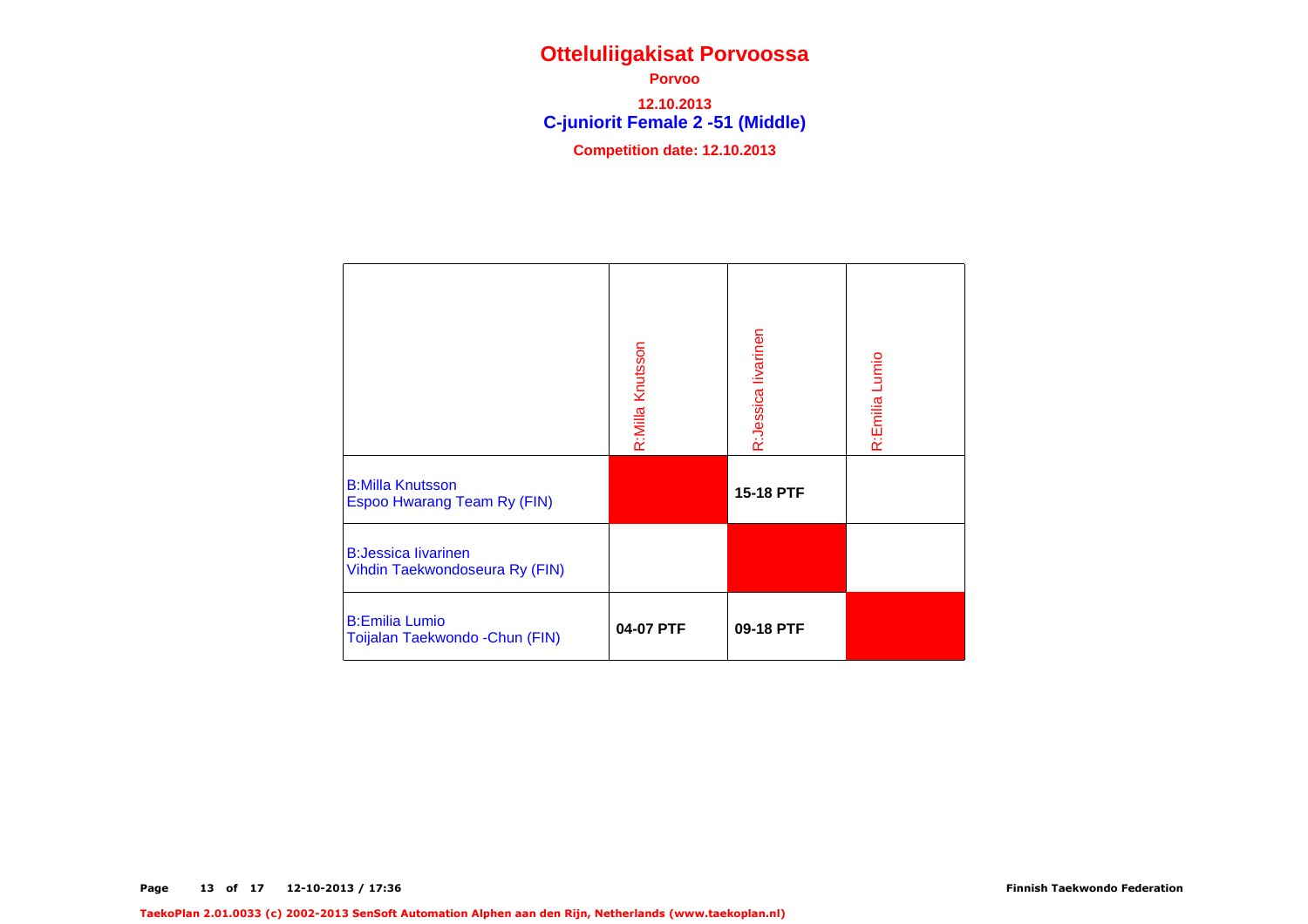#### **E-juniorit Male 1 -26 Porvoo12.10.2013**

|                                                              | R:Sisu Haataja | R:Niko Myllynen | R:Ik Jae  | R:Jesse Viitala | R:Rasmus Räsänen |
|--------------------------------------------------------------|----------------|-----------------|-----------|-----------------|------------------|
| <b>B:Sisu Haataja</b><br><b>Budokwai Taekwondo (FIN)</b>     |                | 05-04 PTF       | 22-07 PTF | 01-03 PTF       |                  |
| <b>B:Niko Myllynen</b><br>Hwarang Taekwondo Nurmijärvi (FIN) |                |                 | 11-13 PTF |                 | 04-13 PTF        |
| <b>B:lk Jae</b><br>Malmin Taekwondo Ry (FIN)                 |                |                 |           | 01-41 PTF       |                  |
| <b>B:Jesse Viitala</b><br>Mukwan Jyväskylä (FIN)             |                | 06-01 WDR       |           |                 | 02-05 PTF        |
| <b>B:Rasmus Räsänen</b><br>Riihimäen Taekwondo Ry (FIN)      | 00-01 SDP      |                 | 14-02 PTF |                 |                  |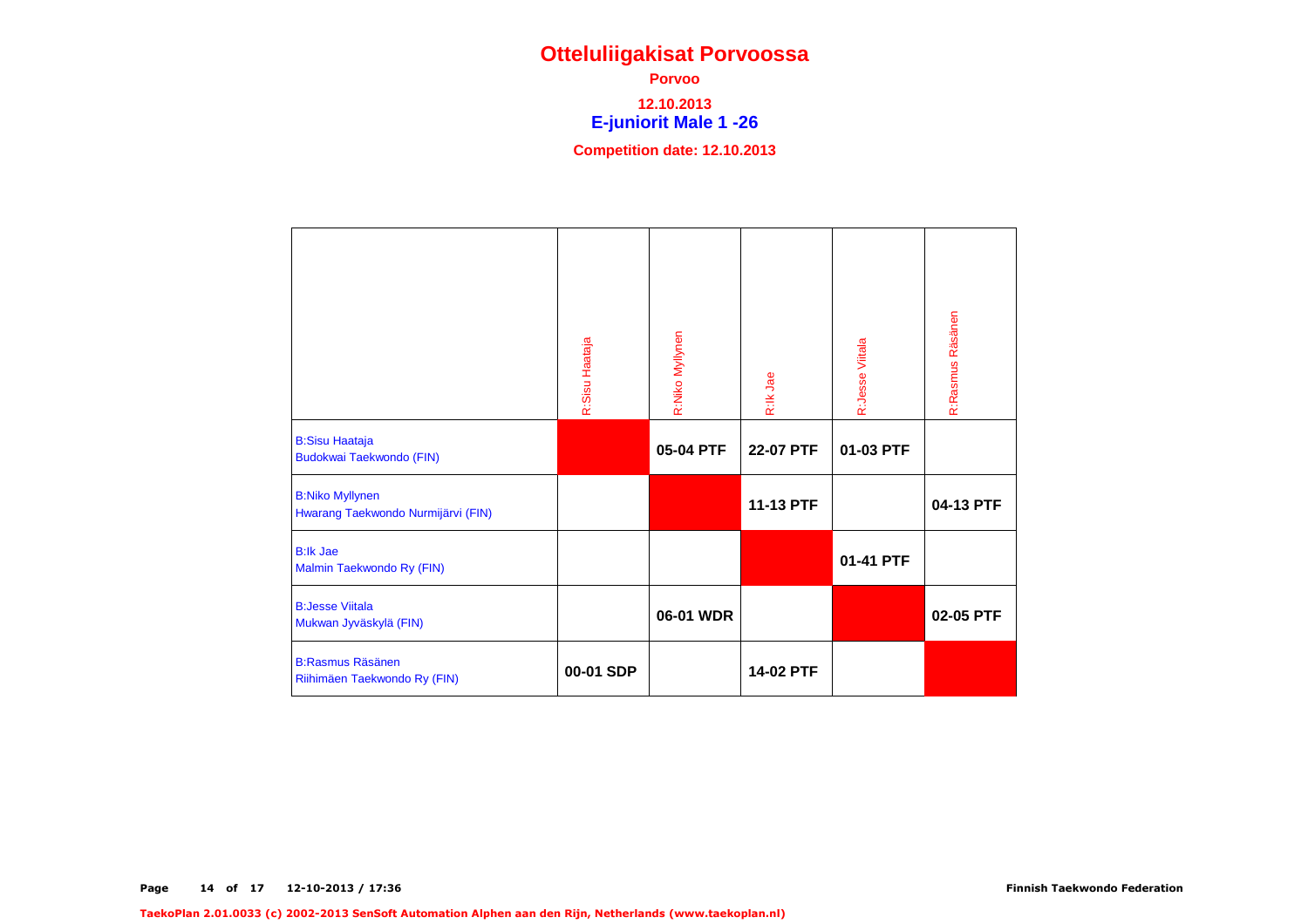**E-juniorit Male 1 -34 Porvoo12.10.2013**

|                                                          | R:Joose Airola | R:Luca Kotilainen | R:Tatu Saarinen |
|----------------------------------------------------------|----------------|-------------------|-----------------|
| <b>B:Joose Airola</b><br><b>Budokwai Taekwondo (FIN)</b> |                | 12-05 PTF         | 08-09 PTF       |
| <b>B:Luca Kotilainen</b><br>Mukwan Jyväskylä (FIN)       |                |                   | 02-09 PTF       |
| <b>B:Tatu Saarinen</b><br>Yong Taekwondo (FIN)           |                |                   |                 |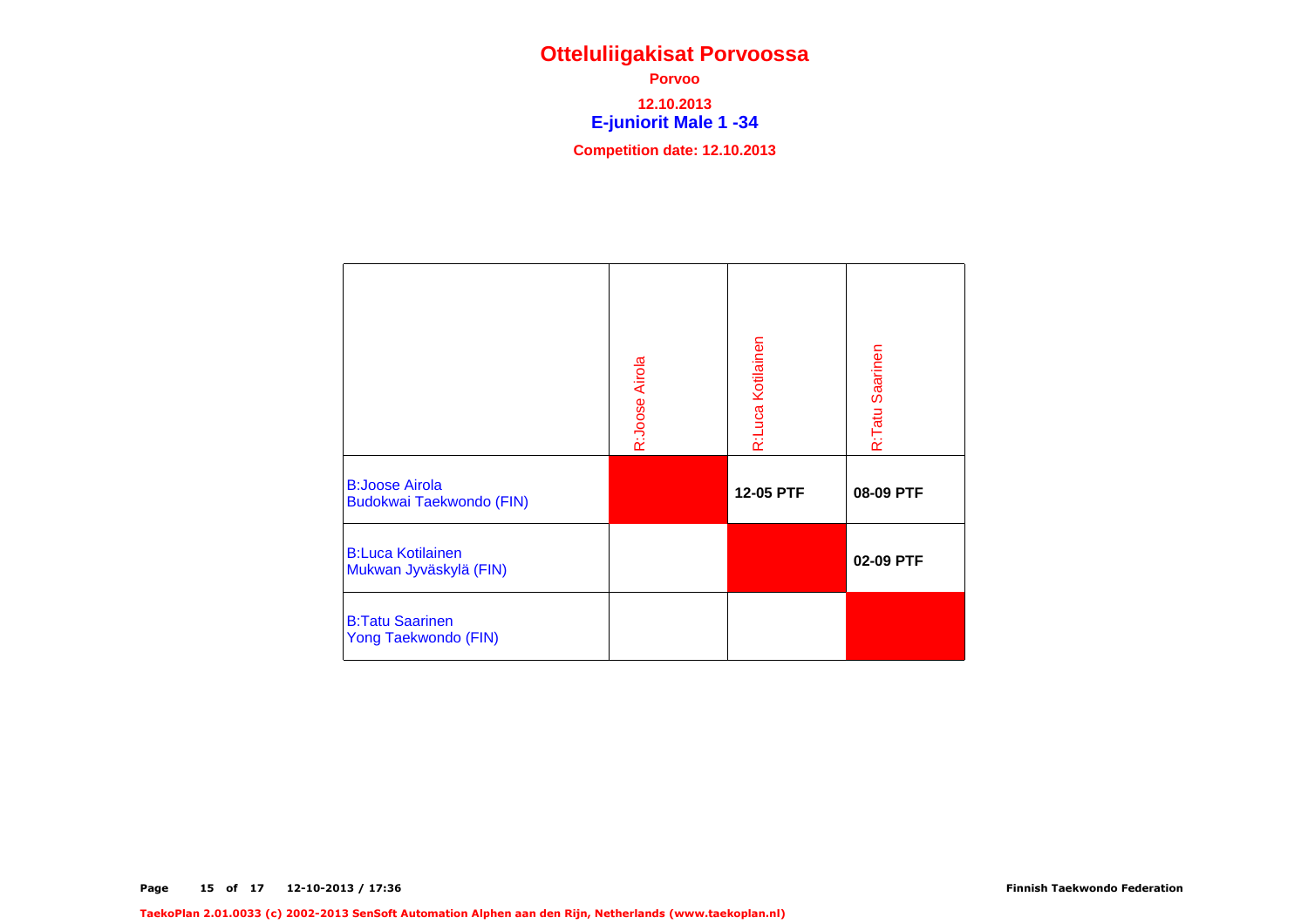**D-juniorit Female D1T-pooli-1 -34 (Feather) Porvoo12.10.2013**

|                                                            | R:Jenni Saarinen | R:Sara Ekman | R:Ronja Savo |
|------------------------------------------------------------|------------------|--------------|--------------|
| <b>B:Jenni Saarinen</b><br><b>Doboksport Tampere (FIN)</b> |                  | 06-16 PTF    | 05-09 DSQ    |
| <b>B:Sara Ekman</b><br>Loviisan Taekwondo Ry (FIN)         |                  |              | 08-11 PTF    |
| <b>B:Ronja Savo</b><br><b>Budokwai Taekwondo (FIN)</b>     |                  |              |              |